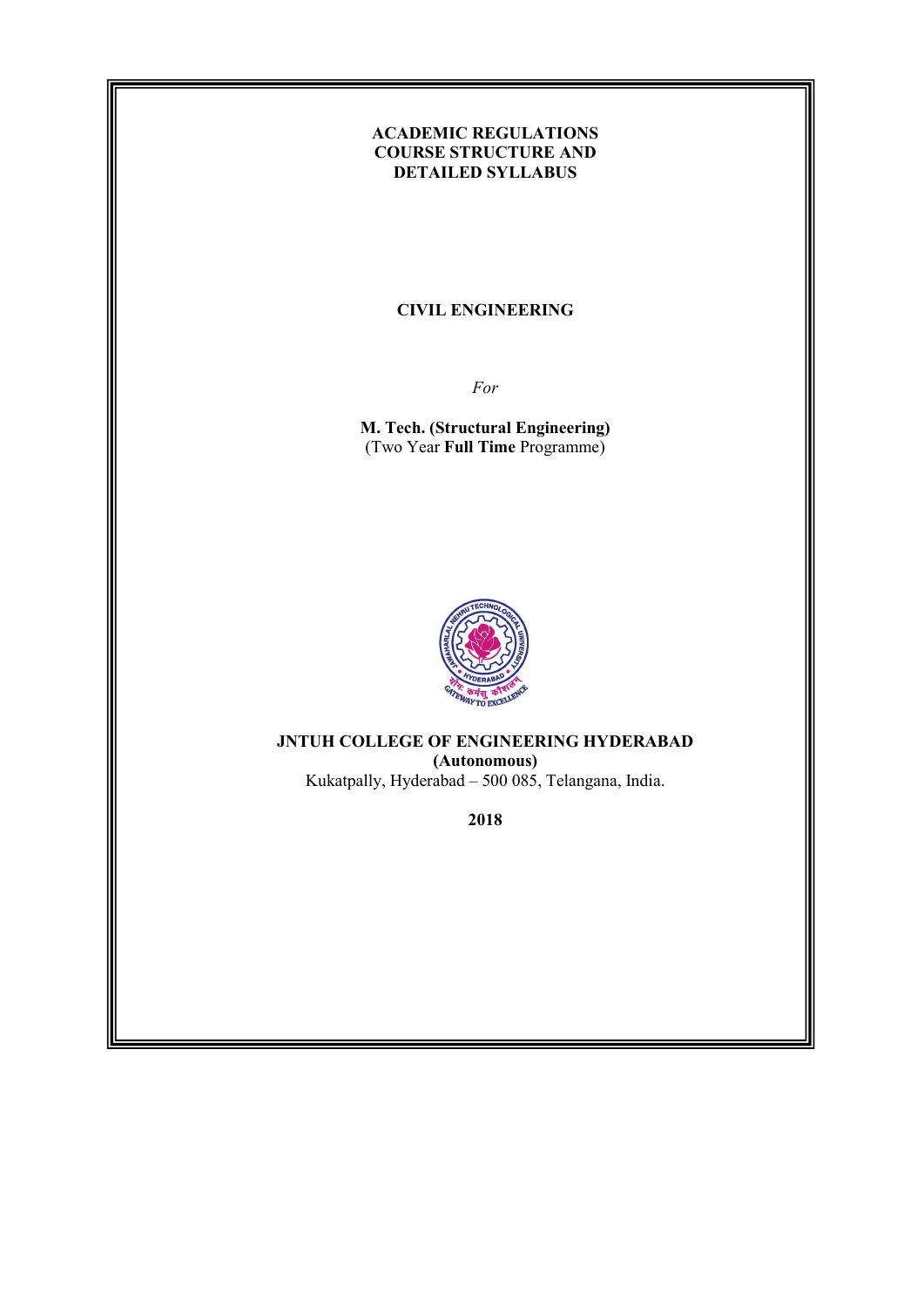#### JNTUH COLLEGE OF ENGINEERING HYDERABAD M.Tech. (Structural Engineering) – Full Time w.e.f. 2018-19

# R-18

# SEMESTER I

| S.<br>No.      | Course<br>Code        | <b>Course Title</b>                                                                                                          | L        | T            | P        | <b>Credits</b> |
|----------------|-----------------------|------------------------------------------------------------------------------------------------------------------------------|----------|--------------|----------|----------------|
|                | Core 1                | <b>Advanced Structural Analysis</b>                                                                                          | 3        | $\Omega$     | $\Omega$ | 3              |
| $\overline{2}$ | Core 2                | Theory of Elasticity                                                                                                         | 3        | $\theta$     | $\theta$ | 3              |
| 3              | Program<br>Elective-1 | 1. Theory of Thin Plates & Shells<br>2. Theory and Applications of Cement<br>Composites<br>3. Theory of Structural Stability | 3        | $\theta$     | $\theta$ | 3              |
| $\overline{4}$ | Program<br>Elective-2 | 1. Numerical Methods in Structural Engineering<br>2. Structural Health Monitoring<br>3. Structural Optimization              | 3        | $\theta$     | $\theta$ | 3              |
| 5              | Core Lab -1           | Numerical Analysis Lab                                                                                                       | $\Omega$ | $\Omega$     | 4        | $\overline{2}$ |
| 6              | Core Lab -2           | Advanced Concrete Technology Lab                                                                                             | $\theta$ | $\theta$     | 4        | 2              |
| 7              | <b>MLC</b>            | Research Methodology and IPR                                                                                                 | 2        | $\Omega$     | $\theta$ | $\overline{2}$ |
| 8              | Audit 1               | Audit Course -1                                                                                                              | 2        | $\theta$     | $\theta$ | $\theta$       |
|                |                       | <b>Total Credits</b>                                                                                                         | 16       | $\mathbf{0}$ | 6        | 18             |

#### SEMESTER II

| S.No                        | <b>Course Code</b>     | <b>Course Title</b>                                                                                                                                | L        | т        | P        | <b>Credits</b> |
|-----------------------------|------------------------|----------------------------------------------------------------------------------------------------------------------------------------------------|----------|----------|----------|----------------|
|                             | Core 3                 | FEM in Structural Engineering                                                                                                                      | 3        | $\Omega$ | $\Omega$ | 3              |
| $\mathcal{D}_{\mathcal{L}}$ | Core 4                 | <b>Structural Dynamics</b>                                                                                                                         | 3        | $\Omega$ | $\theta$ | 3              |
| 3                           | Program<br>Elective -3 | 1. Advanced Steel Design<br>2. Design of Formwork<br>3. Design of High Rise Buildings<br>4 Design of Masonry Structures                            | 3        | $\Omega$ | $\Omega$ | 3              |
| 4                           | Program<br>Elective -4 | 1. Advanced Reinforced Concrete Design<br>2. Advanced Design of Foundations<br>3. Soil Structure Interaction<br>4. Design of Industrial Structures | 3        | $\Omega$ | $\Omega$ | 3              |
| 5                           | Core Lab -3            | Advanced Structural Engineering Lab                                                                                                                | $\Omega$ | $\Omega$ | 4        | 2              |
| 6                           | Core Lab - 4           | Structural Design Lab                                                                                                                              | $\Omega$ | $\Omega$ | 4        | $\overline{2}$ |
| 6                           | Core                   | Mini Project with Seminar                                                                                                                          | 2        | $\Omega$ | $\Omega$ | $\overline{2}$ |
| 8                           | Audit 2                | <b>Audit Course-2</b>                                                                                                                              | 2        | $\Omega$ | $\Omega$ | $\Omega$       |
|                             |                        | <b>Total Credits</b>                                                                                                                               | 14       | 0        | 10       | 18             |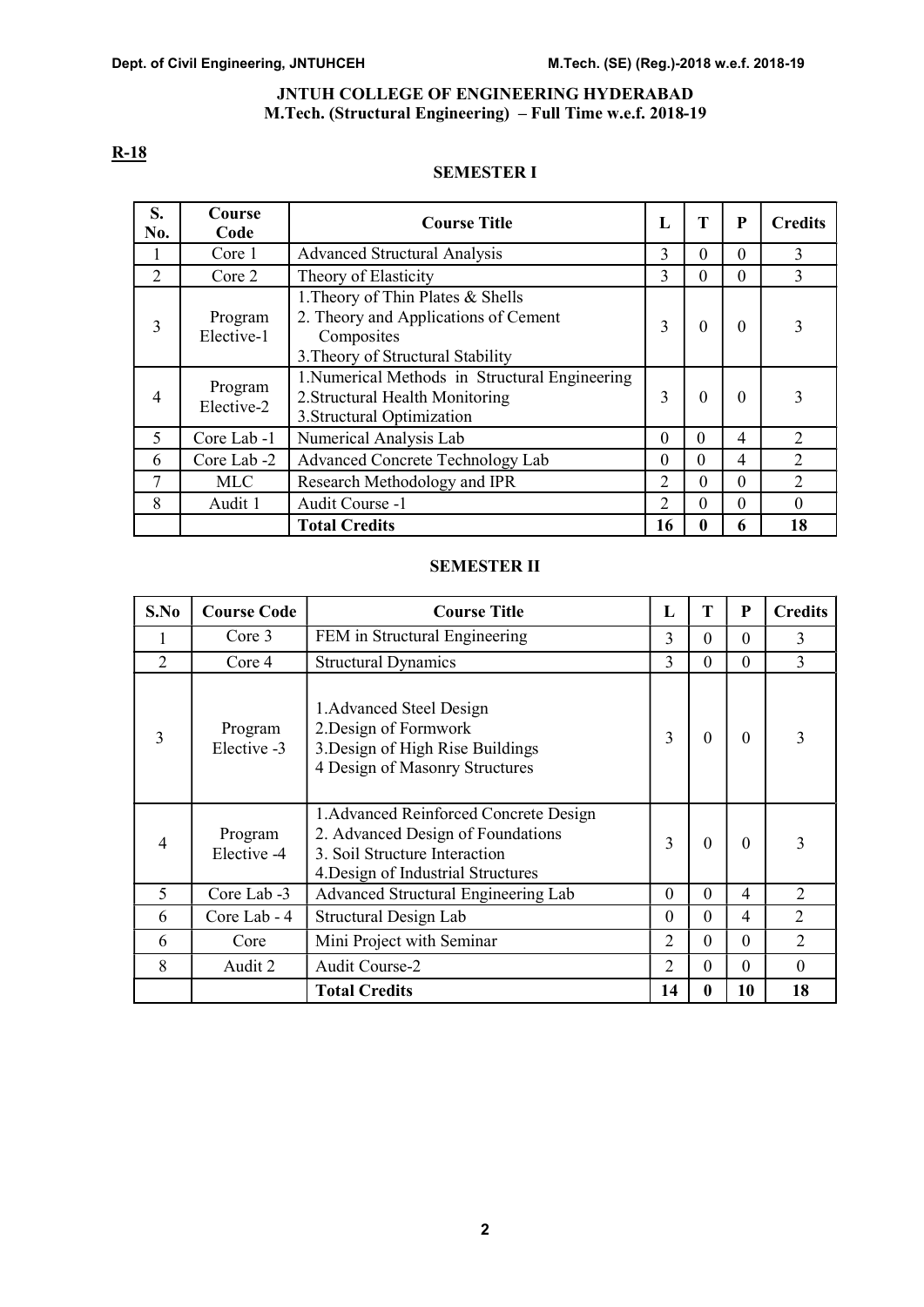# R-18

# SEMESTER III

| S. No.                      | Course<br>Code         | <b>Course Title</b>                                                                                                                                                        | п. | т | P        | <b>Credits</b> |
|-----------------------------|------------------------|----------------------------------------------------------------------------------------------------------------------------------------------------------------------------|----|---|----------|----------------|
|                             | Program<br>Elective -5 | 1. Earthquake Resistance Design of Buildings<br>2. Design of Prestressed Concrete Structures<br>3. Fracture Mechanics of Concrete Structures                               | 3  | 0 | $\Omega$ |                |
| $\mathcal{D}_{\mathcal{L}}$ | Open<br>Elective       | 1. Numerical methods<br>2. Construction Management<br>3. Finite Element Methods<br>4. Artificial Intelligence: Techniques<br>5. Operation Research<br>6. Industrial Safety | 3  | 0 | $\theta$ |                |
| $\mathbf{3}$                | Dissertation           | Dissertation Phase -I                                                                                                                                                      | 0  | 0 | 20       | 10             |
|                             |                        | <b>Total Credits</b>                                                                                                                                                       | 6  | 0 | 0        |                |

# SEMESTER IV

| IJ.<br>No. | Course<br>Code | <b>Course Title</b>   |    | m  | D  | Credits |
|------------|----------------|-----------------------|----|----|----|---------|
|            | issertation    | Dissertation Phase-II |    |    |    |         |
|            |                | <b>Total Credits</b>  | -- | -- | -- |         |

# Total Credit for the Programme PG Credits:  $= 18 + 18 + 16 + 16 = 68$

# Audit Course 1 &2

- 1. English for research Paper Writing
- 2. Disaster Management
- 3. Sanskrit for Technical Knowledge
- 4. Value Education
- 5. Constitution of India
- 6. Pedagogy Studies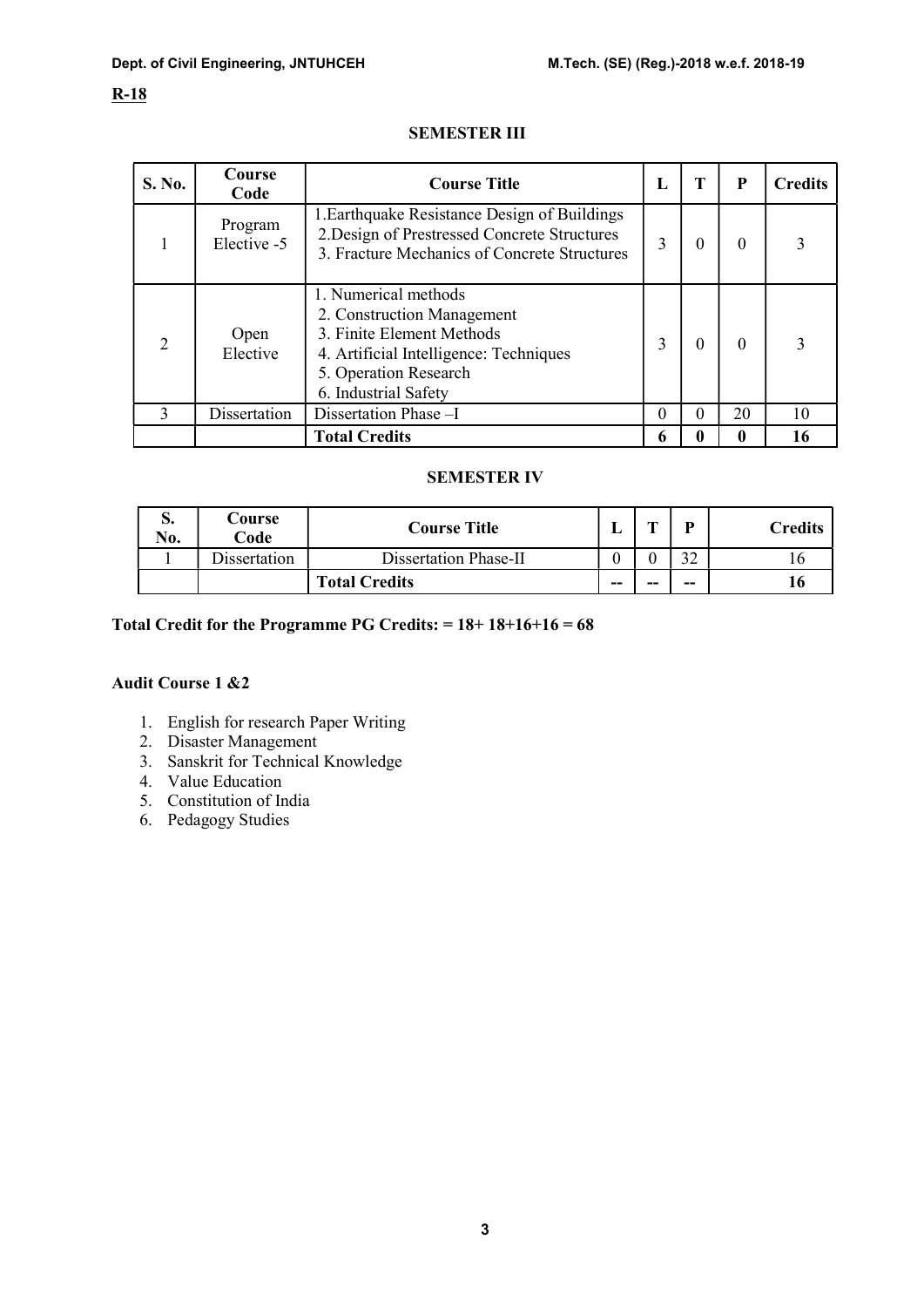# ADVANCED STRUCTURAL ANALYSIS

#### M.Tech, SE. I-Sem L T P C

3 0 0 3

#### Objectives:

To impart knowledge on the analysis of indeterminate structures like continuous beams, trusses and portal frames.

#### Outcome:

The learner will be able to analyse different indeterminate structures using Matrix methods.

#### Pre requisites : Structural Analysis I & II

### UNIT I

Introduction to matrix methods of analysis - statical indeterminacy and kinematical indeterminacy - degree of freedom - coordinate system - structure idealization stiffness and flexibility matrices - suitability element stiffness equations - elements flexibility equations - mixed force - displacement equations - for truss element, beam element and torsional element.

Transformation of coordinates - element stiffness matrix - and load vector - local and global coordinates.

#### UNIT II

Assembly of stiffness matrix from element stiffness matrix - direct stiffness method - general procedure banded matrix - semi bandwidth - assembly by direct stiffness matrix method.

#### UNIT III

Analysis of plane truss - continuous beams with and without settlement - plane frame including side sway single storey, single – bay and garde frame by flexibility method using system approach by flexibility methods and gables frames by Gable System Approach.

#### UNIT IV

Analysis of plane truss - continuous beams with and without settlement - plane frame including sides sway, grids and gable frames by stiffness methods, single bay – two storey, two bay single – storey.

UNIT V. Special analysis procedures - static condensation and sub structuring - initial and thermal stresses.

#### **REFERENCES**

- 1. Matrix Analysis of Frames structures by William Weaver J.R and James M.Gere, CBS publications.
- 2. Advanced Structural Analysis by Ashok.K.Jain, New Channel Brothers.
- 3. Matrix method of S.A by Pandit & Gupta
- 4. Matrix Structural Analysis by Madhu B. Kanchi.
- 5. Matrix Methods of Structural Analysis by J.Meek.
- 6. Structural Analysis by Ghali and Neyveli.
- 7. Structural Analysis by Devdas Menon, Narosa Publishing Housing Pvt Ltd.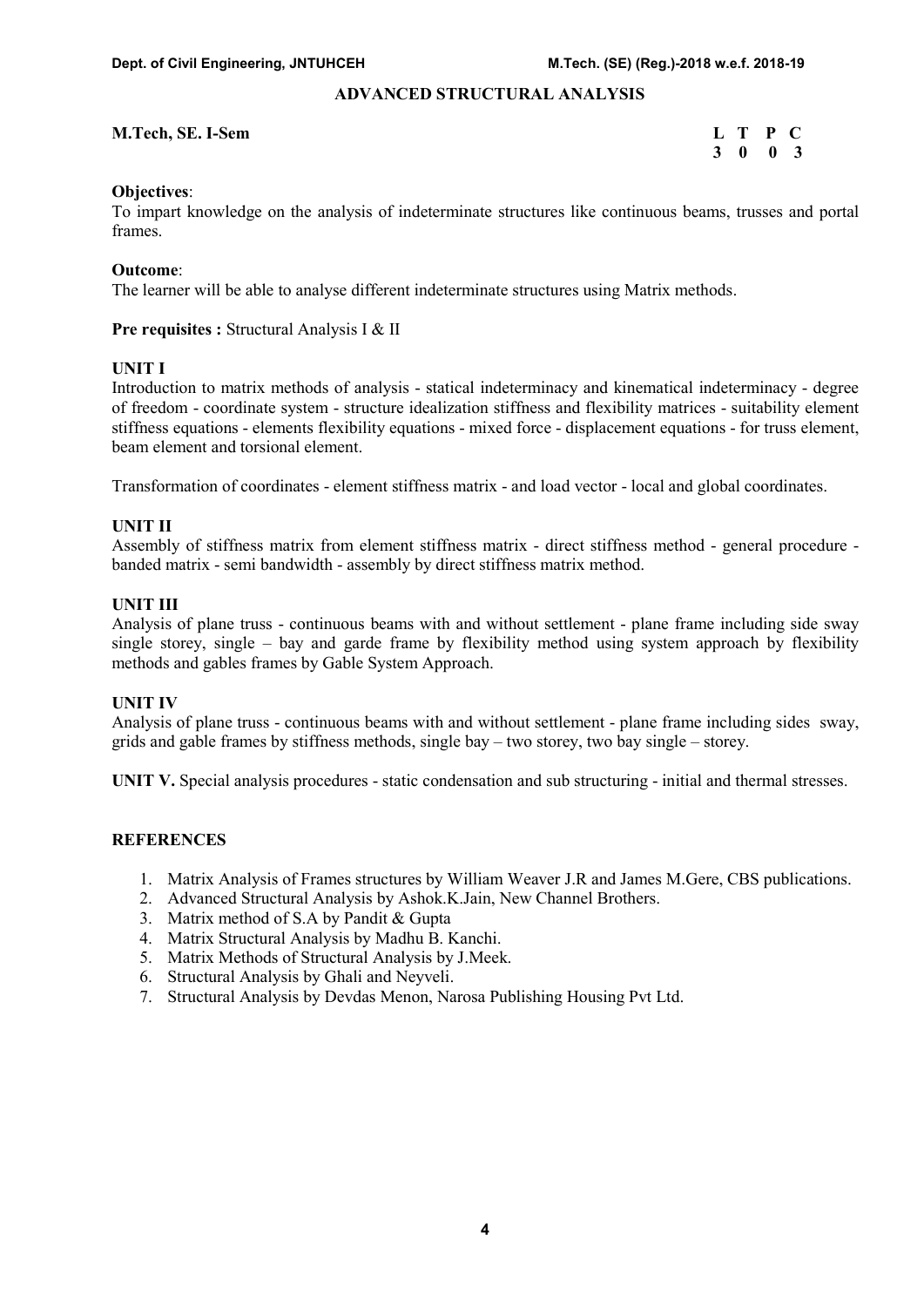#### THEORY OF ELASTICITY

#### M.Tech, SE. I-Sem L T P C

3 0 0 3

#### Objectives:

To impart knowledge on the basic concepts of theory of elasticity, and solve the Structural Engineering problems.

#### Course outcomes:

The learner will be able to solve problems of elasticity and plasticity and be able to apply numerical methods to solve continuum problems.

#### Prerequisites: Strength of Materials I & II

# UNIT-I

Introduction: Elasticity - notation for forces and stress - components of stresses - components of strain - Hooks law. Plane stress and plane strain analysis - differential equations of equilibrium 2D & 3D - boundary conditions – Strain Displacement Relations - compatibility equations – stress tensor and strain tensor.

#### UNIT II

Two dimensional problems in rectangular coordinates - solution by polynomials - Saint-Venants principle determination of displacements - bending of simple beams stress function – Simply Supported and Cantilever Beams.

#### UNIT III

Two dimensional problems in polar coordinates - stress distribution symmetrical about an axis - pure bending of curved bars - strain components in polar coordinates - displacements for symmetrical stress distributions Edge Dislocation - general solution of two-dimensional problem in polar coordinates application to Plates with Circular Holes – Rotating Disk. Bending of Prismatic Bars: Stress function bending of cantilever - circular cross section - elliptical cross section - rectangular cross section.

#### UNIT IV

Analysis of stress and strain in three dimensions - principal stress - stress ellipsoid - director surface determination of principal stresses Stress Invariants - max shear stresses - Homogeneous deformation principal axes of strain-rotation. General Theorems: Differential equations of equilibrium - conditions of compatibility - determination of displacement - equations of equilibrium in terms of displacements principle of super position - uniqueness of solution - the reciprocal theorem Strain Energy.

#### UNIT V

Torsion of Circular Shafts - Torsion of Straight Prismatic Bars – Saint Venants Method - torsion of prismatic bars - bars with elliptical cross sections - membrane analogy - torsion of a bar of narrow rectangular bars torsion of shafts, tubes , bars etc.

#### References .

- 1. Theory of Elasticity by Timeshenko, McGrawhill Publications
- 2. Theory of Elasticity by Y.C.Fung.
- 3. Theory of Elasticity by Gurucharan Singh.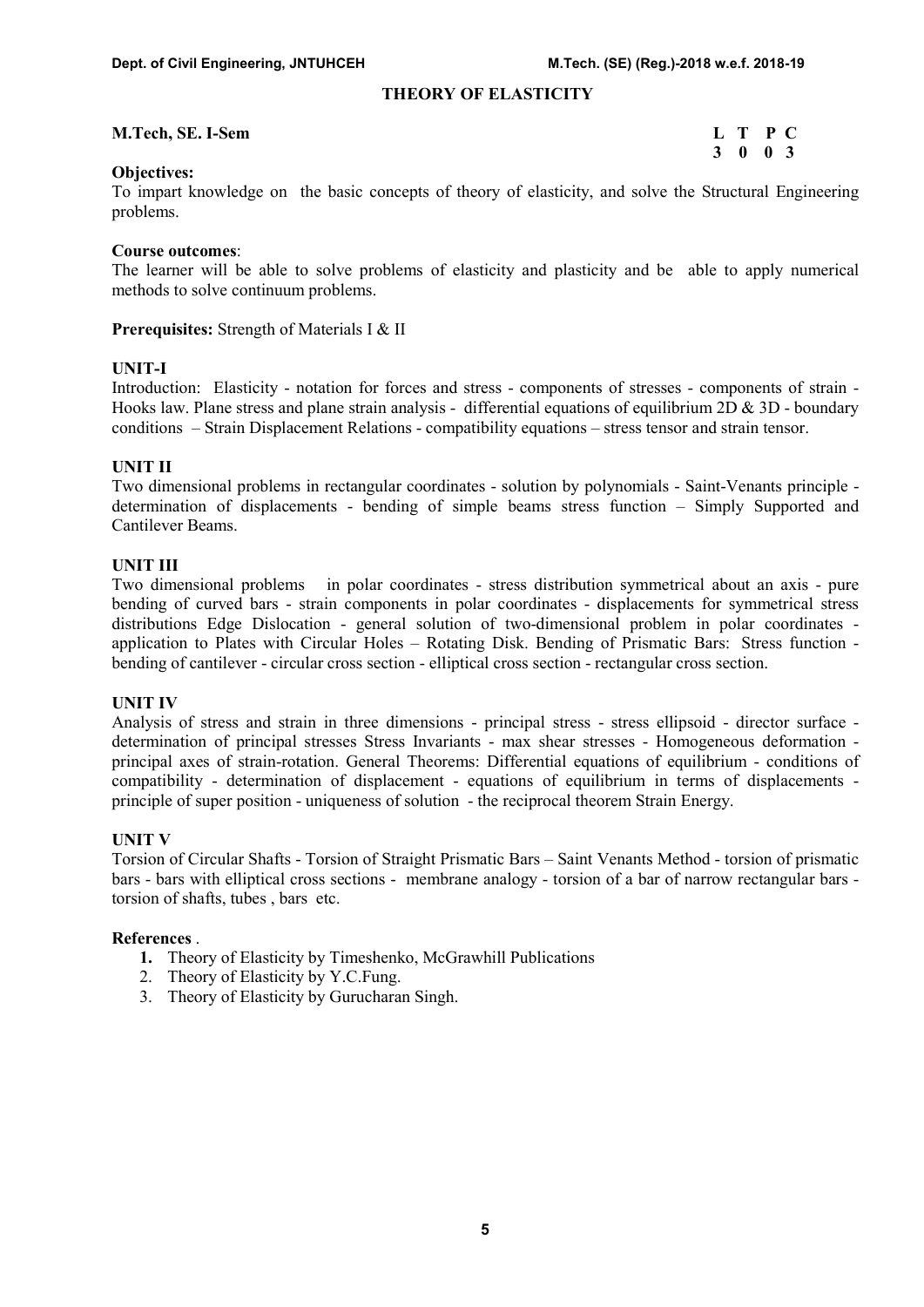#### THEORY OF THIN PLATES & SHELLS (Program Elective – 1)

#### M.Tech, SE. I-Sem L T P C

3 0 0 3

#### Objectives:

To impart knowledge on the behavior and design of shells and Folded plates.

#### Outcomes:

The learner will be able to analyse and design the shells and folded plates.

Prerequisites : Theory of Elasticity, Structural Analysis

# UNIT I

Introduction: Space Curves, Surfaces, Shell Co-ordinates, Strain Displacement Relations, Assumptions in Shell Theory, Displacement Field Approximations, Stress Resultants, Equation of Equilibrium using Principle of Virtual Work, Boundary Conditions.

#### UNIT II

Small Deflection Theory of Thin Rectangular Plates : Assumptions – Derivation of governing differential equation for thin plates – Boundary conditions – simply supported plate under sinusoidal load – Navier solution – Application to different cases – Levy's solution for various boundary conditions subjected to different loadings like uniform and hydrostatic pressure.

#### UNIT III

Circular Plates: Differential Equation for symmetrical bending of Laterally loaded circular Plates – Uniformly loaded circular plates –circular plate concentrically loaded – circular plate loaded at center

#### UNIT IV

Shells – functional behaviour – examples – structural behaviour of shells classification of shells – Definitions – various methods of analysis of shells – merits and demerits of each method – 2D. Membrane equation.

Equations of equilibrium: Derivation of stress resultants – cylindrical shells – Flugges simulations equations.

#### UNIT V

Introduction to the shells of Double curvatures: Geometry, analysis and design of elliptic paraboloid, conoid and hyperbolic parabolic shapes, inverted umbrella type.

Axi- Symmetrical shells: General equation - Analysis and axi-symmetrical by membrane theory. Application to spherical shell and hyperboloid of revolution cooling towers.

- 1. Theory of Plates & Shells –Stephen, P.Timoshenko, S.Woinowsky-Krieger Tata MC Graw Hill Edition
- 2. Analysis and design of concrete shell roofs By G.S.Ramaswami. CBS publications.
- 3. Design of concrete shell roofs By Billington Tata MC Graw Hill, New York
- 4. Shell Analysis By N.K.Bairagi. Khanna Publishers, New Delhi.
- 5. Design of Shells and Folded Plates by P.C. Varghese, PHI Learning Pvt. Ltd
	- 6. Design of concrete shell roofs By Chaterjee. Oxford and IBH.,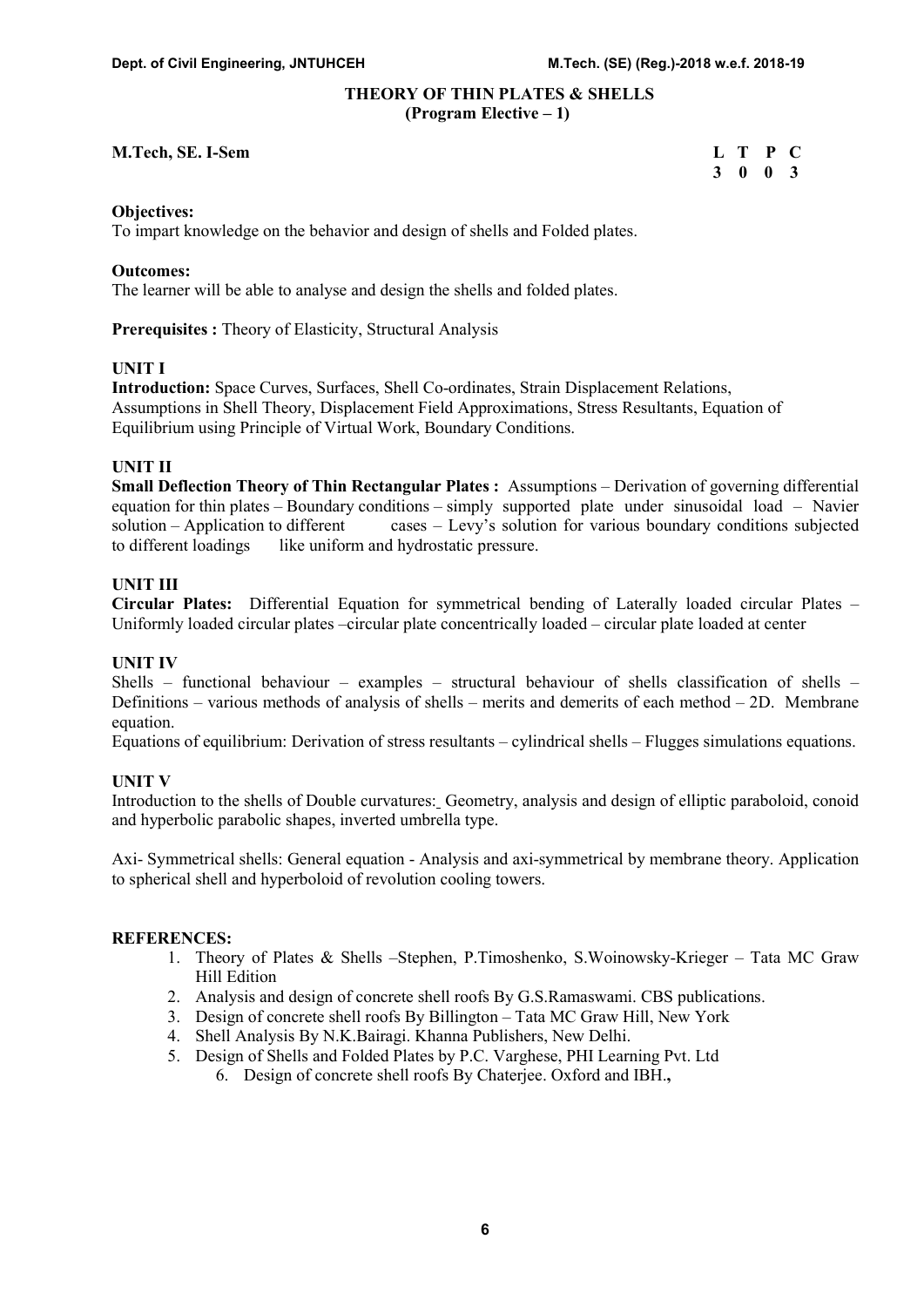# THEORY AND APPLICATIONS OF CEMENT COMPOSITES (Program Elective – 1)

#### M.Tech, SE. I-Sem L T P C

# 3 0 0 3

Course Outcomes: At the end of the course, students will be able to

1. Formulate constitutive behaviour of composite materials – Ferrocement, SIFCON and Fibre Reinforced Concrete - by understanding their strain- stress behaviour.

2. Classify the materials as per orthotropic and anisotropic behaviour.

3. Estimate strain constants using theories applicable to composite materials.

4. Analyse and design structural elements made of cement composites.

# UNIT – I

Introduction: Classification and Characteristics of Composite Materials- Basic Terminology, Advantages. Stress-Strain Relations- Orthotropic and Anisotropic Materials, Engineering Constants for Orthotropic Materials, Restrictions on Elastic Constants, Plane Stress Problem, Biaxial Strength, Theories for an Orthotropic Lamina.

# UNIT – II

Mechanical Behaviour: Mechanics of Materials Approach to Stiffness- Determination of Relations between Elastic Constants, Elasticity Approach to Stiffness- Bounding Techniques of Elasticity, Exact Solutions - Elasticity Solutions with Continuity, Halpin, Tsai Equations, Comparison of approaches to Stiffness.

# UNIT – III

Cement Composites: Types of Cement Composites, Terminology, Constituent Materials And their Properties, Construction Techniques for Fibre Reinforced Concrete – Ferro cement, SIFCON, Polymer Concretes, Preparation of Reinforcement, Casting and Curing.

# UNIT – IV

Mechanical Properties of Cement Composites:BehaviorofFerrocement, Fiber Reinforced Concrete in Tension, Compression, Flexure, Shear, Fatigue and Impact, Durability and Corrosion.

#### $UNIT - V$

Application of Cement Composites: FRC and Ferrocement- Housing, Water Storage, Boats and Miscellaneous Structures. Composite Materials- Orthotropic and Anisotropic behaviour, Constitutive relationship, Elastic Constants.

Analysis and Design of Cement Composite Structural Elements – Ferro cement, SIFCON and Fibre Reinforced Concrete.

- 1. Mechanics of Composite Materials, Jones R. M,, 2nd Ed., Taylor and Francis,BSP Books, 1998.
- 2. Ferrocement Theory and Applications, Pama R. P., IFIC, 1980.
- 3. New Concrete Materials, Swamy R.N., 1stEd., Blackie, Academic and Professional, Chapman &
- 4. Hall, 1983.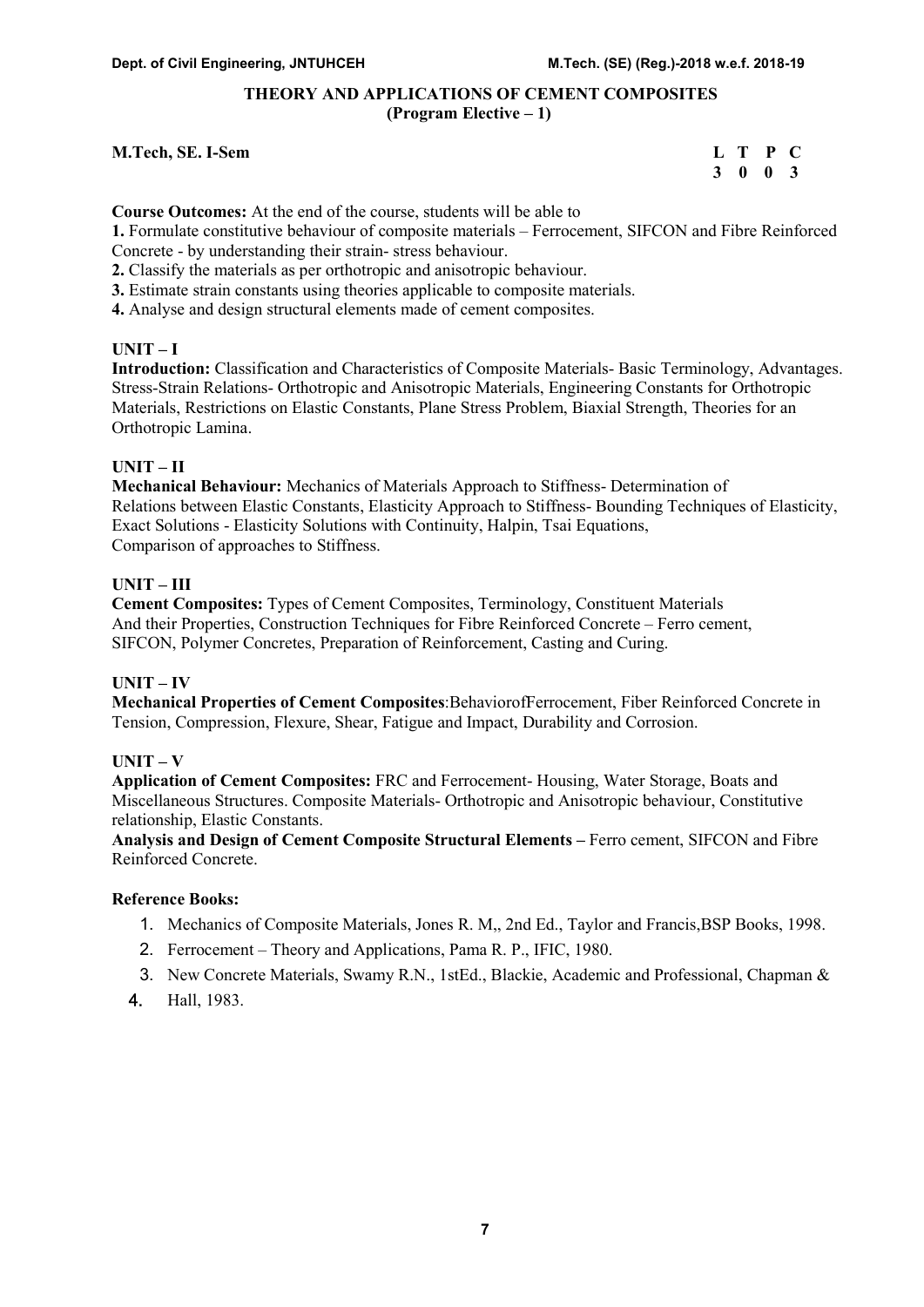# THEORY OF STRUCTURAL STABILITY (Program Elective – 1)

#### M.Tech, SE. I-Sem

| <b>M.Tech, SE. I-Sem</b> | L T P C |  |
|--------------------------|---------|--|
|                          | 3 0 0 3 |  |

Course Outcomes: At the end of the course, students will be able to

- 1. Determine stability of columns and frames
- 2. Determine stability of beams and plates
- 3. Use stability criteria and concepts for analyzing discrete and continuous systems,

#### $UNIT-I$

Criteria for Design of Structures: Stability, Strength, and Stiffness, Classical Concept of Stability of Discrete and Continuous Systems, Linear and nonlinear behavior.

#### UNIT – II

Stability of Columns: Axial and Flexural Buckling, Lateral Bracing of Columns, Combined Axial, Flexural and Torsion Buckling.

# UNIT – III

Stability of Frames: Member Buckling versus Global Buckling, Slenderness Ratio of Frame Members.

# UNIT – IV

Stability of Beams: lateral torsion buckling.

Stability of Plates: axial flexural buckling, shear flexural buckling, buckling under combined loads.

#### UNIT – V

Introduction to Inelastic Buckling and Dynamic Stability.

- 1. Theory of elastic stability, Timoshenko and Gere, Tata Mc Graw Hill,1981
- 2. Principles of Structural Stability Theory, Alexander Chajes, Prentice Hall, New Jersey.
- 3. Structural Stability of columns and plates, Iyengar, N. G. R., Eastern west press Pvt. Ltd.
- 4. Strength of Metal Structures, Bleich F. Bucking, Tata McGraw Hill, New York.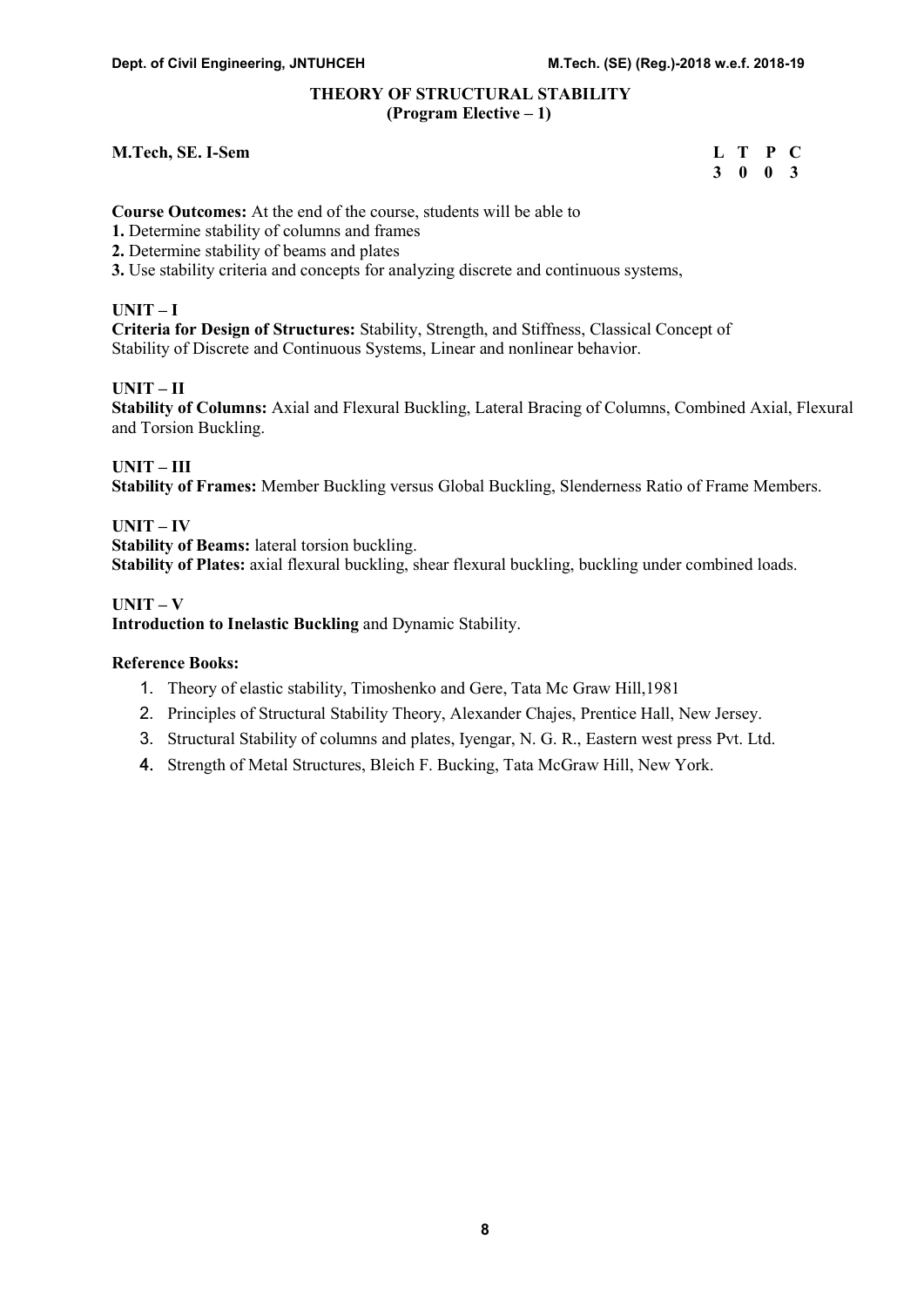# NUMERICAL METHODS IN STRUCTURAL ENGINEERING (Program Elective – 2)

#### M.Tech, SE. I-Sem L T P C

3 0 0 3

#### Objectives:

To impart knowledge about various methods of analysing linear equations and understand the different mathematical techniques.

#### Outcome:

The learner will be able to apply various mathematical techniques to Structural engineering problems. Prerequisites : Mathematics I & II

### UNIT I:

Solutions of linear equations: Direct method – Cramer's rule, Guass – Elimination method- Gauss – Jordan elimination – Triangulation (LU Decomposition) method – Iterative methods Jacobi – Iteration method – Gauss – Siedel iteration, Successive over –relaxation method. Eigen values and eigen vectors: Jacobi method for symmetric matrices- Given's method for symmetric matrices-Householder's method for symmetric matrices-Rutishauser method of arbitrary matrices – Power method.

#### UNIT II:

Interpolation: Linear Interpolation - Higher order Interpolation - Lagrange Interpolation – Interpolating polynomials using finites differences- Hermite Interpolation -piece-wise and spline Interpolation.

#### UNIT III

Finite Difference and their Applications: Introduction- Differentiation formulas by Interpolating parabolas – Backward and forward and central differences- Derivation of Differentiation formulas using Taylor series-Boundary conditions- Beam deflection – Solution of characteristic value problems- Richardson's extrapolation- Use of unevenly spaced pivotal points- Integration formulae by interpolating parabolas-Numerical solution to spatial differential equations – Application to Simply Supported Beams, Columns & rectangular Plates.

#### UNIT IV.

Numerical Differentiation: Difference methods based on undetermined coefficients- optimum choice of step length– Partial differentiation.

Numerical Integration: Method based on interpolation-method based on undetermined coefficient – Gauss – Lagrange interpolation method- Radaua integration method- composite integration method – Double integration using Trapezoidal and Simpson's method – New Marks Method and Application to Beams – Calculations of Slopes & Deflections.

#### UNIT V

Ordinary Differential Equation: Euler's method – Backward Euler method – Mid point method – single step method, Taylor's series method- Boundary value problems.

#### References:

- 1. Numerical Methods For Scientific and Engineering Computations. M.K.Jain- S.R.K.Iyengar R.K.Jain Willey Eastern Limited. New Age International (p) Ltd., Publishers, Reprint 2004,ISBN:81- 224-1461-3 56789101112.
- 2. Numerical Methods for Engineering Problems by N. Krishna Raju and K.U. Muthu, M.C. Millan Publishers, New Delhi
- 3. Numerical Methods for Engineers Stevan C.Chopra, Raymond P.Canal Mc. Graw Hill Book Company. April 2009
- 4. C Language and Numerical methods by C.Xavier New Age International Publisher. Reprint March 2012 ISBN:978-81-224-1174-4.
- 5. Computer based numerical analysis by Dr. M.Shanta Kumar, Khanna Book publishers New Delhi.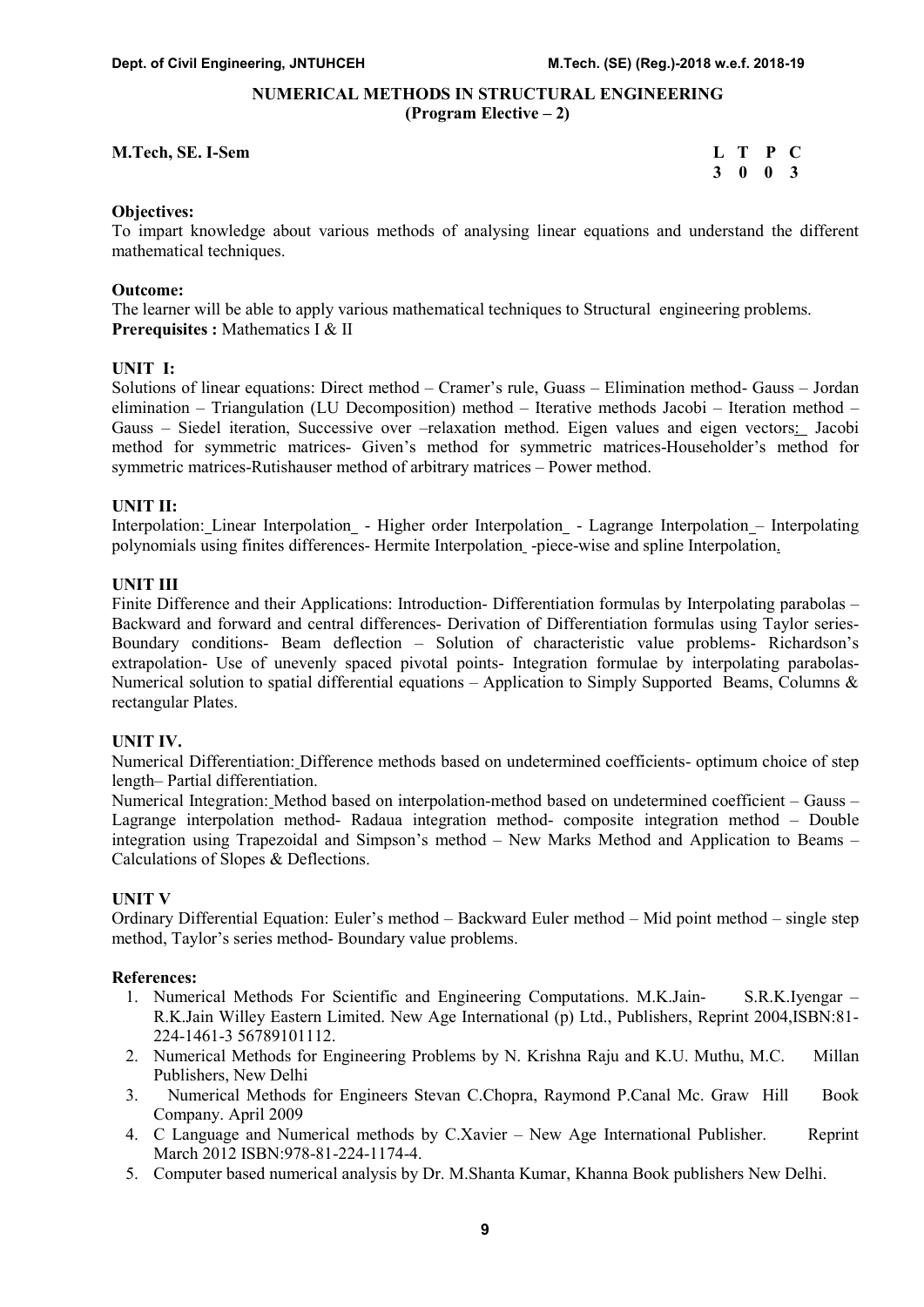### STRUCTURAL HEALTH MONITORING (Program Elective –2)

### M.Tech, SE. I-Sem

| <b>M.Tech, SE. I-Sem</b> | L T P C |         |  |
|--------------------------|---------|---------|--|
|                          |         | 3 0 0 3 |  |

Course Outcomes: At the end of the course, students will be able to

- 1. Diagnosis the distress in the structure understanding the causes and factors.
- 2. Assess the health of structure using static field methods.
- 3. Assess the health of structure using dynamic field tests.
- 4. Suggest repairs and rehabilitation measures of the structure

# $UNIT-I$

Structural Health: Factors affecting Health of Structures, Causes of Distress, Regular Maintenance.

# UNIT – II

Structural Health Monitoring: Concepts, Various Measures, Structural Safety in Alteration. Structural Audit: Assessment of Health of Structure, Collapse and Investigation, Investigation Management, SHM Procedures.

# UNIT – III

Static Field Testing: Types of Static Tests, Simulation and Loading Methods, sensor systems and hardware requirements, Static Response Measurement.

# UNIT – IV

Dynamic Field Testing: Types of Dynamic Field Test, Stress History Data, Dynamic Response Methods, Hardware for Remote Data Acquisition Systems, Remote Structural Health Monitoring.

# $$

Introduction to Repairs and Rehabilitations of Structures : Case Studies (Site Visits), piezo–electric materials and other smart materials, electro–mechanical impedance (EMI) technique, adaptations of EMI technique.

- 1. Structural Health Monitoring, Daniel Balageas, Claus\_Peter Fritzen, Alfredo Güemes, John Wiley and Sons, 2006
- 2. Health Monitoring of Structural Materials and Components\_Methods with Applications,
- 3. Douglas E Adams, John Wiley and Sons, 2007.
- 4. Structural Health Monitoring and Intelligent Infrastructure, Vol1, J. P. Ou, H. Li and Z. D. Duan, Taylor and Francis Group, London, UK, 2006.
- 5. Structural Health Monitoring with Wafer Active Sensors, Victor Giurglutiu, Academic Press Inc,2007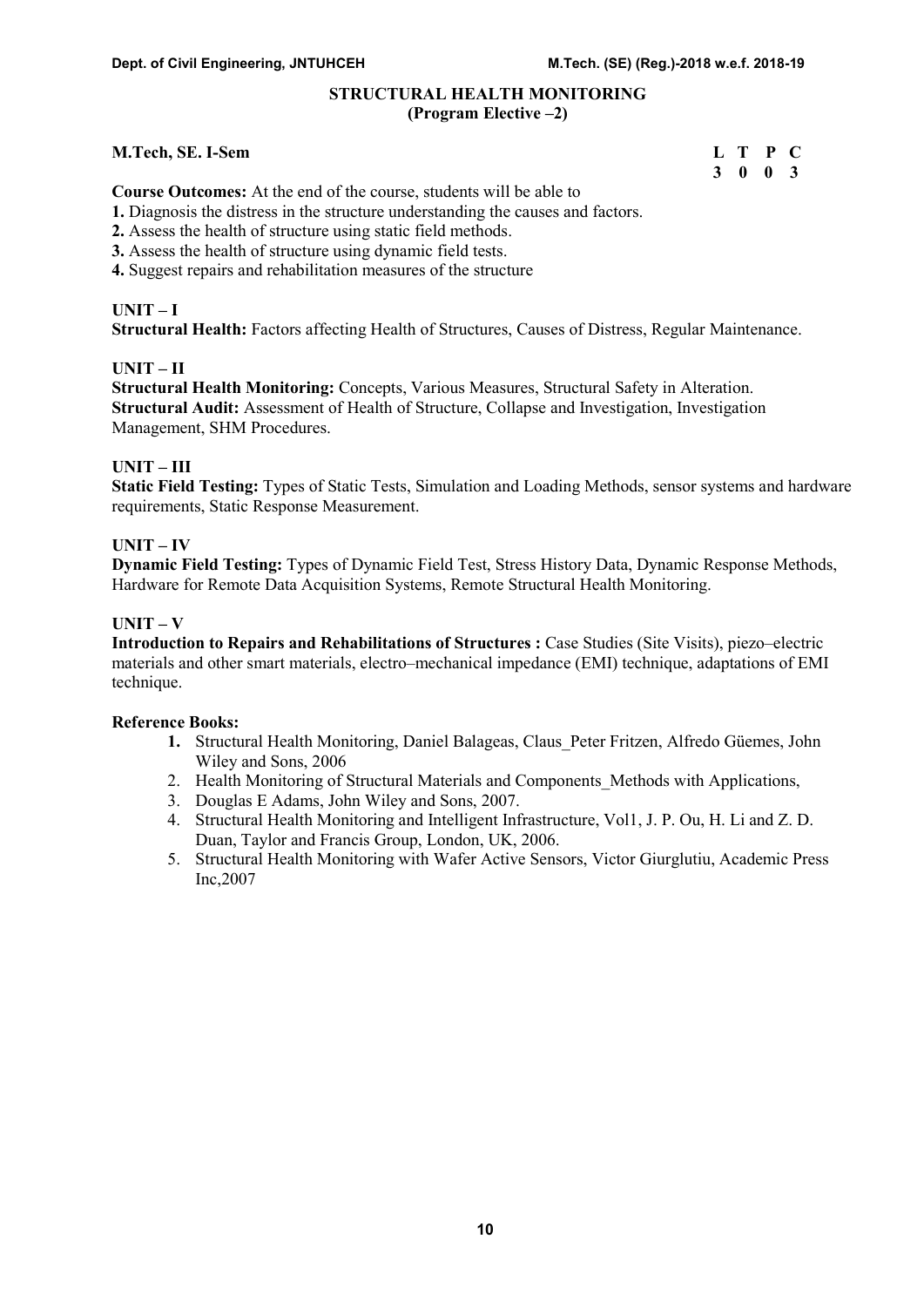#### STRUCTURAL OPTIMIZATION (Program Elective –2)

#### M.Tech, SE. I-Sem

| <b>M.Tech, SE. I-Sem</b> | L T P C         |  |
|--------------------------|-----------------|--|
|                          | $3 \t0 \t0 \t3$ |  |

Course Outcomes: At the end of the course, students will be able to

- 1. Use Variational principle for optimization
- 2. Apply optimization techniques to structural steel and concrete members.
- 3. Design using frequency constraint.

#### UNIT –I

Introduction : Simultaneous Failure Mode and Design, Classical External Problems.

UNIT –II

Calculus of Variation: Variational Principles with Constraints,

UNIT –III

Linear Programming, Integer Programming, Nonlinear Programming, Dynamic Programming,

UNIT –IV Geometric Programming and Stochastic Programming.

# UNIT –V

Applications: Structural Steel and Concrete Members, Trusses and Frames. Design: Frequency Constraint, Design of Layouts.

- 1. Elements of Structural Optimization, Haftka, Raphael T., Gürdal, Zafer, Springer.
- 2. Variational methods for Structural optimization, Cherkaev Andrej, Springer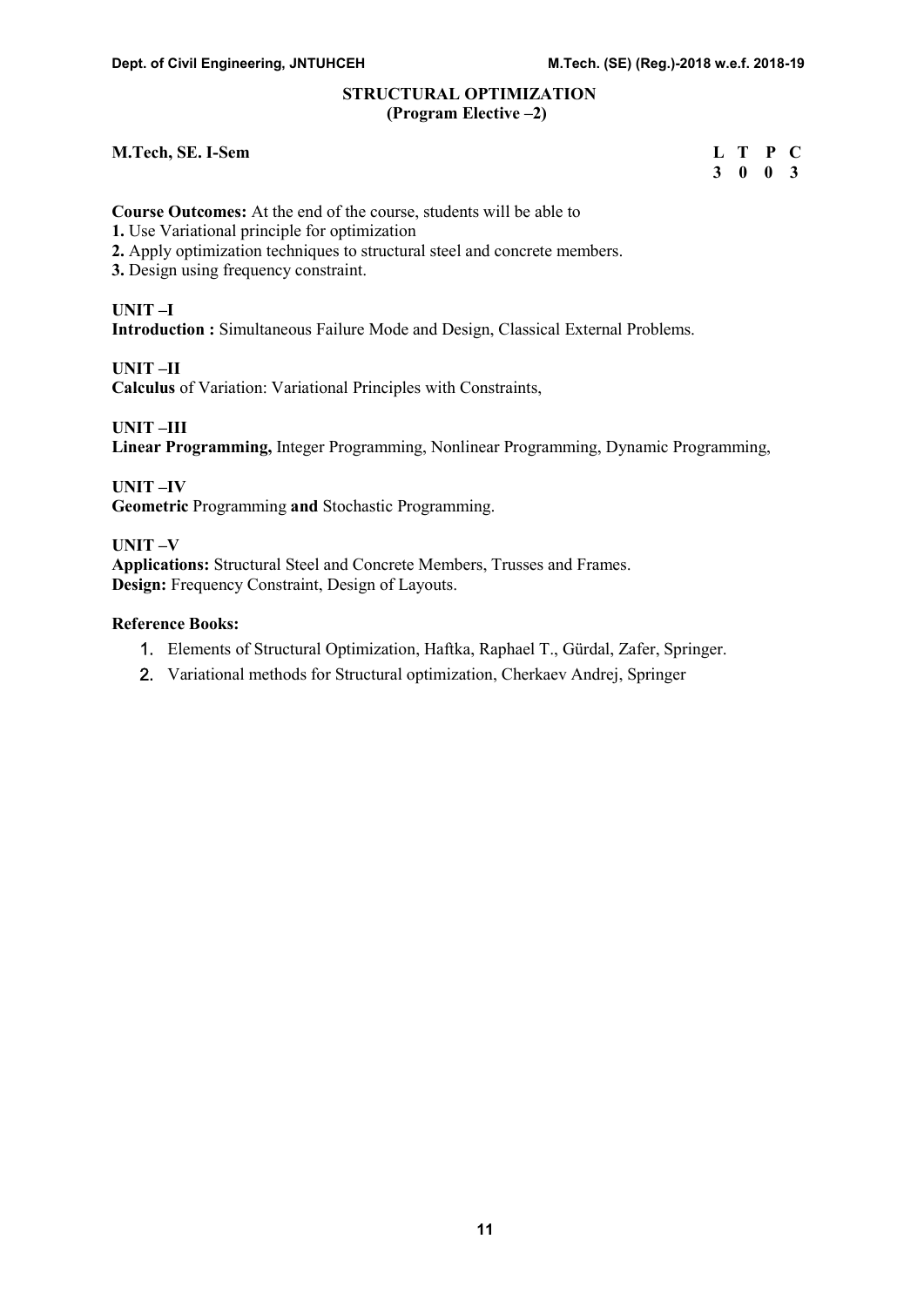### NUMERICAL ANALYSIS LAB

#### M.Tech, SE. I-Sem

| <b>M.Tech, SE. I-Sem</b> | L T P C |                    |  |
|--------------------------|---------|--------------------|--|
|                          |         | $0 \t 0 \t 4 \t 2$ |  |

Course Outcomes: At the end of the course, students will be able to

1. Find Roots of non-linear equations by Bisection method and Newton's method.

2. Do curve fitting by least square approximations

3. Solve the system of Linear Equations using Gauss - Elimination/ Gauss - Seidal Iteration/ Gauss - Jorden Method

4. To Integrate Numerically Using Trapezoidal and Simpson's Rules

5. To Find Numerical Solution of Ordinary Differential Equations by Euler's Method, Runge- Kutta Method.

#### Syllabus Contents:

- 1. Find the Roots of Non-Linear Equation Using Bisection Method.
- 2. Find the Roots of Non-Linear Equation Using Newton's Method.
- 3. Curve Fitting by Least Square Approximations.
- 4. Solve the System of Linear Equations Using Gauss Elimination Method.
- 5. Solve the System of Linear Equations Using Gauss Seidal Iteration Method.
- 6. Solve the System of Linear Equations Using Gauss Jorden Method.
- 7. Integrate numerically using Trapezoidal Rule.
- 8. Integrate numerically using Simpson's Rules.
- 9. Numerical Solution of Ordinary Differential Equations By Euler's Method.
- 10. Numerical Solution of Ordinary Differential Equations ByRunge- Kutta Method.
- 11. Practice with MAT lab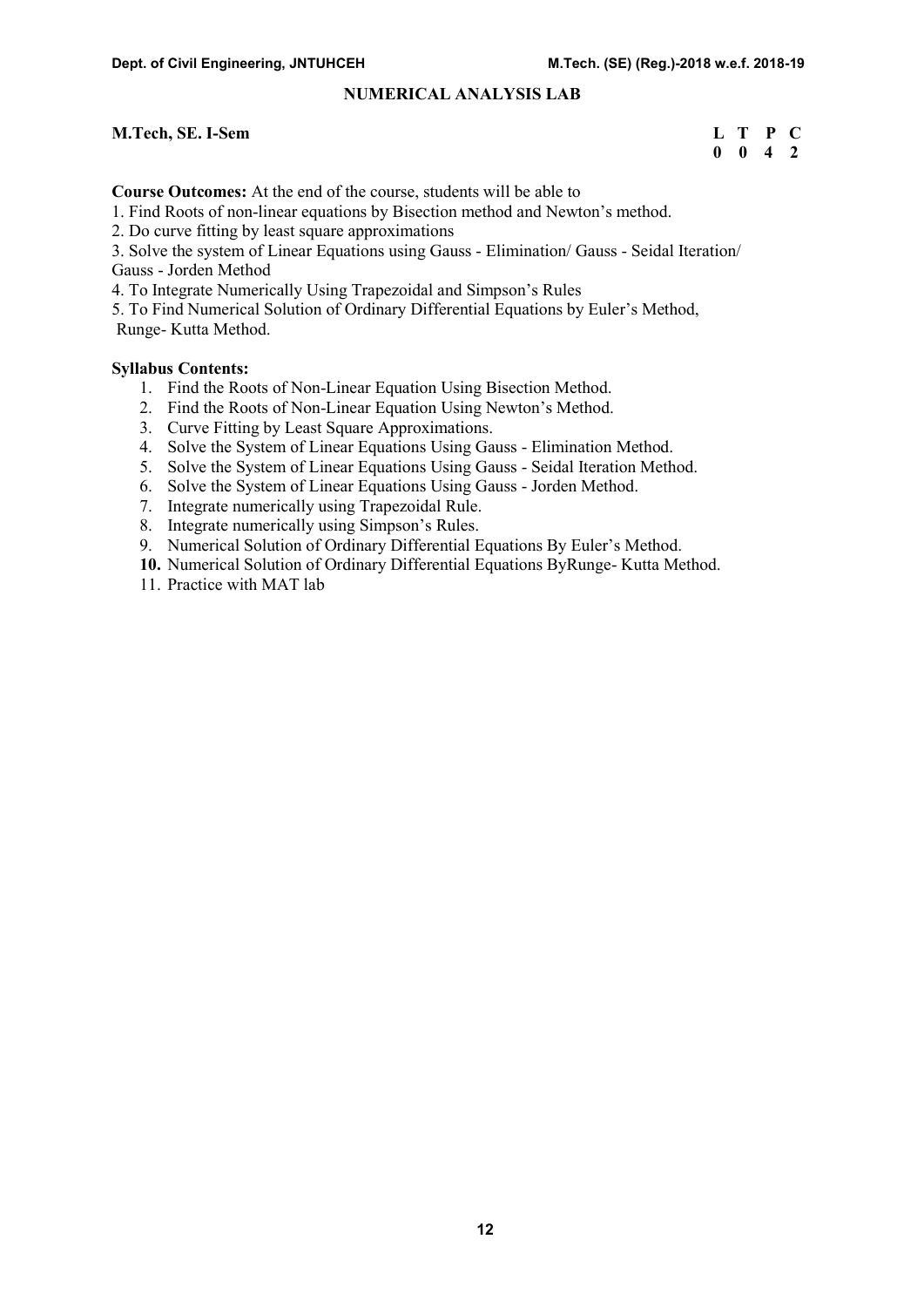# ADVANCED CONCRETE TECHNOLOGY LAB

#### M.Tech, SE. I-Sem

| <b>M.Tech, SE. I-Sem</b> | L T P C            |  |
|--------------------------|--------------------|--|
|                          | $0 \t 0 \t 4 \t 2$ |  |

Course Outcomes: At the end of the course, students will be able to

- 1. Design high grade concrete and study the parameters affecting its performance.
- 2. Conduct Non Destructive Tests on existing concrete structures.
- 3. Apply engineering principles to understand behavior of structural/ elements.

#### List of Experiments/Assignments:

1. Study of stress-strain curve of high strength concrete, Correlation between cube strength, cylinder strength, split tensile strength and modulus of rupture.

- 2. Effect of cyclic loading on steel.
- 3. Non-Destructive testing of existing concrete members.
- 4. Behavior of Beams under flexure, Shear and Torsion.
- 5. Fresh properties of self-compacting concrete.

- 1. Properties of Concrete, Neville A. M., 5th Edition, Prentice Hall, 2012.
- 2. Concrete Technology, Shetty M. S., S. Chand and Co., 2006.
- 3. Concrete Technology by A.R. Santhakumar, Oxford University Press.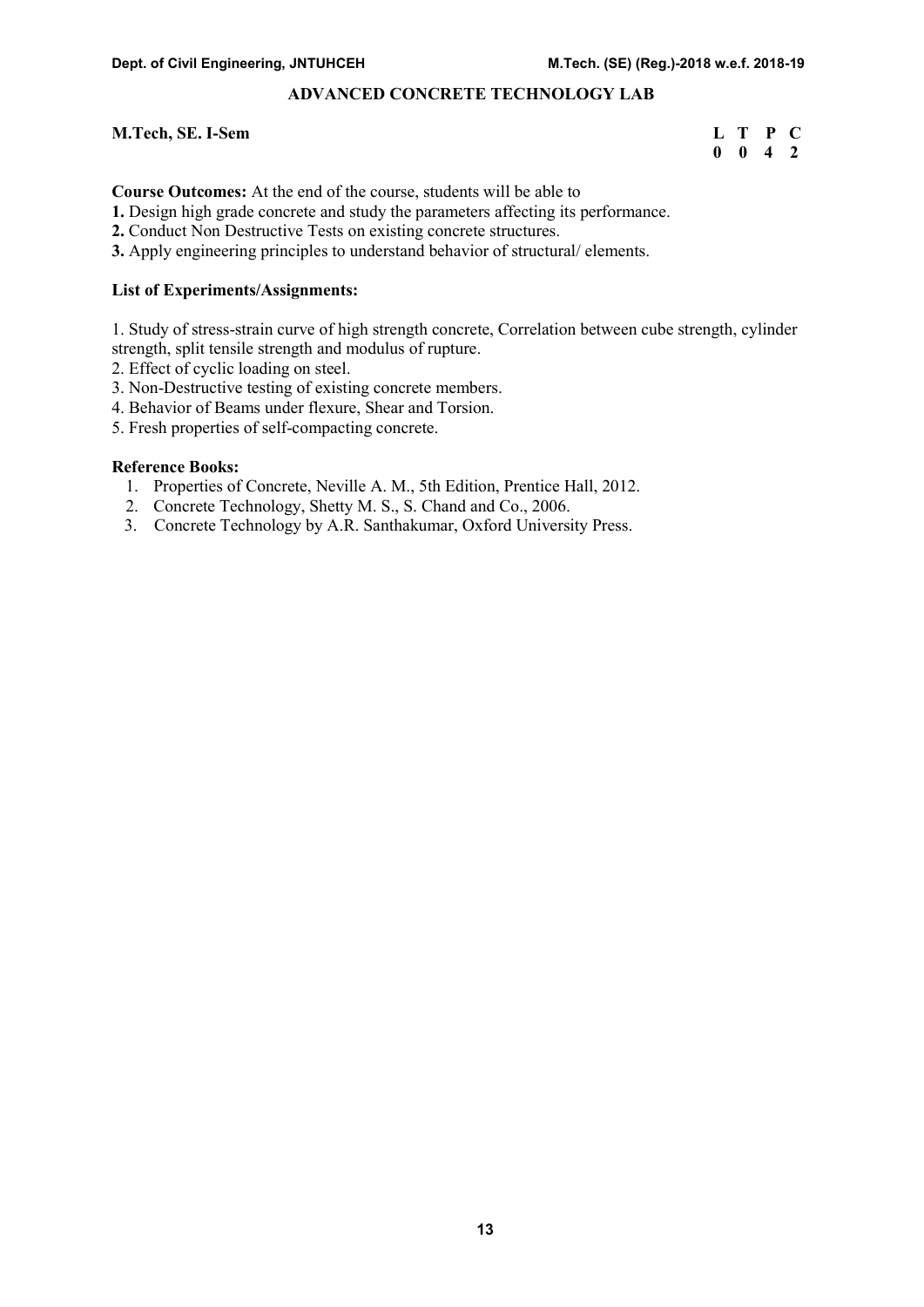# RESEARCH METHODOLOGY AND IPR

#### M.Tech, SE. I-Sem L T P C

# 2 0 0 2

# Course Outcomes:

At the end of this course, students will be able to

1. Understand research problem formulation.

- 2. Analyze research related information
- 3. Follow research ethics

4. Understand that today's world is controlled by Computer, Information Technology, but tomorrow world will be ruled by ideas, concept, and creativity.

5. Understanding that when IPR would take such important place in growth of individuals

& nation, it is needless to emphasis the need of information about Intellectual Property

Right to be promoted among students in general & engineering in particular.

6. Understand that IPR protection provides an incentive to inventors for further research work and investment in R & D, which leads to creation of new and better products, and in turn brings about, economic growth and social benefits.

 UNIT –I : Meaning of research problem, Sources of research problem, Criteria Characteristics of a good research problem, Errors in selecting a research problem, Scope and objectives of research problem.

Approaches of investigation of solutions for research problem, data collection, analysis, interpretation, Necessary instrumentations

UNIT - II: Effective literature studies approaches, analysis

Plagiarism, Research ethics,

UNIT - III: Effective technical writing, how to write report, Paper

Developing a Research Proposal, Format of research proposal, a presentation and assessment by a review committee

UNIT - IV: Nature of Intellectual Property: Patents, Designs, Trade and Copyright. Process of Patenting and Development: technological research, innovation, patenting, development.

International Scenario: International cooperation on Intellectual Property. Procedure for grants of patents, Patenting under PCT.

UNIT - V: Patent Rights: Scope of Patent Rights. Licensing and transfer of technology. Patent information and databases. Geographical Indications.

UNIT - VI: New Developments in IPR: Administration of Patent System. New developments in IPR; IPR of Biological Systems, Computer Software etc. Traditional knowledge Case Studies, IPR and IITs.

#### References:

- 1. Stuart Melville and Wayne Goddard, "Research methodology: an introduction for science & engineering students'"
- 2. Wayne Goddard and Stuart Melville, "Research Methodology: An Introduction"
- 3. Ranjit Kumar, 2nd Edition, "Research Methodology: A Step by Step Guide for beginners"
- 4. Halbert, "Resisting Intellectual Property", Taylor & Francis Ltd ,2007.
- 5. Mayall , "Industrial Design", McGraw Hill, 1992.
- 6. Niebel , "Product Design", McGraw Hill, 1974.
- 7. Asimov , "Introduction to Design", Prentice Hall, 1962.
- 8. Robert P. Merges, Peter S. Menell, Mark A. Lemley, " Intellectual Property in New Technological Age", 2016.

T. Ramappa, "Intellectual Property Rights Under WTO", S. Chand, 2008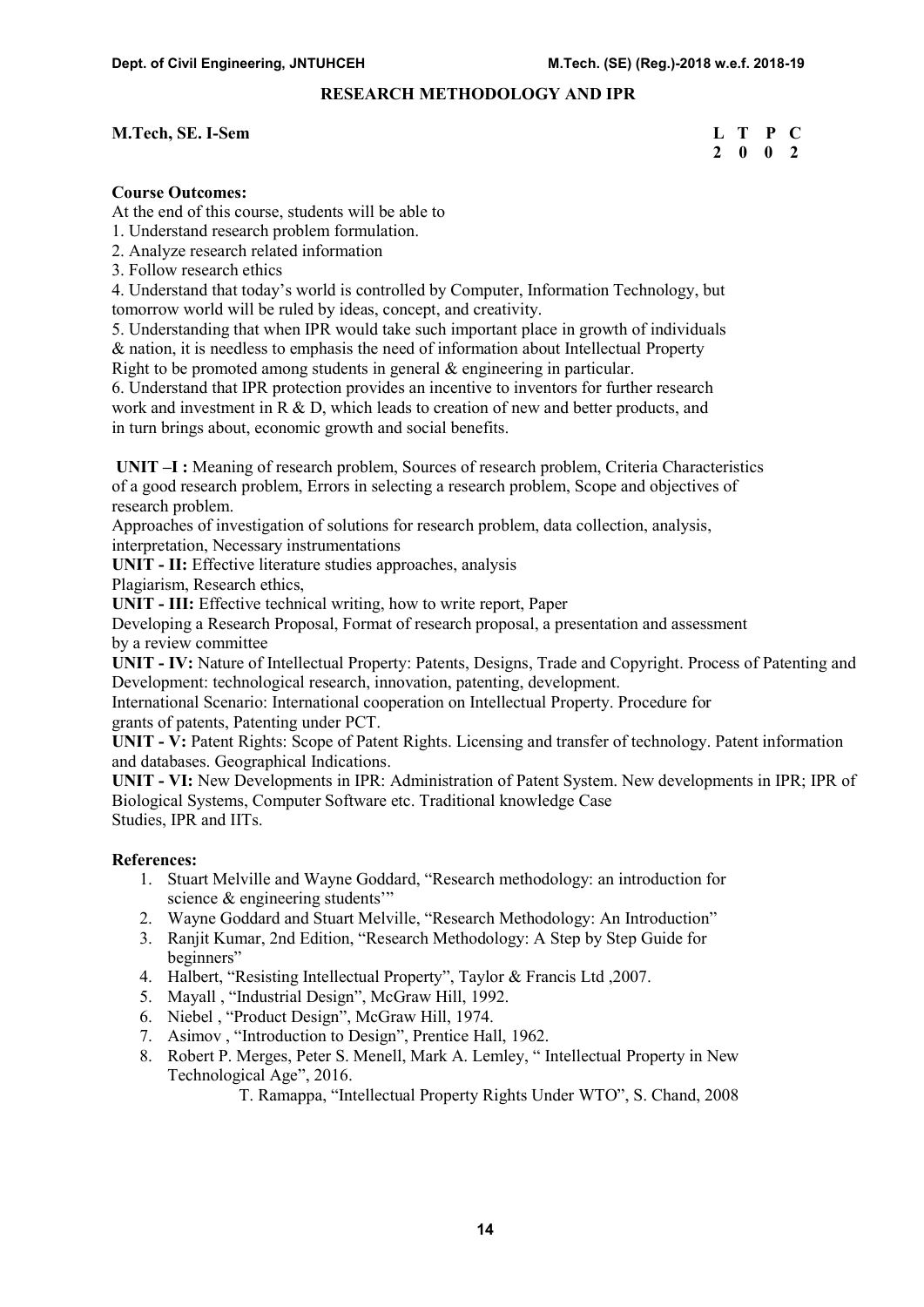# FEM IN STRUCTURAL ENGINEERING

#### M.Tech, SE. II-Sem L T P C

# 3 0 0 3

Course Outcomes: At the end of the course, students will be able to

1. Use Finite Element Method for structural analysis.

2. Execute the Finite Element Program/ Software.

3. Solve continuum problems using finite element analysis.

# UNIT - I

Introduction: History and Applications. Spring and Bar Elements, Minimum Potential Energy Principle, Direct Stiffness Method, Nodal Equilibrium equations, Assembly of Global Stiffness Matrix, Element Strain and Stress.

# UNIT –II

Beam Elements: Flexure Element, Element Stiffness Matrix, Element Load Vector.

Method of Weighted Residuals: Galerkin Finite Element Method, Application to Structural Elements, Interpolation Functions, Compatibility and Completeness Requirements, Polynomial Forms, Applications.

# UNIT –III

Types: Triangular Elements, Rectangular Elements, Three-Dimensional Elements, Isoparametric Formulation, Axi-Symmetric Elements, Numerical Integration, Gaussian Quadrature.

#### UNIT-IV

Application to Solid Mechanics: Plane Stress, CST Element, Plane Strain Rectangular Element, Isoparametric Formulation of the Plane Quadrilateral Element, Axi- Symmetric Stress Analysis, Strain and Stress Computations.

# UNIT-V

Computer Implementation of FEM procedure, Pre-Processing, Solution, Post-Processing, Use of Commercial FEA Software.

- 1. C.S. Krishna Murthy Finites Element Method. MC Graw-Hill Publishers.
- 2. Finite Element Analysis, Seshu P., Prentice-Hall of India,2005.
- 3. Finite Element Methods in Engineering, Belegundu A.D., Chandrupatla, T.R., Prentice Hall India, 1991.
- 4. Concepts and Applications of Finite Element Analysis, Cook R. D., Wiley J., New York, 1995.
- 5. Fundamentals of Finite Element Analysis, Hutton David, Mc-Graw Hill, 2004.
- 6. Finite Element Analysis, Buchanan G.R., McGraw Hill Publications, New York, 1995.
- 7. Finite Element Method, Zienkiewicz O.C. & Taylor R.L. Vol. I, II & III, Elsevier, 2000.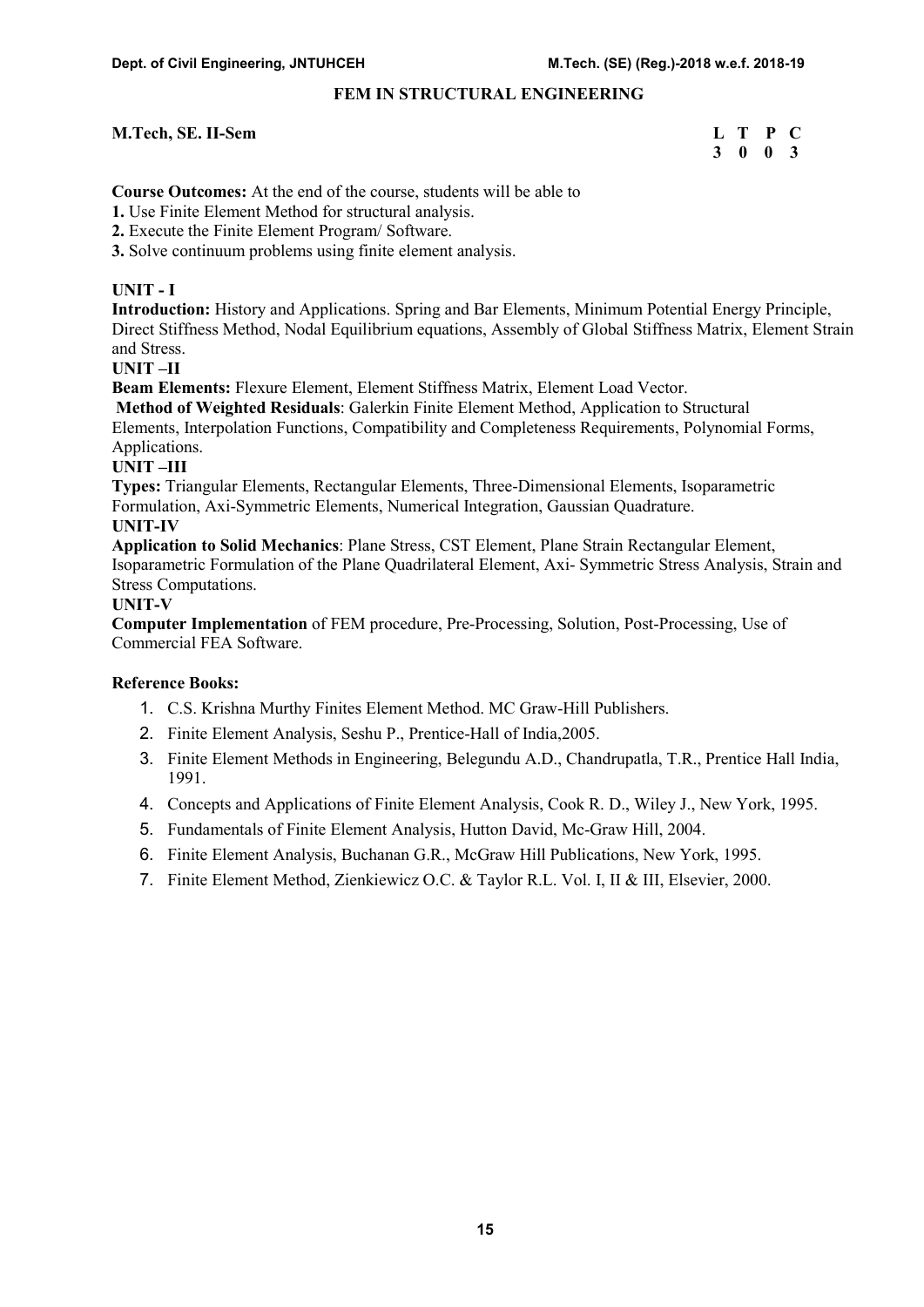#### STRUCTURAL DYNAMICS

| M.Tech, SE. II-Sem |  |  | L T P C |  |
|--------------------|--|--|---------|--|
|--------------------|--|--|---------|--|

| <b>M.Tech, SE. II-Sem</b> | L T P C |  |
|---------------------------|---------|--|
|                           | 3 0 0 3 |  |

#### Objectives:

To impart knowledge on the fundamental of structural dynamics and their applications.

Outcomes: The learner will be able to understand the equation of motion, dynamics response of single and multi degree-of freedom systems.

Prerequisites : Structural Analysis I & II

#### UNIT I:

Theory of vibrations: Introduction - Elements of vibratory system - Degrees of Freedom - Continuous System - Lumped mass idealization - Oscillatory motion - Simple Harmonic motion - Vectorial representation of S.H.M. - Free vibrations of single degree of freedom system - undamped and damped vibrations - critical damping - Logarithmic decrement - Forced vibration of SDOF systems - Harmonic excitation - Vibration Isolation -Dynamic magnification factor – Phase angle.

#### UNIT II

Introduction to Structural Dynamics : Fundamental objectives of dynamic analysis -Types of prescribed loading - Methods of discretization - Formulation of equations of motion by different methods – Direct equilibration using Newton's law of motion / D'Alembert's principle, Principle of virtual work and Hamilton principle.

Single Degree of Freedom Systems : Formulation and solution of the equation of motion - Free vibration response - Response to Harmonic, Periodic, Impulsive and general dynamic loadings - Duhamel integral.

# UNIT III

Multi Degree of Freedom Systems : Selection of the degrees of Freedom - Evaluation of structural property matrices - Formulation of the MDOF equations of motion -Undamped free vibrations - Solutions of Eigen value problem for natural frequencies and mode shapes - Analysis of Dynamic response – Normal coordinates - Uncoupled equations of motion - Orthogonal properties of normal modes - Mode superposition procedure.

#### UNIT IV

Practical Vibration Analysis: Introduction - Stodola method - Fundamental mode analysis - Analysis of second and higher modes - Holzer method - Basic procedure.

Continuous Systems: Introduction - Flexural vibrations of beams - Elementary case – Derivation of governing differential equation of motion - Analysis of undamped free vibrations of beams in flexure - Natural frequencies and mode-shapes of simple beams with different end conditions - Principles of application to continuous beams.

#### UNIT V

Introduction to Earthquake Analysis: Deterministic Earthquake Response: Systems on Rigid Foundations : Types of Earthquake Excitations – Lumped SDOF Elastic Systems, Translational Excitations Grreliyed – coordinate SDOF Elastic Systems, Translational Excitations, Linear Static Method – Analysis for obtaining response of multi storeyes RC Building.

#### References:

- 1. Dynamics of Structures by Clough & Penzien, McGraw Hill, New York
- 2. Dynamics of Structures by Anil K. Chopra, Pearson Education (Singapore), Delhi.
- 3. Structural Dynamics by Mario Paz, C.B.S Publishers, New Delhi.
- 4. Theory of vibrations by W.T. Thomson CBS Publishers and Distributors.
- 5. Structural Dynamics by Roy. R. Craig John willy & fours.
- 6. I.S: 1893 (Part 1) 2016, "Code of practice for Earthquake resistant design of Structures"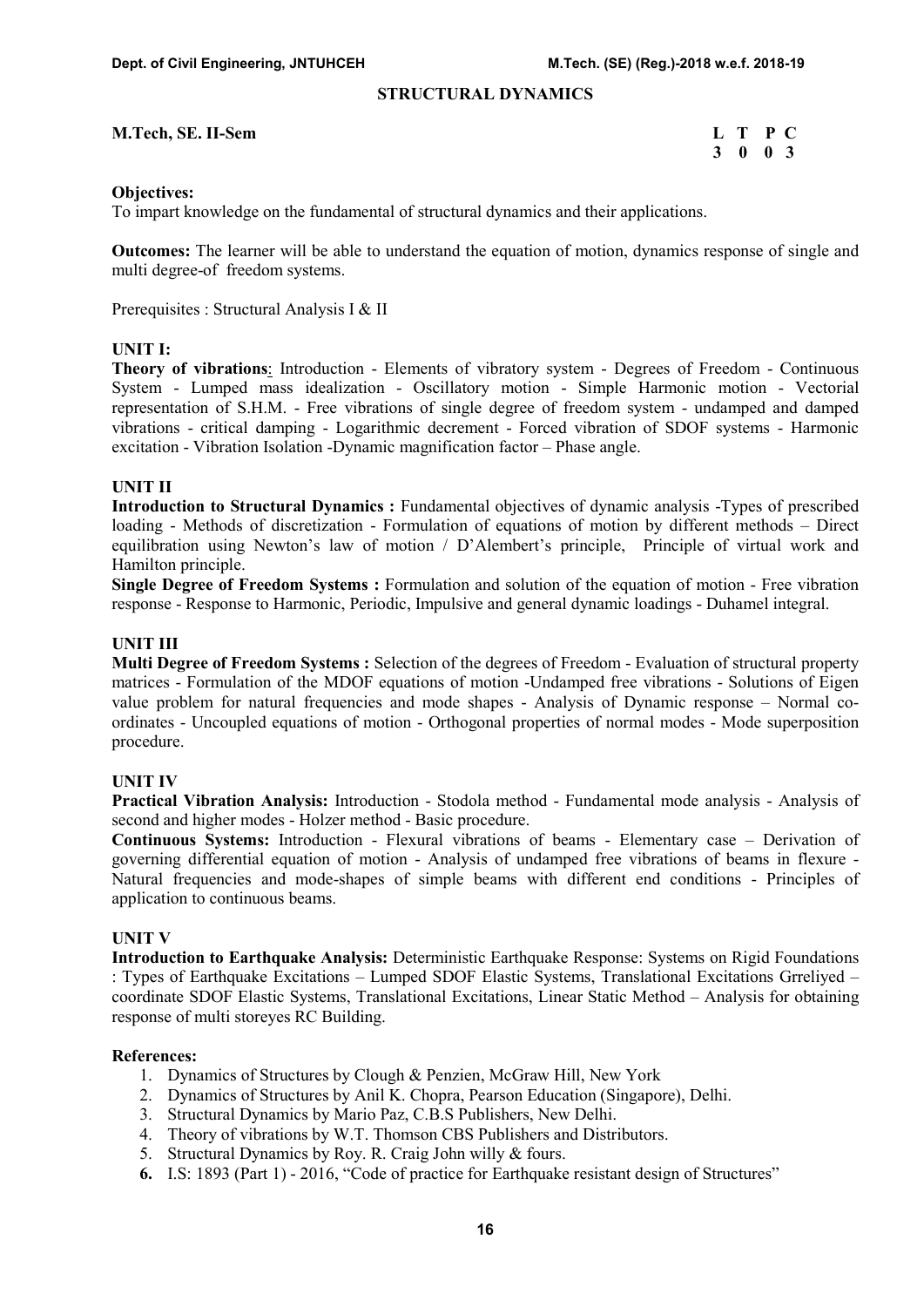#### ADVANCED STEEL DESIGN (Program Elective – 3)

#### M.Tech, SE. II-Sem L T P C

3 0 0 3

#### Objectives:

To impart knowledge on behavior and design of various connections, industrial and steel girders.

Outcomes: The learner will be able to design different steel structures.

Pre requisites : Design of Steel Structures & Structural Analysis

#### UNIT-I

SIMPLE CONNECTIONS – RIVETED, BOLTED PINNED AND WELDED CONNECTIONS : Riveted Connections – Bolted Connections –Load Transfer Mechanism – Failure of Bolted Joints – Specifications for Bolted Joints – Bearing – Type Connections – Tensile Strength of Plate – Strength and Efficiency of the Joint – Combined Shear and Tension – Slip-Critical connections – Prying Action – Combined Shear and Tension for Slip-Critical Connections. Design of Groove Welds - Design of Fillet Welds – Design of Intermittent Fillet Welds – Failure of Welds.

#### UNIT-II

ECCENTRIC AND MOMENT CONNECTIONS : Introduction – Beams – Column Connections – Connections Subjected to Eccentric Shear – Bolted Framed Connections –Bolted Seat Connections – Bolted Bracket Connections. Bolted Moment Connections – Welded Framed Connections- Welded Bracket Connections – Moment Resistant Connections.

#### UNIT-III ANALYSIS AND DESIGN OF INDUSTRIAL BUILDINGS:

Dead loads, live loads and wind loads on roofs. Design wind speed and pressure, wind pressure on roofs; wind effect on cladding and louvers; Design of angular roof truss, tubular truss, truss for a railway platform.Design of purlins for roofs, design of built up purlins, design of knee braced trusses and stanchions. Design of bracings.

#### UNIT-IV DESIGN OF STEEL TRUSS GIRDER BRIDGES:

Types of truss bridges, component parts of a truss bridge, economic Proportions of trusses, self weight of truss girders, design of bridge Compression members, tension members; wind load on truss girder Bridges; wind effect on top lateral bracing; bottom lateral bracing; portal

Bracing; sway bracing Design of Lacing.

#### UNIT-V Plastic Analysis and Design :

Introduction – Plastic Theory – Plastic neutral Axis plastic moment, Elastic & Plastic Section modulii shape factors plastic Hinge – Fundamental condition conditions in plastic analysis, methods of plastic analysis – collapse load – simply supported, propped cantilever beam, fixed beams continuous beams, portal frame single bay single storey portal frame at different level subjected to vertical and horizontal loads, Method of instantaneous center gable frame – Trial and effort method – plastic moment distribution method – continuous beam, two bay-single story portal frame – Deflections and ultimate load propped cantilever beam fixed beam minimum weight design continuous beams and single bay-single storey portal frame.

#### References:

- 1. Limit State Design of Steel Structures S.K. Duggal Mc Graw Hill Education Private Ltd. New Delhi.
- 2. Design of Steel Structures. P.Dayaratnam, Publisher : S. Chand, Edition 2011-12.
- 3. Design Steel Structures Volume II, Dr. Ramachandra & Vivendra Gehlot Scientitic Publishes Journals Department..
- 4. Design of Steel Structures. P.Dayaratnam, Publisher : S. Chand, Edition 2011-12.
- 5. Design of Steel Structures Galyord & Gaylord, Publisher : Tata Mc Graw Hill, Education. Edition 2012.
- 6. Indian Standard Code IS 800-2007.
- 7. Indian Standard Code IS 875 Part III 2015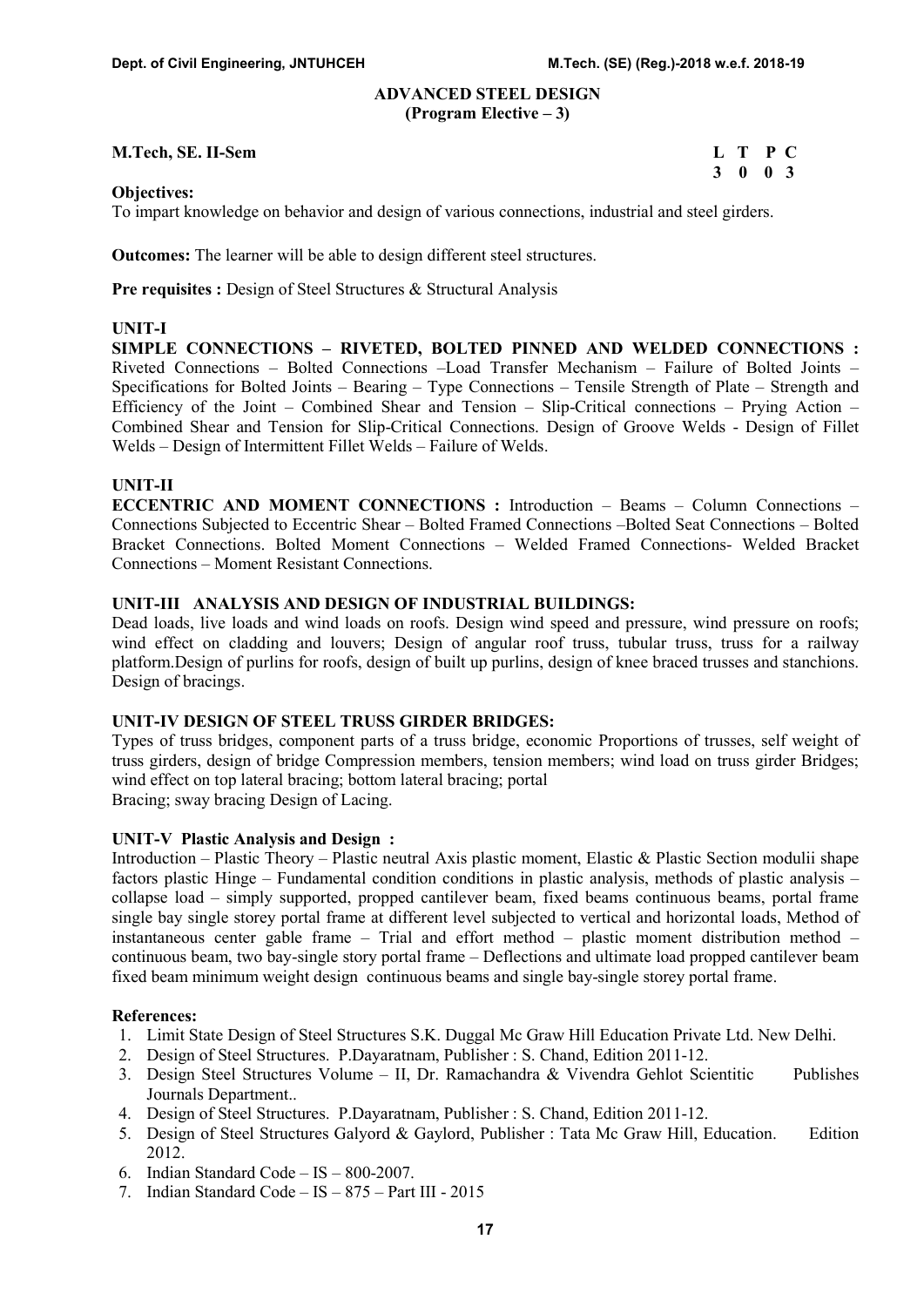#### DESIGN OF FORM WORK (Program Elective – 3)

#### M.Tech, SE. II-Sem L T P C

3 0 0 3

Course Outcomes: At the end of the course, students will be able to

- 1. Select proper formwork, accessories and material.
- 2. Design the form work for Beams, Slabs, columns, Walls and Foundations.
- 3. Design the form work for Special Structures.
- 4. Understand the working of flying formwork.
- 5. Judge the formwork failures through case studies.

# UNIT- I

Introduction: Requirements and Selection of Formwork.

# UNIT- II

Formwork Materials- Timber, Plywood, Steel, Aluminium, Plastic, and Accessories. Horizontal and Vertical Formwork Supports.

# UNIT- III

Formwork Design: Concepts, Formwork Systems and Design for Foundations, Walls, Columns, Slab and Beams.

Formwork Design for Special Structures: Shells, Domes, Folded Plates, Overhead Water Tanks, Natural Draft Cooling Tower, Bridges.

# UNIT- IV

Flying Formwork: Table Form, Tunnel Form, Slip Form, Formwork for Precast Concrete, Formwork Management Issues –Pre- and Post-Award.

# UNIT- V

Formwork Failures : Causes and Case studies in Formwork Failure, Formwork Issues in Multi- Story Building Construction.

- 1. Formwork for Concrete Structures, Peurify, Mc Graw Hill India, 2015.
- 2. Concrete Technology by A.R. Santhakumar, Oxford Univ. Press
- 3. Formwork for Concrete Structures, Kumar NeerajJha, Tata McGraw Hill Education, 2012.
	- 4. IS 14687: 1999, False work for Concrete Structures Guidelines, BIS.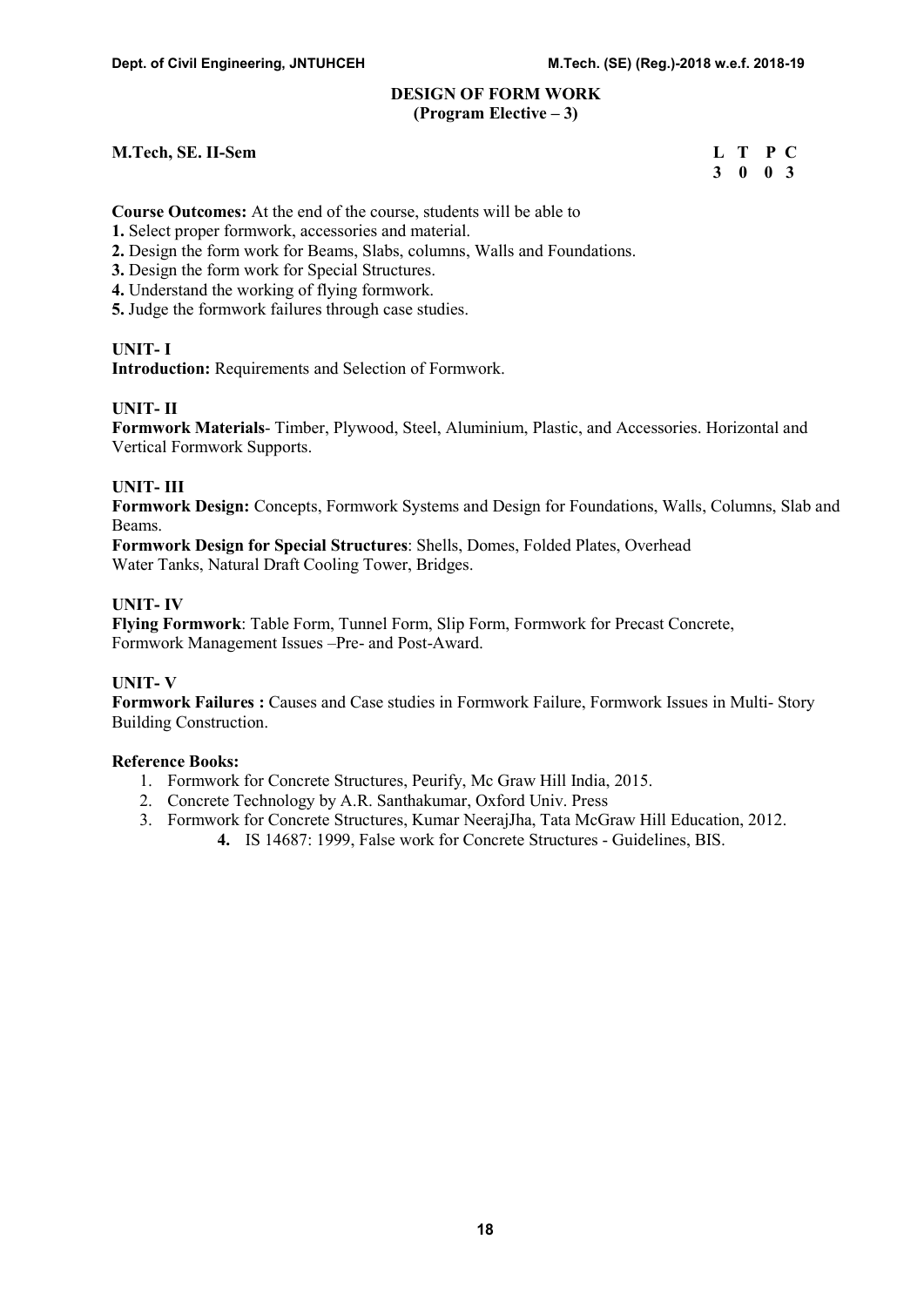#### DESIGN OF HIGH RISE BUILDINGS (Program Elective – 3)

#### M.Tech, SE. II-Sem L T P C

# 3 0 0 3

Course Outcomes: At the end of the course, students will be able to

1. Analyse, design and detail Transmission/ TV tower, Mast and Trestles with different loading conditions.

2. Analyse, design and detail the RC and Steel Chimney.

3. Analyse. design and detail the tall buildings subjected to different loading conditions using relevant codes.

# UNIT- I

Design of transmission/ TV tower, Mast and trestles: Configuration, bracing system, analysis and design for vertical transverse and longitudinal loads.

# UNIT-II

Analysis and Design of RC and Steel Chimney, Foundation design for varied soil strata.

# UNIT- III

Tall Buildings: Structural Concept, Configurations, various systems, Wind and Seismic loads, Dynamic approach, structural design considerations and IS code provisions. Firefighting design provisions.

# UNIT- IV

Application of software in analysis and design.

- 1. Structural Analysis and Design of Tall Buildings, Taranath B. S., Mc Graw Hill, 1988.
- 2. Structural Design of Multi-storeyed Buildings, Varyani U. H., 2nd Ed., SouthAsian Publishers, New Delhi, 2002.
- 3. Illustrated Design of Reinforced Concrete Buildings(GF+3storeyed), Shah V. L. &Karve S. R., Structures Publications, Pune, 2013.
- 4. Design of Multi Storeyed Buildings, Vol. 1 & 2, CPWD Publications, 1976.
- 5. Tall Building Structures, Smith Byran S. and Coull Alex, Wiley India. 1991.
- 6. High Rise Building Structures, Wolfgang Schueller, Wiley., 1971.
- 7. Tall Chimneys, Manohar S. N., Tata Mc Graw Hill Publishing Company, New Delhi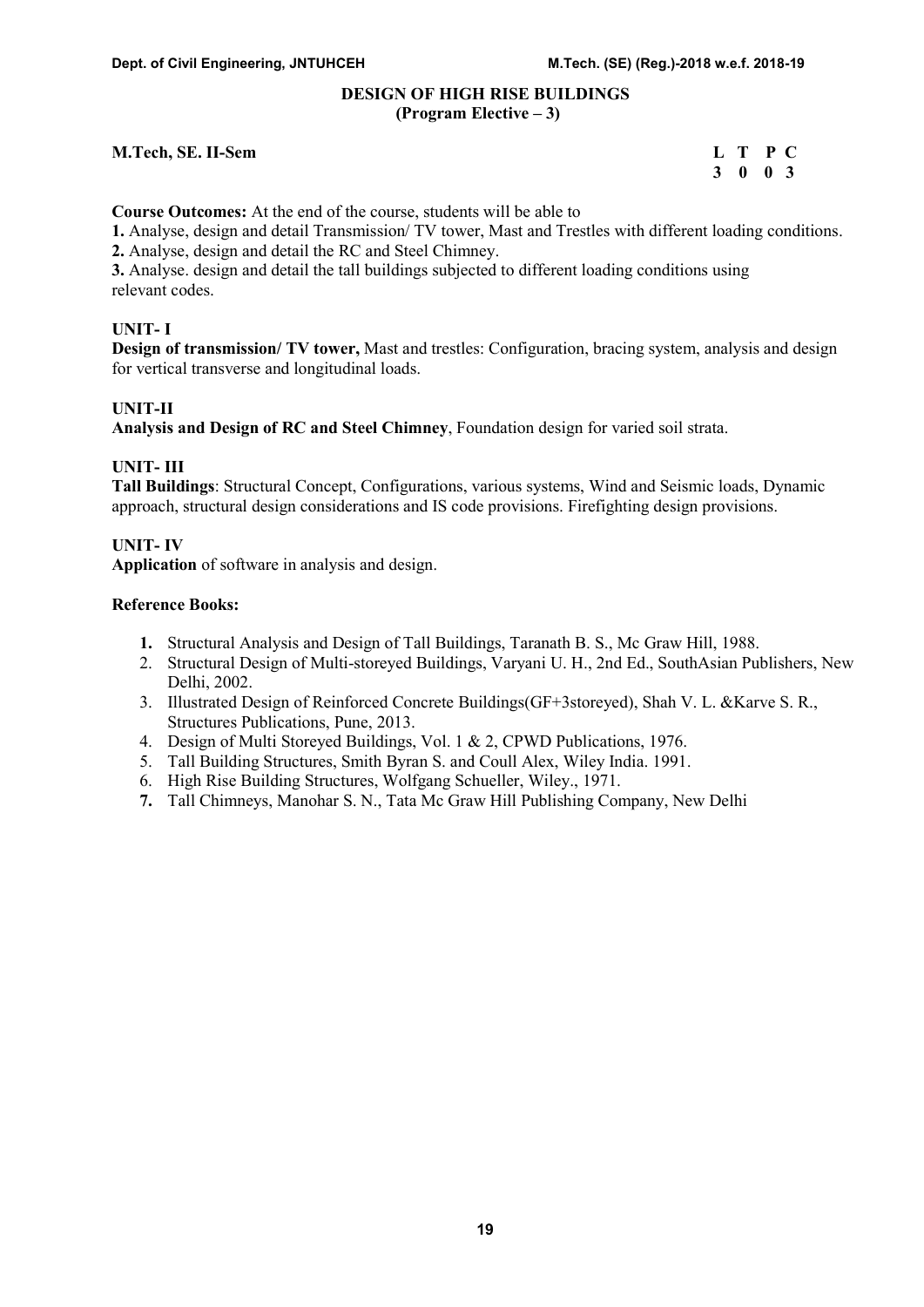#### DESIGN OF MASONRY STRUCTURES (Program Elective – 3)

#### M.Tech, SE. II-Sem

| <b>M.Tech, SE. II-Sem</b> | L T P C         |  |
|---------------------------|-----------------|--|
|                           | $3 \t0 \t0 \t3$ |  |

Course outcomes: At the end of the course, students will be able to

- 1. Understand the masonry design approaches.
- 2. Analyse Reinforced Masonry Members.
- 3. Determine interactions between members.
- 4. Determine shear strength and ductility of Reinforced Masonry members.
- 5. Check the stability of walls
- 6. Perform elastic and Inelastic analysis of masonry walls.

#### UNIT- I

Introduction: Historical Perspective, Masonry Materials, Masonry Design Approaches, Overview of Load Conditions, Compression Behaviour of Masonry, Masonry Wall Configurations, Distribution of Lateral Forces.

#### UNIT- II

Flexural Strength of Reinforced Masonry Members: In plane and Out-of-plane Loading.

#### UNIT- III

Interactions: Structural Wall, Columns and Pilasters, Retaining Wall, Pier and Foundation.

#### UNIT- IV

Shear Strength and Ductility of Reinforced Masonry Members.

#### UNIT- V

Prestressed Masonry - Stability of Walls, Coupling of Masonry Walls, Openings, Columns, Beams. Elastic and Inelastic Analysis, Modeling Techniques, Static Push Over Analysis and use of Capacity Design Spectra.

- 1. Masonry Structures: Behavior and Design, Hamid Ahmad A. and Drysdale Robert G., 1994.
- 2. Design of Reinforced Masonry Structures, Narendra Taly, ICC, 2nd Edn,
- 3. Mechanics of Masonry Structures, Editor: Maurizio Angelillo, 2014.
- 4. Earthquake-resistant Design of Masonry Buildings, Toma evi Miha, Imperial College Press, 1999.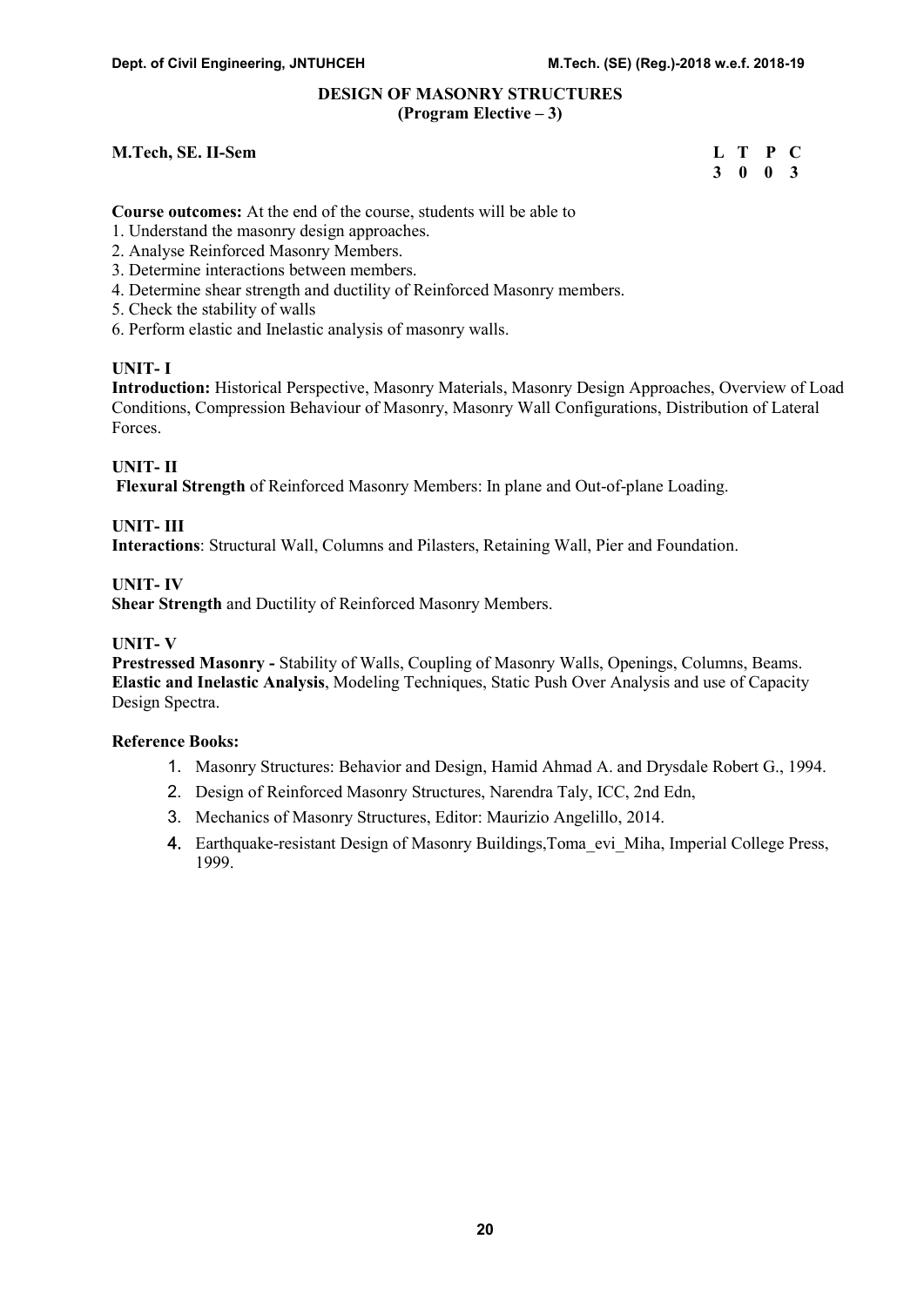#### ADVANCED REINFORCED CONCRETE DESIGN (Program Elective – 4)

#### M.Tech, SE. II-Sem L T P C

3 0 0 3

#### Objectives:

To impart knowledge on the behavior and design on various reinforced concrete structural elements.

#### Outcome:

The learner will be able to design the reinforced concrete elements like beams, slabs and compression members.

Prerequisites :Design of Reinforced Concrete Structures

#### UNIT I

Basic Design Concepts: Behavior in flexure, Design of singly Reinforced rectangular sections, Design of Doubly Reinforced rectangular sections, Design of flanged bean sections, Design for shear – Design for Torsion, Limit state of Serviceability: Deflections of Reinforced concrete beams and slabs short term deflections and long term deflection estimation of crack width in RCC members, calculation of crack widths.

#### UNIT II

Limit Analysis of R.C.Structures: Rotation of a plastic hinge, Redistribution of moments, moment rotation characteristics of RC member, I.S. code provisions, applications for fixed and continuous beam. Yield line analysis for slabs: Upper bound and lower bound theorems – yield line criterion – Virtual work and equilibrium methods of analysis – For square and circular slabs with simple and continuous end conditions. Moment Curvature diagram.

# UNIT III

Ribbed slabs : Analysis of the Slabs for Moment and Shears, Ultimate Moment of Resistance, Design for shear, Deflection, Arrangement of Reinforcements.

Flat slabs: Direct design method – Distribution of moments in column strips and middle strip-moment and shear transfer from slabs to columns – Shear in Flat slabs-Check for one way and two way shears-Introduction to Equivalent frame method. Limitations of Direct design method, Distribution of moments in column strips and middle strip sketch showing reinforcement details.

#### UNIT IV

Design of Reinforced Concrete Deep Beams & Corbels: Steps of Designing Deep Beams, Design by IS 456. Checking for Local Failures, Detailing of Deep Beams, Analysis of Forces in a Corbels , Design of Procedure of Corbels , Design of Nibs.

#### UNIT V

Design of Compression Members - Estimation of Effective Length of a Column – Code Requirements on Slenderness Limits,– Design of Short Columns Under Axial Compression – Design of Short Columns Under Compression With Uniaxial Bending – Design of Short Columns Under Axial Compression With Biaxial Bending – Design of Slender Columns sketch showing reinforcement details.

Design of Combined Footings - Distribution of Soil Pressure - Geometry of Two-column Combined Footing – Design Considerations in Two-Column Footings sketch showing reinforcement details.

- 1. "Reinforced Concrete Design" S. Unnikrishna Pillai & Devdas Menon; Tata Mc. Graw-Hill Publishing Company Ltd. New Delhi 2010.
- 2. "Advanced Reinforced Concrete" P.C. Varghese Prentice Hall of INDIA Private Ltd. 2008.
- 3. "Limit State Theory and Design of Reinforced Concrete" Dr. S. R. Karve and V.L Shah. Standard Publishers, PUNE 2004.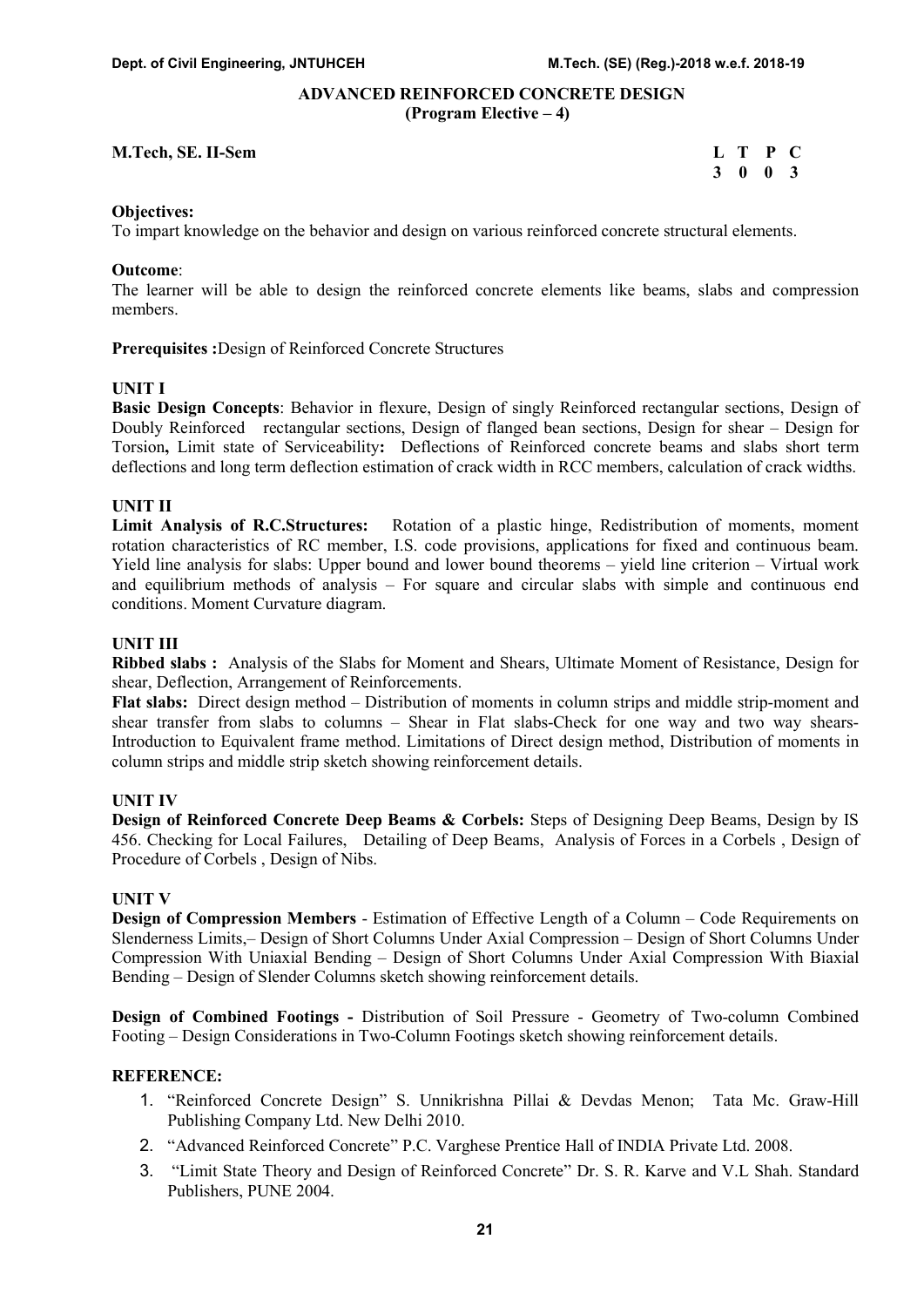#### Dept. of Civil Engineering, JNTUHCEH M.Tech. (SE) (Reg.)-2018 w.e.f. 2018-19

- 4. "Design of Reinforced Concrete Structures" by N.Subramanian, Oxford University Press.
- 5. Reinforced concrete structural elements behaviour, Analysis and design by P. Purushotham, Tata Mc.Graw-Hill, 1994.
- 6. Design of concrete structures Arthus H. Nilson, David Darwin, and Chorles W. Dolar, Tata Mc. Graw-Hill, 3<sup>rd</sup> Edition, 2005.
- 7. Reinforced Concrete design by Kennath Leet, Tata Mc. Graw-Hill International, editions, 2<sup>nd</sup> edition, 1991.
- 8. "Design Reinforced Concrete Foundations" P.C. Varghese Prentice Hall of INDIA Private Ltd.
- 9. IS 456-2000
- 10. SP 16
- 11. SP 34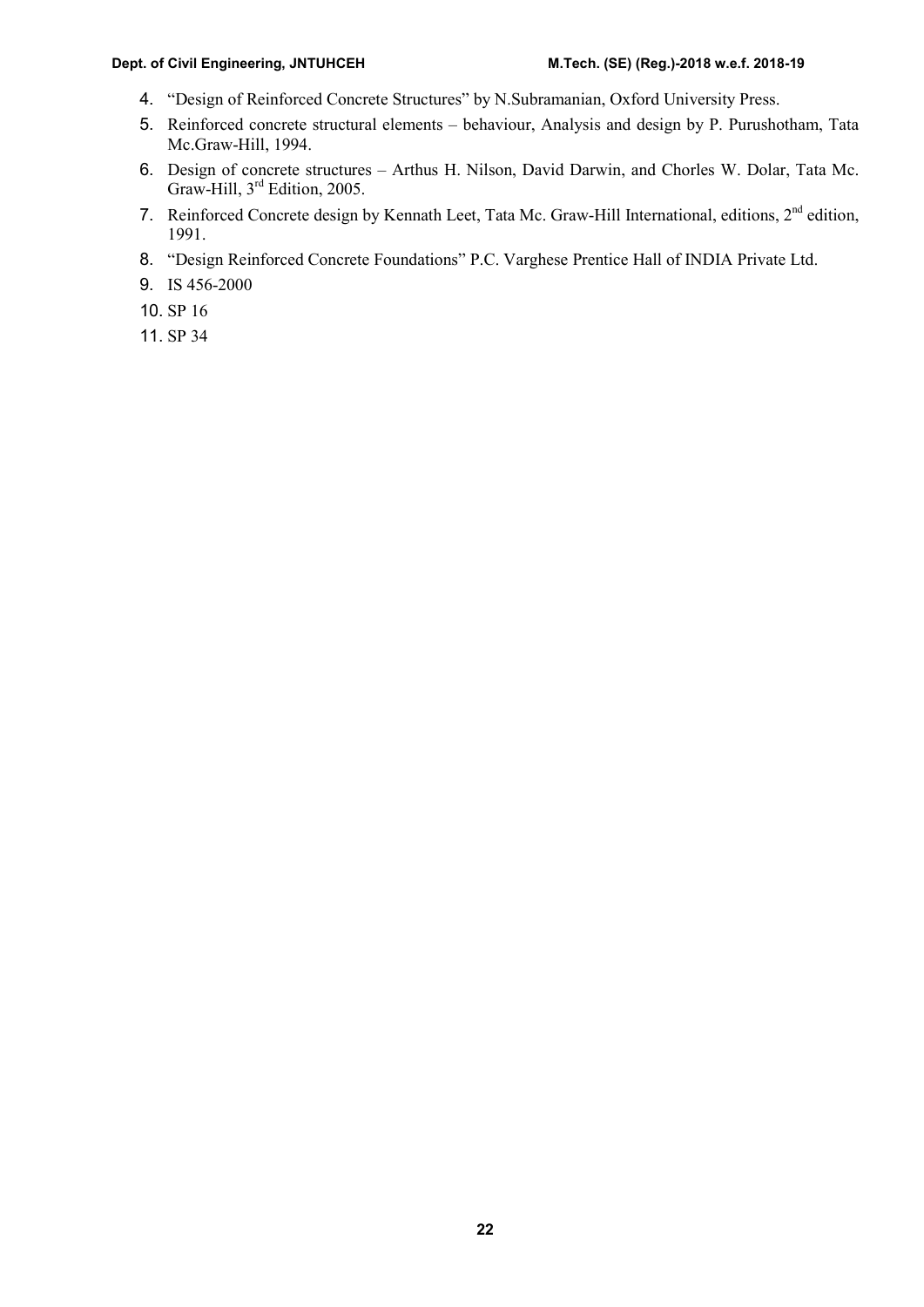# ADVANCED DESIGN OF FOUNDATIONS (Program Elective – 4)

#### M.Tech, SE. II-Sem

| <b>M.Tech, SE. II-Sem</b> | L T P C |  |  |
|---------------------------|---------|--|--|
|                           | 3 0 0 3 |  |  |

Course Outcomes: At the end of the course, students will be able to

- 1. Decide the suitability of soil strata for different projects.
- 2. Design shallow foundations deciding the bearing capacity of soil.
- 3. Analyze and design the pile foundation.
- 4. Understand analysis methods for well foundation.

# UNIT- I

Planning of Soil Exploration for Different Projects, Methods of Subsurface Exploration, Methods of Borings along with Various Penetration Tests.

# UNIT- II

Shallow Foundations, Requirements for Satisfactory Performance of Foundations, Methods of Estimating Bearing Capacity, Settlements of Footings and Rafts, Proportioning of Foundations using Field Test Data, Pressure - Settlement Characteristics from Constitutive Laws.

# UNIT- III

Pile Foundations, Methods of Estimating Load Transfer of Piles, Settlements of Pile Foundations, Pile Group Capacity and Settlement, Laterally Loaded Piles, Pile Load Tests, Analytical Estimation of Load- Settlement Behavior of Piles, Proportioning of Pile Foundations, Lateral and Uplift Capacity of Piles.

#### UNIT- IV

Well Foundation, IS and IRC Code Provisions, Elastic Theory and Ultimate Resistance Methods. Tunnels and Arching in Soils, Pressure Computations around Tunnels.

#### UNIT-V

Open Cuts, Sheeting and Bracing Systems in Shallow and Deep Open Cuts in Different Soil Types. Coffer Dams, Various Types, Analysis and Design, Foundations under uplifting loads, Soil-structure interaction

#### Reference Books:

- 1. 1.Design of foundation system, N.P. Kurian, Narosa Publishing House
- 2. 1.Foundation Analysis and Design, J. E. Bowles, Tata McGraw Hill New York
- 3. Analysis and Design of Substructures, Sawmi Saran, Oxford and IBH Publishing Co. Pvt. Ltd, New

Delhi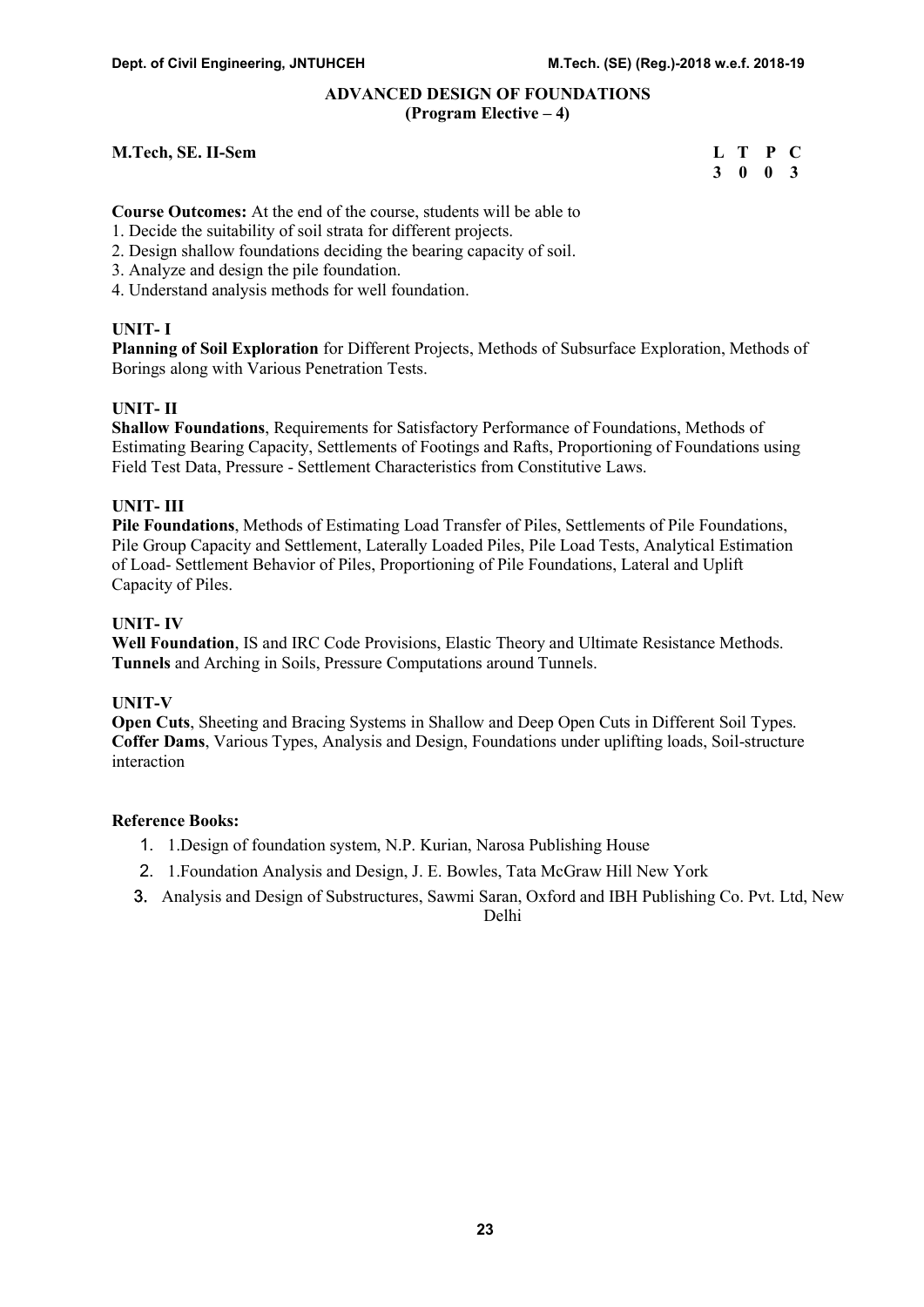#### SOIL STRUCTURE INTERACTION (Program Elective – 4)

#### M.Tech, SE. II-Sem

| M.Tech, SE. II-Sem | L T P C         |  |
|--------------------|-----------------|--|
|                    | $3 \t0 \t0 \t3$ |  |

Course Outcomes: At the end of the course, students will be able to

1. Understand soil structure interaction concept and complexities involved.

2. Evaluate soil structure interaction for different types of structure under various conditions of loading and subsoil characteristics.

3. Prepare comprehensive design oriented computer programs for interaction problems based on theory of sub grade reaction such as beams, footings, rafts etc.

4. Analyze different types of frame structure founded on stratified natural deposits with linear and non-linear stress-strain characteristics.

5. Evaluate action of group of piles considering stress-strain characteristics of real soils.

#### UNIT- I

Critical Study of Conventional Methods of Foundation Design, Nature and Complexities of Soil Structure Interaction.

#### UNIT- II

Application of Advanced Techniques of Analysis such as FEM and Finite Difference Method.

#### UNIT- III

Relaxation and Interaction for the Evaluation of Soil Structure Interaction for Different Types of Structure under various Conditions of Loading and Subsoil Characteristics.

#### UNIT- IV

Preparation of Comprehensive Design Oriented Computer Programs for Specific Problems, Interaction Problems based on Theory of Sub Grade Reaction Such as Beams, Footings, Rafts Etc.

#### UNIT-V

Analysis of Different Types of Frame Structures Founded on Stratified Natural Deposits with Linear and Non-Linear Stress-Strain Characteristics.

Determination of Pile Capacities and Negative Skin Friction, Action of Group of Piles Considering Stress-Strain Characteristics of Real Soils, Anchor Piles and Determination of Pullout Resistance.

- 1. Analytical and Computer Methods in Foundation, Bowels J.E.,McGraw Hill Book Co., New York, 1974.
- 2. Numerical Methods in Geotechnical Engineering, Desai C.S. and Christian J.T., McGraw Hill Book Co., New York.
- 3. Soil Structure Interaction The real behaviour of structures, Institution of Structural Engineers.
- 4. Elastic Analysis of Soil Foundation Interaction, Developments in Geotechnical Engg. Vol-17, Elsevier Scientific Publishing Company.
- 5. Elastic Analysis of Soil-Foundation Interaction, Selvadurai A.P.S., Elsevier Scientific
- 6. Publishing Company.
- 7. Analysis & Design of substructures, Swami Saran, Oxford & IBH Publishing Co. Pvt. Ltd.
- 8. Design of Foundation System- Principles & Practices, Kurian N. P., Narosa Publishing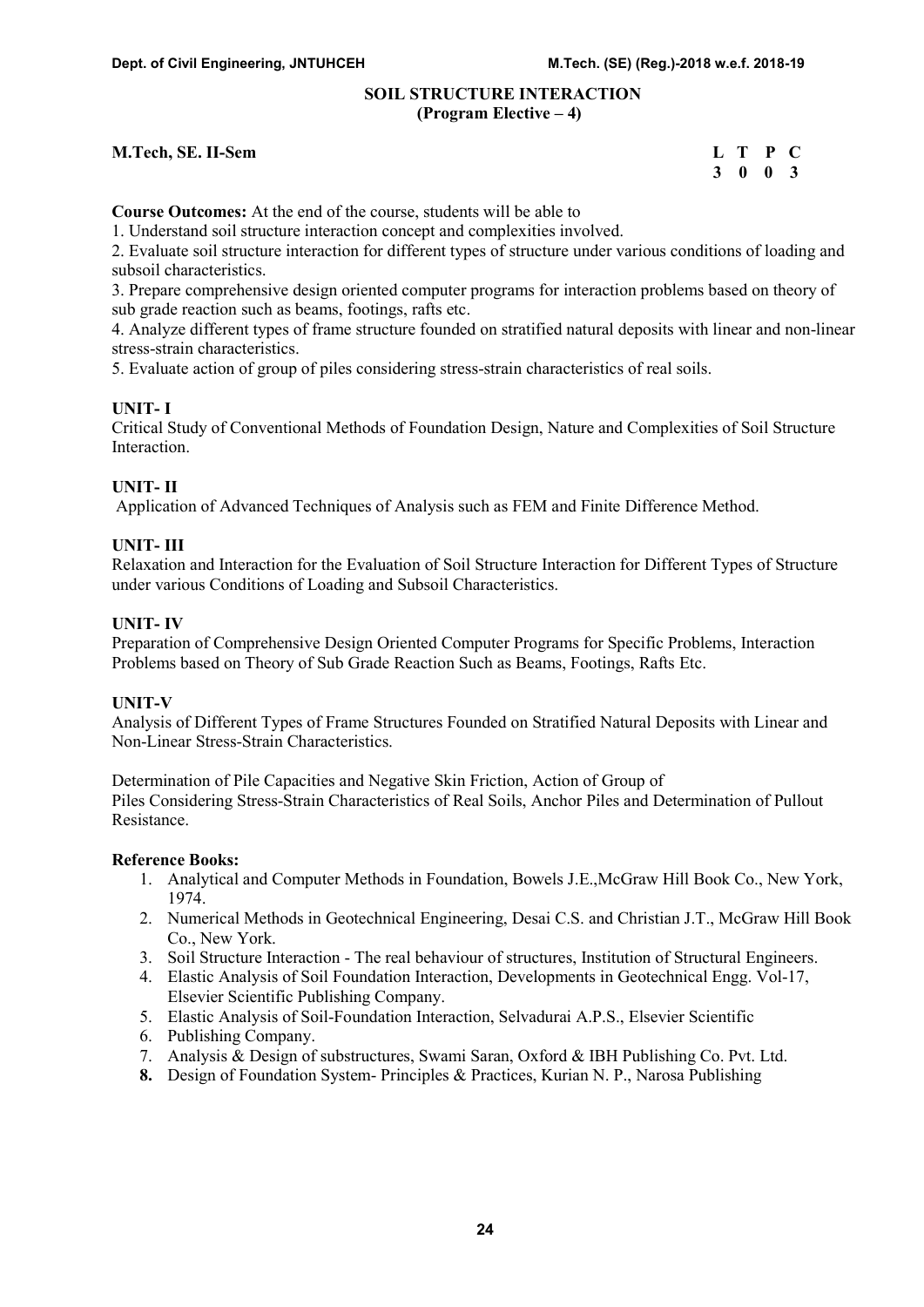#### DESIGN OF INDUSTRIAL STRUCTURES (Program Elective – 4)

#### M.Tech, SE. II-Sem L T P C

3 0 0 3

#### Objectives:

To impart knowledge about different types of industrial structures their analysis and design for different conditions as per codal provision.

#### Outcomes:

The learner will be able to plan different types of industrial structures such as cold framed members, RC buckers, Soil, Chimneys. Cylindrical shells and design them.

Prerequisites :Design of Steel Structures & Structural Analysis

# UNIT 1

Planning of Industrial Structures – types of industrial structures – different components of industrial structures – Bracings of Industrial Buildings – Design of Steel Industrial Buildings.

# UNIT 2

Thin Walled / Cold Formed Steel Members : Definitions – Local Bucking of Thin-Elements-Post Buckling of Thin-Elements – Light Guage Steel Columns and Compression Members – Form-Factor for Columns and Compression Members – Behaviour of Stiffened Elements Under Uniform Compression – Multiple Stiffened Compression Elements –Effective Length of Light Gauge Steel Compression Members – Light Gauge Steel Tension Members.

# UNIT 3

RC Bunkers & Silos : Introduction – Janssen's Theory – Airy's Theory – Design of Square, Rectangular and Circular Bunkers ; Design of Silos.

# UNIT 4

RC Chimneys : Introduction – Wind Pressure – Stresses in Chimney Shaft Due to Self-Weight and Wind – Stresses in Horizontal Reinforcement Due to Wind Shear – Stresses Due to Temperature Difference – Combined Effect of Self Load, Wind and Temperature – Temperature Stresses in Horizontal Reinforcement Problems.

# UNIT 5

Design Principles of Cylindrical Shells & Design Problems.

#### References:

- 1. Advanced Reinforced Concrete Design, By N. Krishna Raju (CBS Publishers & Distributors) 2005
- 2. Design of Steel Structures, By Ram Chandra and Virendra Gehlot vol-II, 2007.
- 3. Design of Steel Structures, By Duggal Tata McGraw-Hill publishers 2010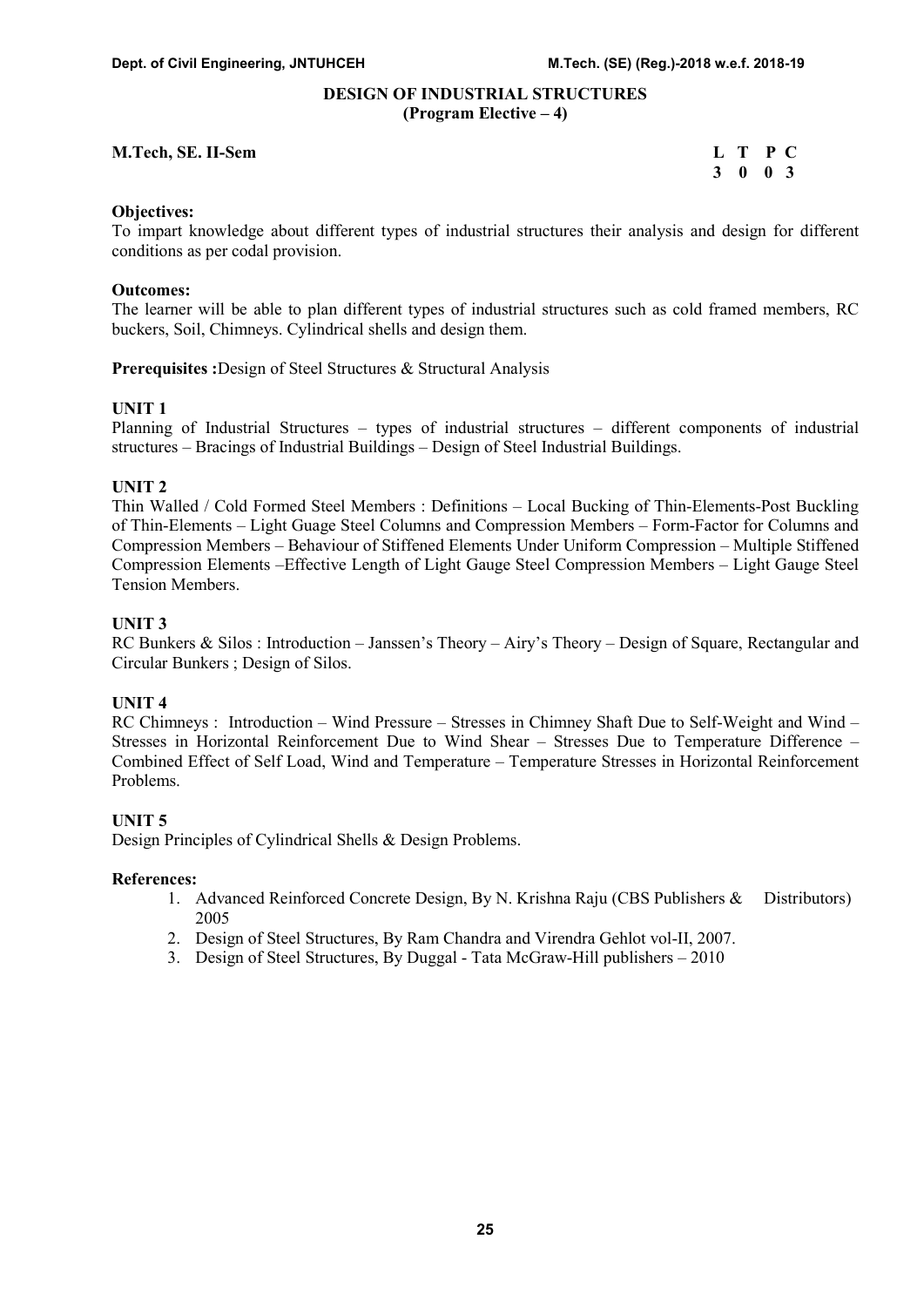# ADVANCED STRUCTURAL ENGINEERING LAB

#### M.Tech, SE. II-Sem L T P C

 $0 \quad 0 \quad 4 \quad 2$ 

The objectives of this course is to make students to learn principles of design of experiments, To investigate the performance of structural elements . To evaluate the different testing methods and equipments.

Course Outcomes: On completion of this course, students are able to

- Achieve Knowledge of design and development of experimenting skills.
- Understand the principles of design of experiments
- Design and develop analytical skills.
- Summerize the testing methods and equipments.

#### List of Experiments

- 1. Testing of beams for deflection, flexure and shear 12 Hrs
- 2. Experiments on Concrete, including Mix design 12 Hrs
- 3. Experiments on vibration of multi storey frame models for Natural frequency and modes.

12Hrs

4. Use of Non destructive testing (NDT) equipments – Rebound hammer, Ultra sonic pulse velocity meter and Profometer 12 Hrs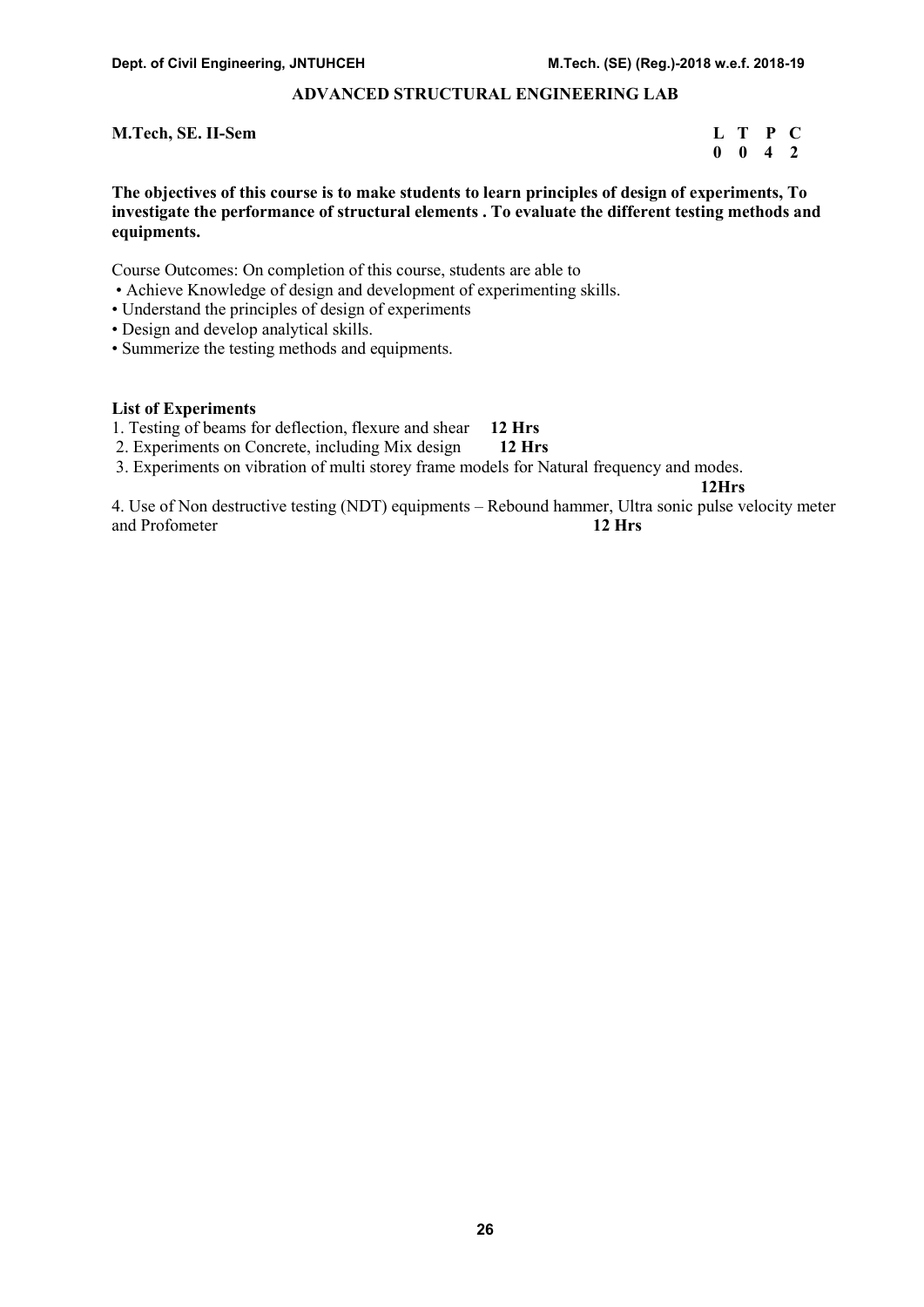# STRUCTURAL DESIGN LAB

#### M.Tech, SE. II-Sem L T P C

0 0 4 2

Course Outcomes: At the end of the course, students will be able to

1. Design and Detail all the Structural Components of Frame Buildings.

2. Design and Detail complete Multi-Storey Frame Buildings.

#### Syllabus Content:

Design and detailed drawing of complete G+ 3 structures by individual student using latest relevant IS codes.

#### List of Experiments

1. Static and Dynamic analysis of Building structure using software (ETABS / STAADPRO) 12 Hrs

2. Design of RCC and Steel structure using software (ETABS / STAADPRO) 12 Hrs

3. Analysis of folded plates and shells using software. 12 Hrs

4. Preparation of EXCEL sheets for structural design. 12 Hrs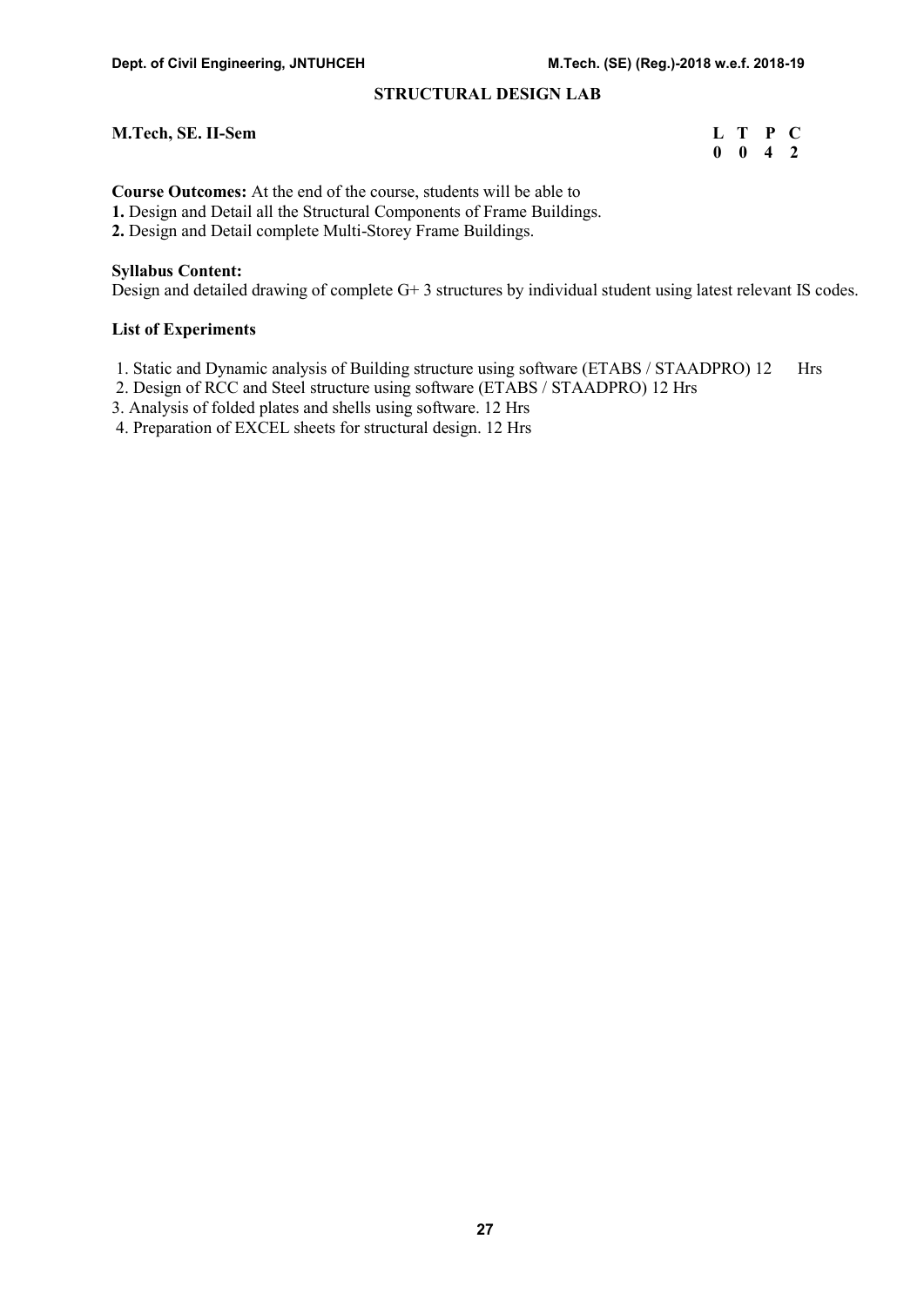# MINI PROJECT WITH SEMINAR

#### M.Tech, SE. II-Sem L T P C

# 2 0 0 2

Course Outcomes: At the end of the course, the student will be able to:

1. Identify structural engineering problems reviewing available literature.

2. Study different techniques used to analyze complex structural systems.

3. Work on the solutions given and present solution by using his/her technique applying engineering principles.

#### Syllabus Contents:

Mini Project will have mid semester presentation and end semester presentation. Mid semester presentation will include identification of the problem based on the literature review on the topic referring to latest literature available.

End semester presentation should be done along with the report on identification of topic for the work and the methodology adopted involving scientific research, collection and analysis of data, determining solutions highlighting individuals' contribution.

Continuous assessment of Mini Project at Mid Sem and End Sem will be monitored by the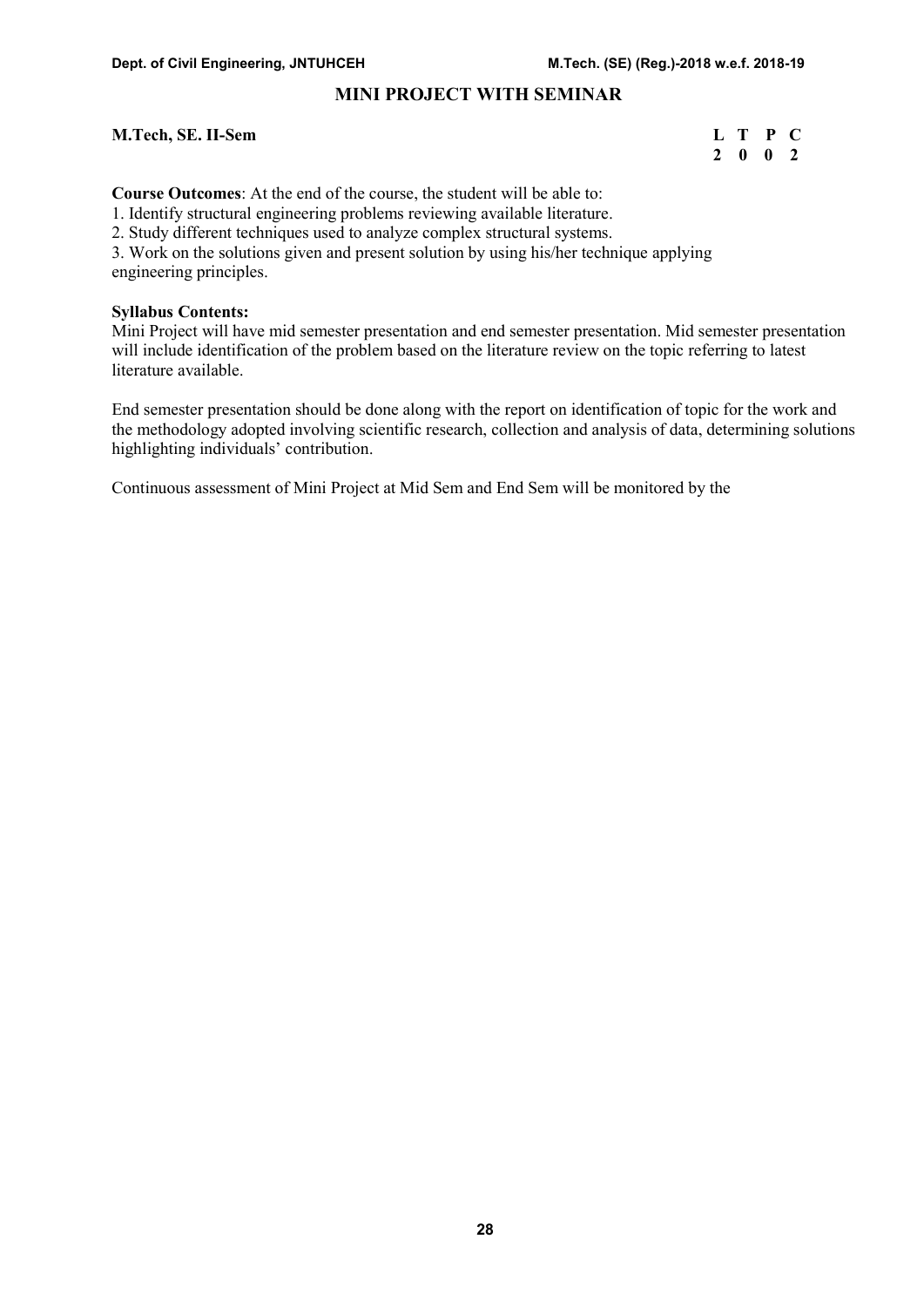# EARTHQUAKE RESISTANT DESIGN OF BUILDINGS (Program Elective – 5)

#### M.Tech, SE. III-Sem

| M.Tech, SE. III-Sem | L T P C |  |
|---------------------|---------|--|
|                     | 3 0 0 3 |  |

#### Objectives:

To impart knowledge on the seismology and behavior of buildings during earthquakes.

Outcomes : The learner will be able to analyse and design buildings to resist seismic forces.

Prerequisites : Structural Dynamics, Reinforced Concrete Design

#### UNIT - I

Engineering Seismology: Earthquake phenomenon cause of earthquakes-Faults- Plate tectonics- Seismic waves- Terms associated with earthquakes-Magnitude/Intensity of an earthquake-scales-Energy released-Earthquake measuring instruments-Seismoscope, Seismograph, accelerograph-Characteristics of strong ground motions- Seismic zones of India.

Introduction-Functional planning-Continuous load path-Overall form-simplicity and symmetry-elongated shapes-stiffness and strength - Seismic design requirements-regular and irregular configurations-basic assumptions.

#### UNIT - II

Conceptual Design - Horizontal and Vertical Load Resisting Systems - System and Members for Lateral Loads and High Rise / Tall Structures.

Twisting of Buildings – Flexible Building and Rigid Building Systems.

Strength and Stiffness – Ductility – Definition – Ductility Relationships – Choice of construction Materials – Unconfined Concrete & Confined Concrete - Design Earthquake Loads – Basic Load Combinations – Permissible Stresses.

Seismic Methods of Analysis – Static Method – Equivalent Lateral Force Method. Dynamic Analysis – Response Spectrum Method.

#### UNIT - III

Introduction to Earthquake Resistant Design – Seismic Design Requirements and Methods.

RC Buildings – IS Code based Method.- Vertical Irregularities – Mass Irregularity Torsional Irregularity -Plan Configuration Problem - Design Lateral Force, Base Shear Evaluation – Lateral Distribution of Base Shear – Structural Walls Strategies and the Location of Structural Walls – Sectional Shapes – Behaviour of Unreinforced and Reinforced Masonry Walls – Behaviour of Walls Box Action and Bands – Behaviour of infill Walls - Non Structural Elements – Failure Mechanism of Nonstructural Elements – Effects of Nonstructural Elements on Structural System – Analysis – Prevention of Damage to Nonstructural Elements – Isolation of Non-Structures.

#### UNIT - IV

Design of Shear walls: Classification according to Behavior, Loads in Shear walls, Design of Rectangular and Flanged Shear walls, Derivation of Formula for Moment of Resistance of Rectangular Shear walls – Behaviour of Coupled Shear Walls.

#### UNIT - V

Ductility Considerations in Earthquake Resistant Design of RC Buildings: Introduction- Impact of Ductility- Requirements for Ductility- Assessment of Ductility- Factors affecting Ductility- Ductile detailing considerations as per IS 13920. Behavior of beams, columns and joints in RC buildings during earthquakes-Vulnerability of open ground storey and short columns during earthquake- Seismic Evaluation and Retrofitting.

Capacity Based Design: Introduction to Capacity Design, Capacity Design for Beams and Columns-Case studies.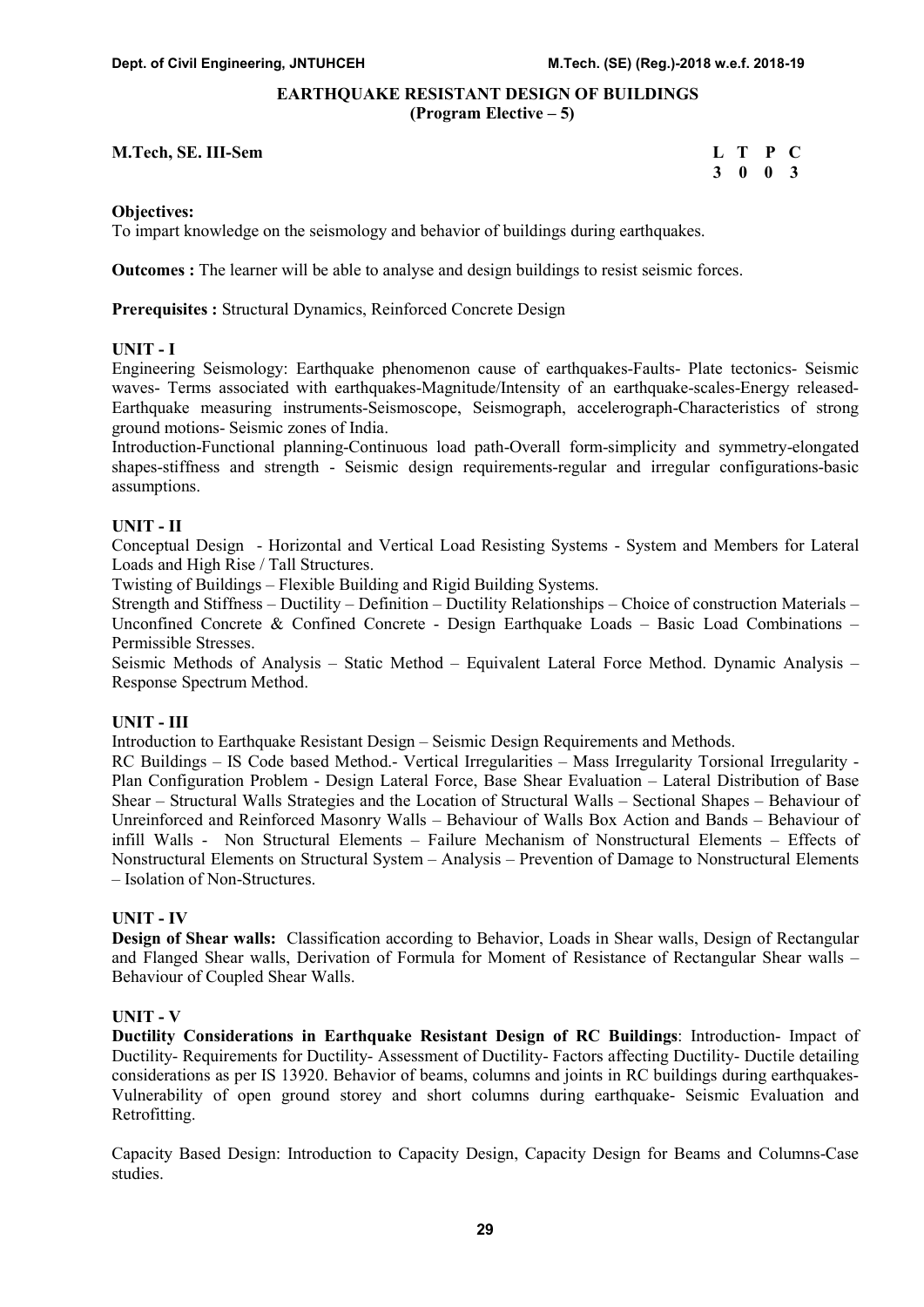# REFERENCES :

- 1. Earthquake Resistant Design of structures S. K. Duggal, Oxford University Press
- 2. Earthquake Resistant Design of structures Pankaj Agarwal and Manish Shrikhande, Prentice Hall of India Pvt. Ltd.
- 3. Seismic Design of Reinforced Concrete and Masonry Building T. Paulay and M.J.N. Priestly, John Wiley & Sons
- 4. Masory and Timber structures including earthquake Resistant Design –Anand S.Arya, Nem chand & Bros
- 5. Earthquake –Resistant Design of Masonry Building –Miha Tomazevic, Imperial college Press.
- 6. Design of Reinforced Concrete Structures by N.Subramanian, Oxford University Press.
- 7. Earthquake Tips Learning Earthquake Design and Construction C.V.R. Murty

# Reference Codes:

- 1. IS: 1893 (Part-1) -2016. "Criteria for Earthquake Resistant Design of structures." B.I.S., New Delhi.
- 2. IS:4326-1993, " Earthquake Resistant Design and Construction of Building", Code of Practice B.I.S., New Delhi.
- 3. IS:13920-2016, " Ductile detailing of concrete structures subjected to seismic force" Guidelines, B.I.S., New Delhi.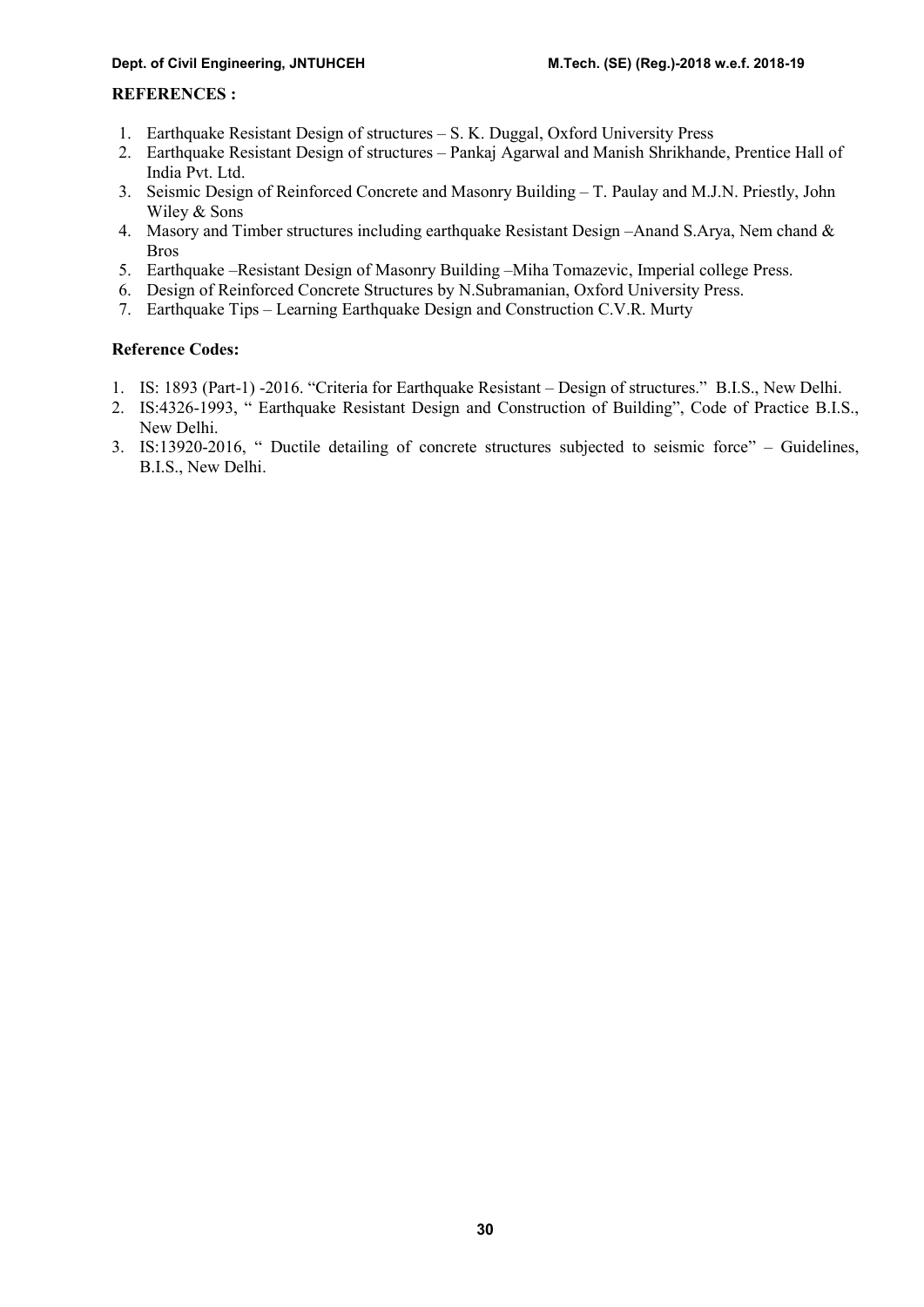# DESIGN OF PRESTRESSED CONCRETE STRUCTRUES (Program Elective – 5)

#### M.Tech, SE. III-Sem L T P C

3 0 0 3

Course outcomes: At the end of the course, students will be able to

1. Find out losses in the prestressed concrete. Understand the basic aspects of prestressed concrete fundamentals, including pre and post-tensioning processes.

- 2. Analyse prestressed concrete deck slab and beam/ girders.
- 3. Design prestressed concrete deck slab and beam/ girders.
- 4. Design of end blocks for prestressed members.

#### UNIT I:

Design of Prestressed Concrete Sections- Design of sections for flexure, Minimum section modulusprestressing force- Limitation of prestress in long spans- limiting zone for the prestressing force- Design of sections for the limit state of collapse in flexure-Design of sections for axial tension.

#### UNIT II:

Statically Indeterminate Structures: Primary and secondary moments – methods of Analysis of secondary moments. –Analysis of continuous beams and simple portal frames (single bay and single storey) Composite Beams: Different Types- Propped and Unpropped- stress distribution- Differential shrinkage-Analysis of composite beams- General design considerations.

#### UNIT III:

Design of sections for Compression and Bending: Load- Moment Interaction curves for prestressed concrete short columns-Design of long prestressed columns-design of prestressed concrete compression members in biaxial bending- practical design considerations-design of prestressed sections for shear and torsion.

#### UNIT IV:

Prestressed Concrete Slabs: Types of prestressed concrete floor slabs- design of prestressed concrete one way and two way slabs—design of prestressed concrete simple flat slabs and continuous flat slab floors.

#### UNIT V:

Prestressed Concrete Pipes, Tanks, Poles and Piles: Circular prestressing- Types of prestressed concrete pipes- Design of prestressed concrete pipes- analysis and design of prestressed concrete tanks-Design of prestressed concrete poles, partially prestressed pretensioned poles-advantages of prestressed concrete pilestypes of prestressed concrete piles- design considerations- pile reinforcements- pile shoes-sheet piles.

#### References :

- 1. prestressed concrete,krishnanraju N.,Tata Mc Graw Hill,New Delhi.1981.
- 2. design of prestressed concrete structure,Lin T.Y..,Asia Publication house,1995.
- 3. prestressed concrete by k.v.muthu PHI learning Pvt.CEO
- 4. limited state design of prestressed concrete,Gutan Y..,Applied science publishers,1972.
- 5. Is:1343-2012-code of practice for prestressed concrete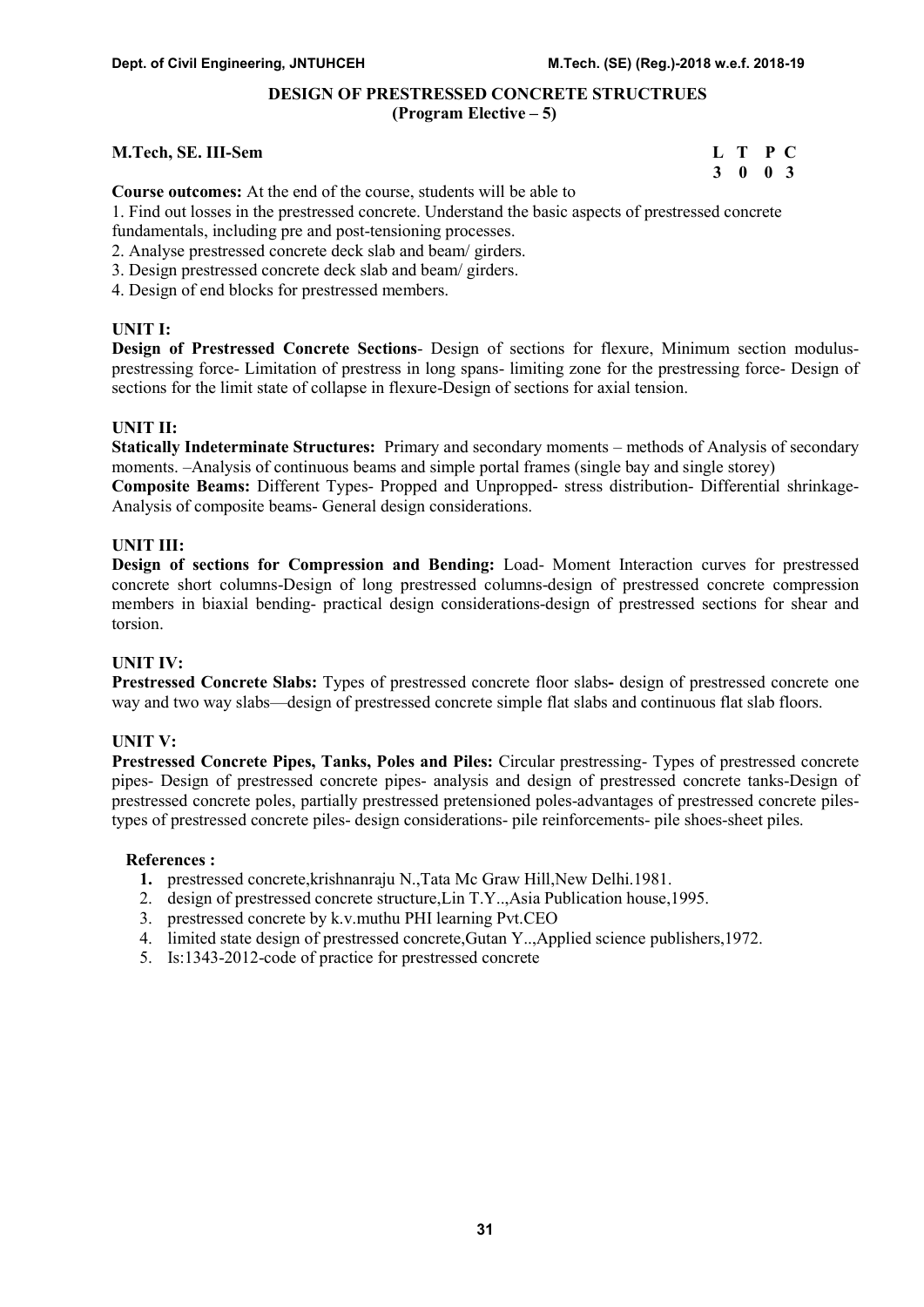# FRACTURE MECHANICS OF CONCRETE STRUCTURES (Program Elective – 5)

#### M.Tech, SE. III-Sem

| M.Tech, SE. III-Sem | L T P C         |  |
|---------------------|-----------------|--|
|                     | $3 \t0 \t0 \t3$ |  |

#### Objectives:

To impart knowledge on the mechanisms of failure and non linear fracture mechanics.

#### Outcomes:

The learner will be able to understand the behavior of concrete with tension and compression failure surfaces and concepts of CTOD and CMD.

Prerequisites : Concrete Technology Strength of Materials I & II

#### UNIT I

Fundamentals of Fracture Mechanics, Mechanisms of fracture and crack growth

#### UNIT II

Cleavage fracture, ductile fracture, fatigue cracking, Environment assisted cracking, Quasi brittle materials.

#### UNIT III

Service failure analysis, linear elastic fracture mechanics, Griffith's criteria, stress intensity factors, crack tip plastic zone, Erwin's plastic zone correction, R curves, compliance, J Integral, nonlinear analysis ,Review of concrete behaviour in tension and compression, Basic frameworks for modeling of quasibrittle materials.

#### UNIT IV

Nonlinear Fracture Mechanics – Discrete crack concept/Smeared crack concept, Size effect, Plasticity models for concrete – Associated and non-associated flow, Failure surfaces for quasibrittle materials.

#### UNIT V

Concept of CTOD and CMD, Material models, crack models, band models, models based on continuum damage mechanics

- 1. Elementary engineering fracture mechanics David Broek Sijthoff & Noordhoff Alphen aan den Rijn – Netherlands
- 2. Fracture mechanics of concrete structures Theory and applications Rilem Report Edited by L. Elfgreen – Chapman and Hall – 1989.
- 3. Fracture mechanics applications to concrete Edited by Victor, C. Li, & Z.P. Bazant ACI SP 118.
- 4. Valliappan S. "Continuum Mechanics Fundamentals" (1982), Oxford IBH, N D. New Delhi.
- 5. Venkataraman and Patel "Structural Mechanics with introduction to Elasticity and Plasticity" Mcgraw Hill, 1990.
- 6. Shanes "Introduction to Solid Mechanics II Edition, PH, 1989.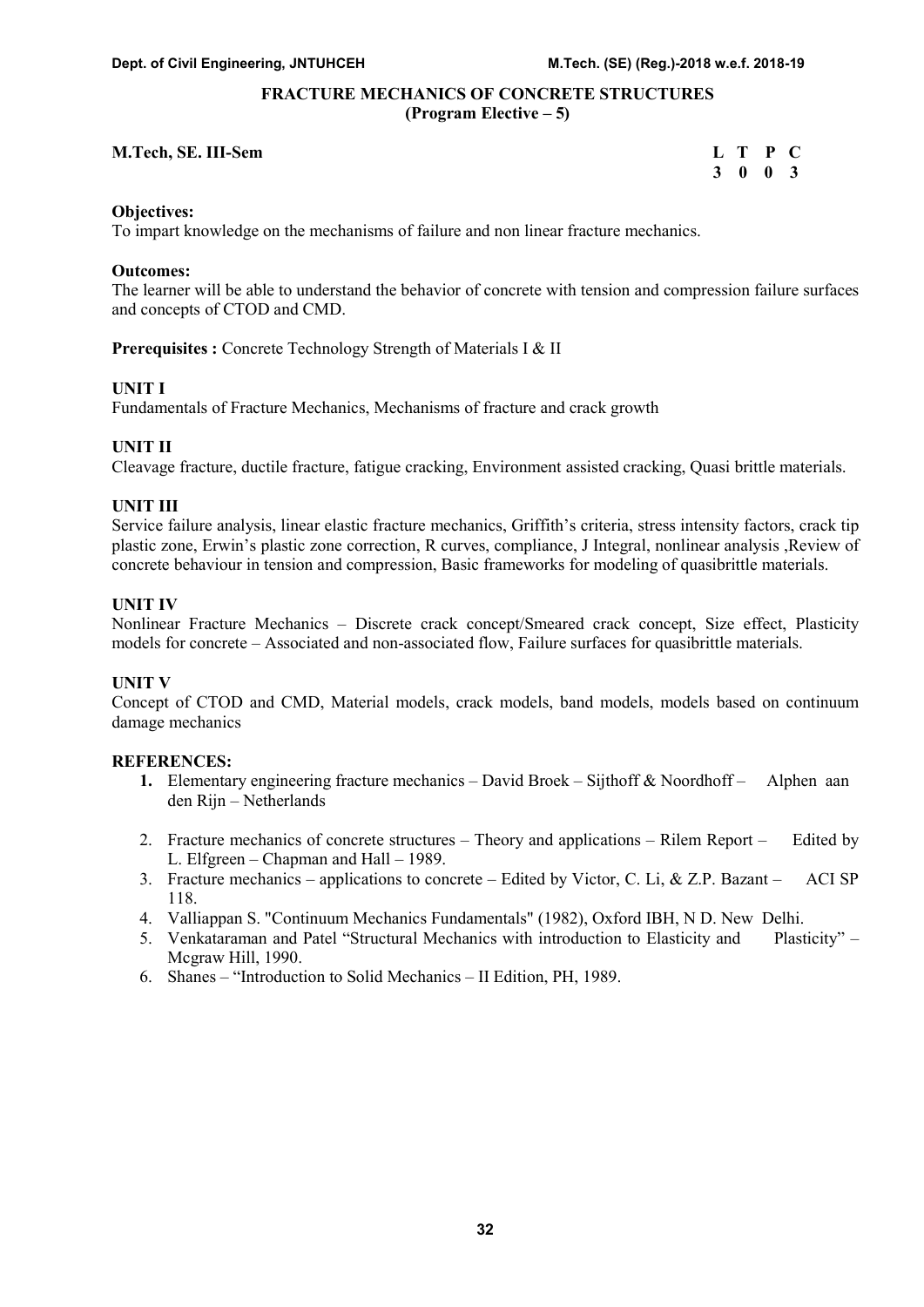#### NUMERICAL METHODS (Open Elective)

# M.Tech, SE. III-Sem L T P C

# 3 0 0 3

# OUTCOME:

- $\triangleright$  Will be able to model numerically using one of the methods for various problems.
- $\triangleright$  Can apply various numerical approaches to solve complex problem with simple operations.

#### UNIT- I

Approximations and Errors in Numerical Methods; Solutions of Algebraic and Transcendental Equations, Bisection, False Position, Secant & Iterative Methods, Newton-Raphson, Horner's Methods; Comparison of Iterative Methods.

# UNIT- II

Simultaneous Linear Algebraic Equations – methods of solution using inverse of the matrix, method of successive elimination, Iterative methods – Gauss-Siedel method, Relaxation method; Applications.

# UNIT- III

Matrix Inversion and Eigen value Problems – Power, Jacobi Methods; Calculus of Finite Differences – Differences, Difference Formulae, Difference Table, Factorial Notation; Interpolation – Lagrange's, Newton's, Hermite's, Spline, Inverse Interpolation; Applications.

# UNIT- IV

Numerical Differentiation – Derivatives, Maxima and Minima of a Tabulated Function; Numerical Integration – Quadrature, Romberg's, Euler-Maclaurin, Double Integration; Applications.

# UNIT- V

Numerical Solution of Ordinary Differential Equations - Modified Euler's, Runge-Kutta's, Predictor-Corrector, Milne's Methods; Partial Differential Equations - Finite Difference Approximations, Elliptic, Laplace, Parabolic, Hyperbolic Equations; Applications.

- 1. Grewal, B. S. Numerical Methods in Engineering & Science, Khanna Publishers, 1999
- 2. Indian culture values and professional ethics by PSR Murthy, BS Publications
- 3. Chapra, S. C. & Canade, R. P. Numerical Methods for Engineers, McGraw Hill publications, 2011
- 4. by Joe D Hoffman, Hoffman D Hoffman, Steven Frankel, Numerical Methods For Engineers and Scientists Second Edition, 2001
- 5. Ethics in Engineering, Mike W.Martin & Roland Schinzinger. TMH Publishers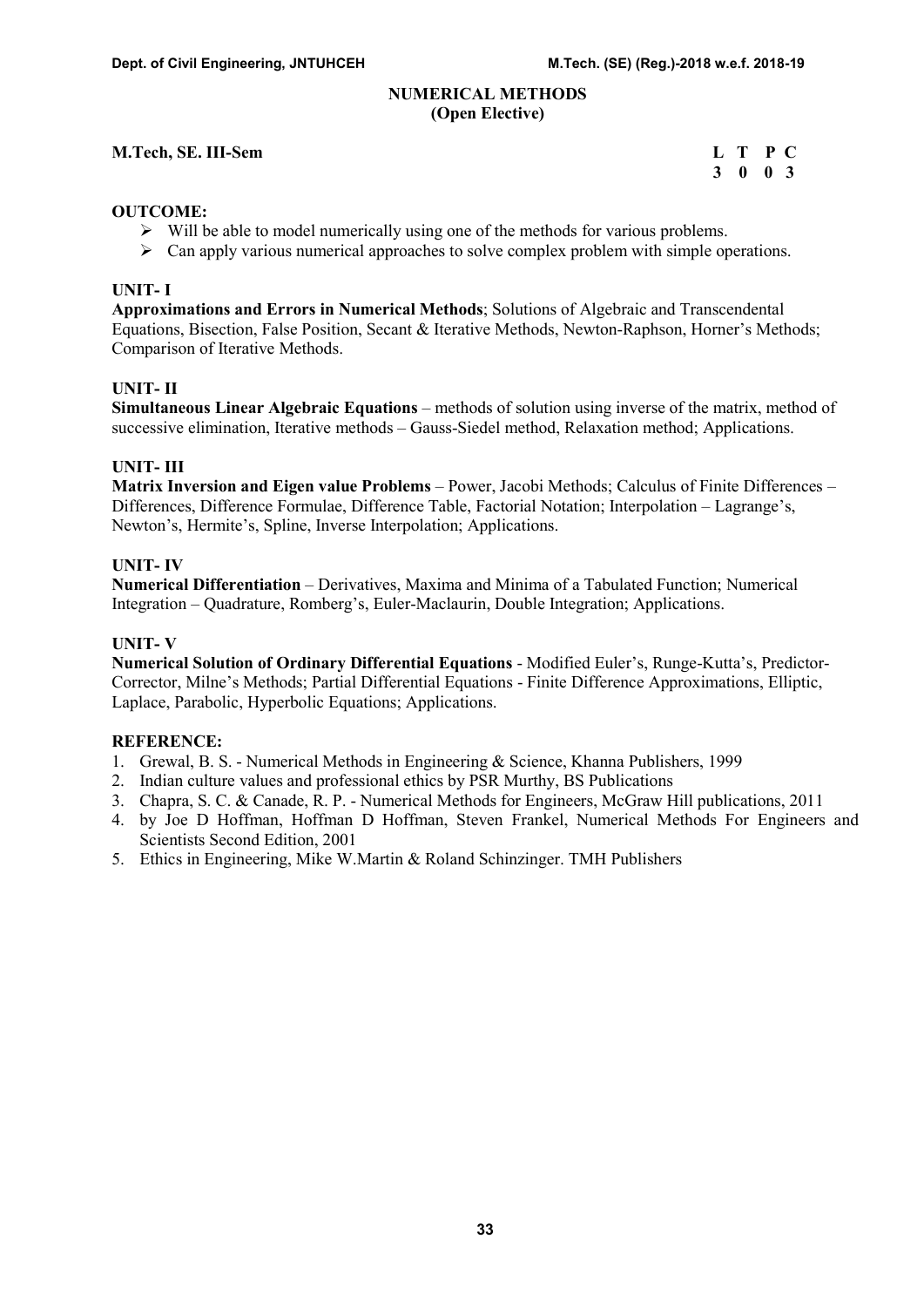#### CONSTRUCTION MANAGEMENT (Open Elective)

#### M.Tech, SE. III-Sem L T P C

3 0 0 3

#### OUTCOME:

- $\triangleright$  Able to plan, coordination, and control of a project from beginning to completion.
- $\triangleright$  Adopting the most effect method for meeting the requirement in order to produce a functionally and financially viable project.

#### UNIT -I

Management process- Roles. Management theories. Social responsibilities. Planning and strategic management. Strategy implementation. Decision making: tools and techniques – Organizational structure. Human resource management- motivation performance- leadership.

#### UNIT-II

Classification of Construction projects, Construction stages, Resources- Functions of Construction Management and its Applications .Preliminary Planning- Collection of Data-Contract Planning – Scientific Methods of Management: Network Techniques in construction management - Bar chart, Gant chart, CPM, PERT- Cost & Time optimization.

#### UNIT-III

Resource planning - planning for manpower, materials, costs, equipment. Labour, -Scheduling .Forms of scheduling - Resource allocation. budget and budgetary control methods

#### UNIT-IV

Contract - types of contract, contract document, and specification, important conditions of contract – tender and tender document - Deposits by the contractor - Arbitration . negotiation - M.Book - Muster roll -stores.

#### UNIT-V

Management Information System - Labour Regulations: Social Security - welfare Legislation - Laws relating to Wages, Bonus and Industrial disputes, Labour Administration - Insurance and Safety Regulations - Workmen's Compensation Act -other labour Laws - Safety in construction: legal and financial aspects of accidents in construction. occupational and safety hazard assessment. Human factors in safety. Legal and financial aspects of accidents in construction. Occupational and safety hazard assessment

- 1. Ghalot, P.S., Dhir, D.M., Construction Planning and Management, Wiley Eastern Limited,1992.
- 2. Chitkara,K.K., Construction Project Management Tata McGraw Hill Publishing Co, Ltd., New Delhi,998.
- 3. Punmia,B,C., Project Planning and Control with PERT and CPM, Laxmi Publications, New Delhi,1987.
- 4. Sengupta, B. & Guha, H, Construction Management And Planning by: Tata McGraw-hill publications.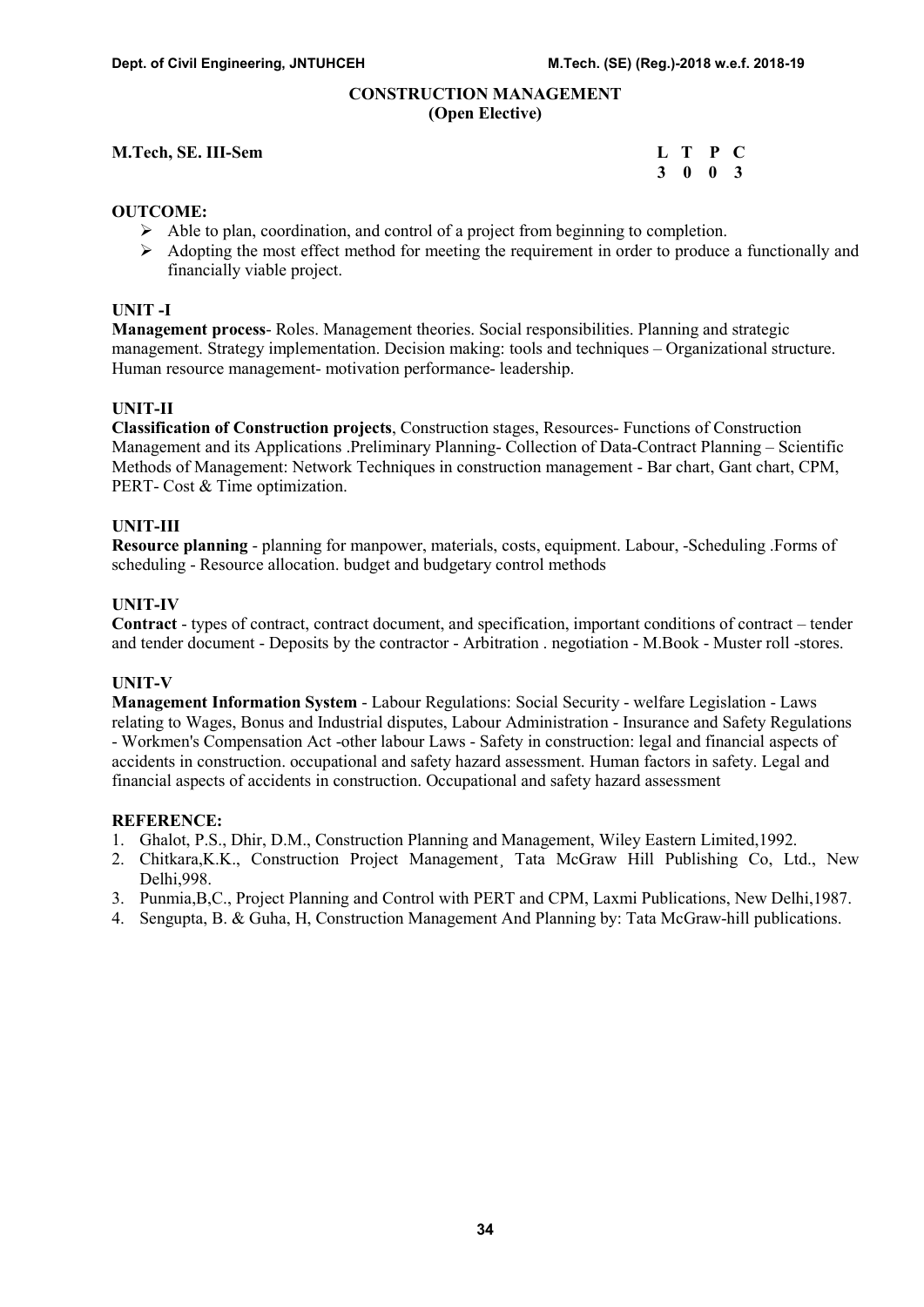#### FINITE ELEMENT METHODS (Open Elective)

#### M.Tech, SE. III-Sem

| M.Tech, SE. III-Sem | L T P C |  |
|---------------------|---------|--|
|                     | 3 0 0 3 |  |

#### OUTCOME:

 $\triangleright$  To obtain an understanding of the fundamental theory of the Finite Element Method, and apply the theory to solve soil behavior under external loads.

#### UNIT-I

Introduction: Concepts of FEM, Steps involved in Finite Element Analysis Procedure, Merits and Demerits. Principles of Elasticity: Stress equations, Strain-Displacement relationships in matrix form, Plane stress, Plane strain and axi-symmetric bodies of revolution with axi-symmetric loading.

#### UNIT-II

Element Properties: Concept of an element, various element shapes, Displacement models, Generalized coordinates, Shape functions, Convergent and Compatibility requirements, Geometric invariance, Natural coordinate system - area and volume coordinates.

#### UNIT-III

Generation of Element Stiffness and Nodal Load Matrices, Isoparametric Formulation: Concept, Different isoparametric elements for 2D analysis, formulation of 4-noded and 8-noded isoparametric quadrilateral elements, Lagrangian elements, Serendipity elements.

#### UNIT-IV

Assemblage of Elements: Discretization of a structure, numbering systems, Aspect ratio its effects, Assemblage, Direct Stiffness method.

#### UNIT-V

Geotechnical Applications Sequential construction, Excavations and embankments, Bearing capacity and Settlement analysis.

#### REFERENCE:

1.Finite Element Computations by E. Hinton and DBJ owner

- 2.Desai, C. S. and J.F. , Abel, Introduction to the Finite Element Method, Van Nostrand Reinhold Company (1972).
- 3.Reddy, J. N. Introduction to the Finite Element Method McGraw-Hill Publishers, 1993.
- 4.Krishna Murthy, C. S. Finite element analysis Theory and programming, Tata McGraw-Hill,1994
- 5.Zienkiewicz, O. C. Finite element Methods, McGraw-Hill Publishers, 1971.
- 6.Tirupati & Belgundu
- 7.Finite element method computation by E.Hinton and DBJ owen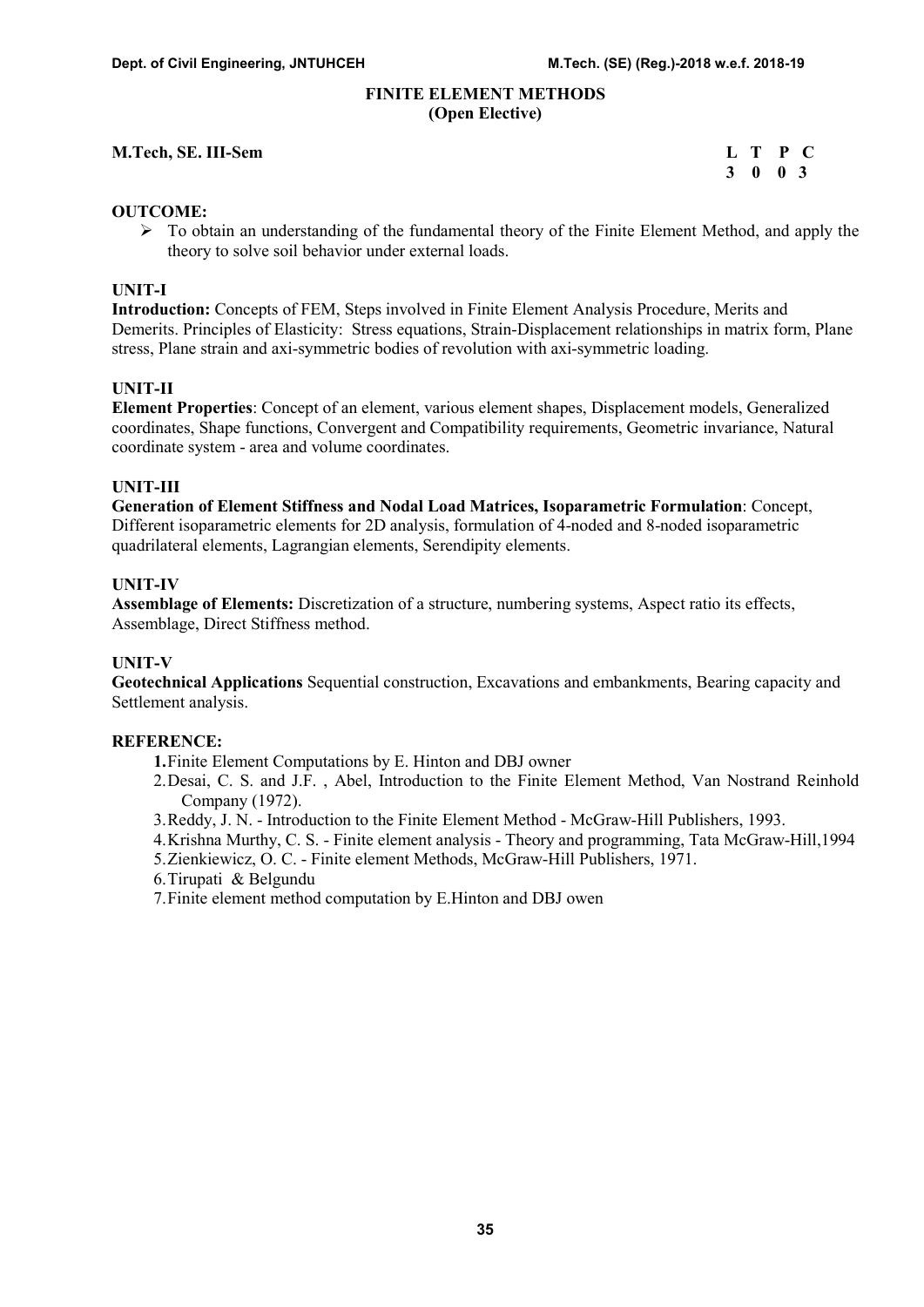#### ARTIFICIAL INTELLIGENCE: TECHNIQUES \(Open Elective)

#### M.Tech, SE. III-Sem

| M.Tech, SE. III-Sem | L T P C |  |  |
|---------------------|---------|--|--|
|                     | 3 0 0 3 |  |  |

#### OUTCOME:

- $\triangleright$  Asses the applicability, strengths and weakness of problems and methods for particular engineering problem.
- $\triangleright$  Can develop intelligent system for particular problem.

#### UNIT-I

Introduction to Neural Networks: ANN definition, components, input, output and hidden layers, threshold value, weights. Relationship of ANN with other technologies.

#### UNIT-II

Neural Networks Models: Perceptron model, Feedforward network-back propagation, Hopfeild network, Adaline and Madaline models.

#### UNIT-III

Learning and Training: Objective of learning, Supervised and Unsupervised learning, Hebb's rule, Delta Rule.

# UNIT-IV

Fuzzy Logic: Crispness, Uncertainty, Vagueness, Fuzzyness, Fuzzy sets, Fuzzy Relations, Fuzzy association memory, Fuzzy events, Means, Variances.

#### UNIT-V

Applications in Water Resources: Applications of fuzzy logic in neural networks, Applications of fuzzy logic and neural networks in water resources engineering with case studies.

- 1. Neural Networks and Fuzzy Systems by Bart. Kosko, pretence hall of India, 1994.
- 2. Artificial Neural Networks by Robert J. Schalokoff.
- 3. Fuzzysets Uncertainity an information by George.J.Klir and Tina, Pretence Hall of India, New Delhi.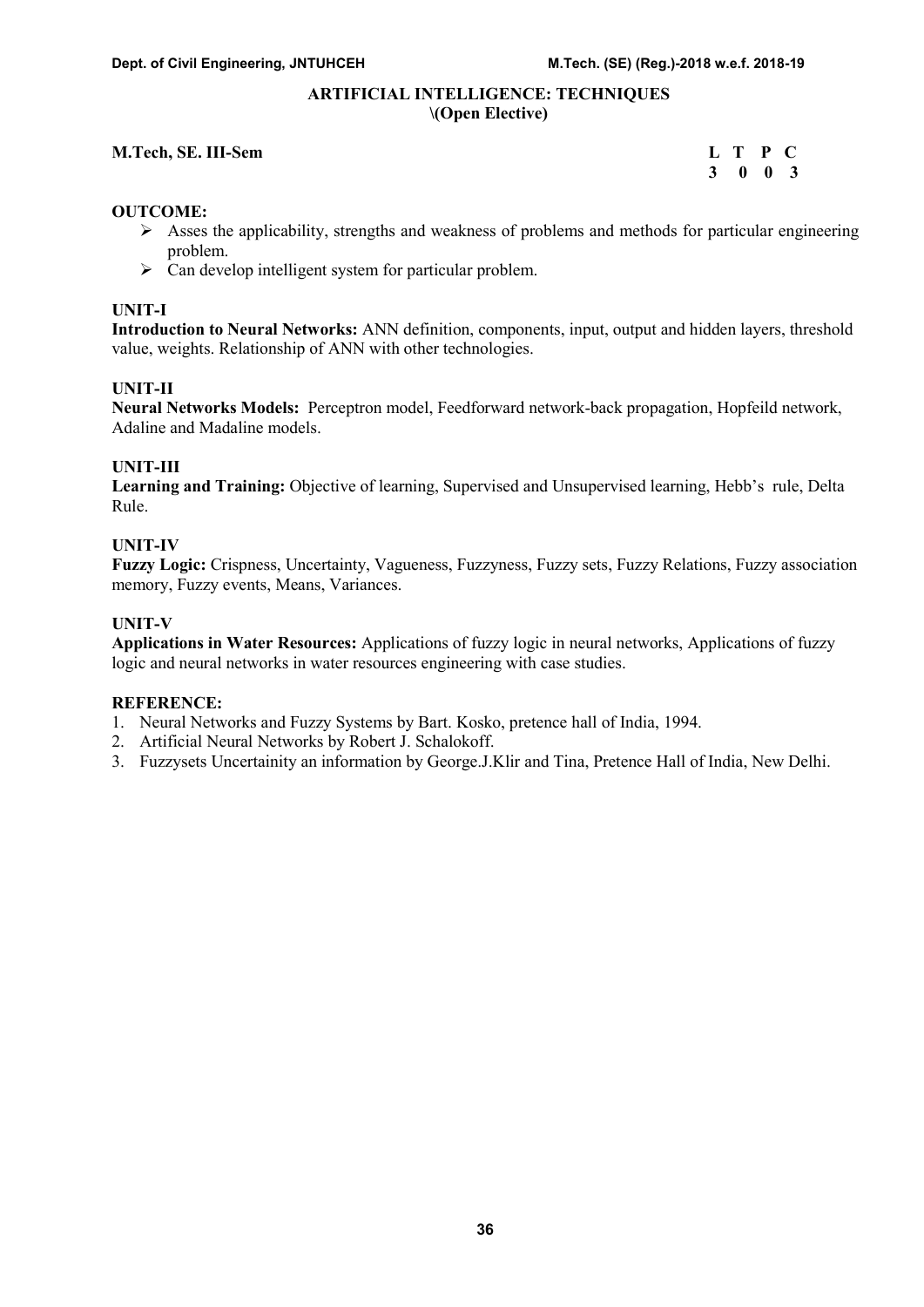#### OPERATION RESEARCH (Open Elective)

# M.Tech, SE. III-Sem

| M.Tech, SE. III-Sem | L T P C |  |
|---------------------|---------|--|
|                     | 3 0 0 3 |  |

#### OUTCOME:

Students should able to apply the dynamic programming to solve problems of discreet and continuous variables.

- $\triangleright$  Students should able to apply the concept of non-linear programming
- $\triangleright$  Students should able to carry out sensitivity analysis
- $\triangleright$  Student should able to model the real world problem and simulate it.

### UNIT-I

Optimization Techniques, Model Formulation, models, General L.R Formulation, Simplex Techniques, Sensitivity Analysis, Inventory Control Models

#### UNIT-II

Formulation of a LPP - Graphical solution revised simplex method - duality theory - dual simplex method - sensitivity analysis - parametric programming

#### UNIT-III

Nonlinear programming problem - Kuhn-Tucker conditions min cost flow problem - max flow problem - CPM/PERT

# UNIT-IV

Scheduling and sequencing - single server and multiple server models - deterministic inventory models - Probabilistic inventory control models - Geometric Programming.

#### UNIT-V

Competitive Models, Single and Multi-channel Problems, Sequencing Models, Dynamic Programming, Flow in Networks, Elementary Graph Theory, Game Theory Simulation

#### REFERENCES:

1. H.A. Taha, Operations Research, An Introduction, PHI, 2008

2. H.M. Wagner, Principles of Operations Research, PHI, Delhi, 1982.

3. J.C. Pant, Introduction to Optimisation: Operations Research, Jain Brothers, Delhi, 2008 4. Hitler

Libermann Operations Research: McGraw Hill Pub. 2009

5. Pannerselvam, Operations Research: Prentice Hall of India 2010

6. Harvey M Wagner, Principles of Operations Research: Prentice Hall of India 2010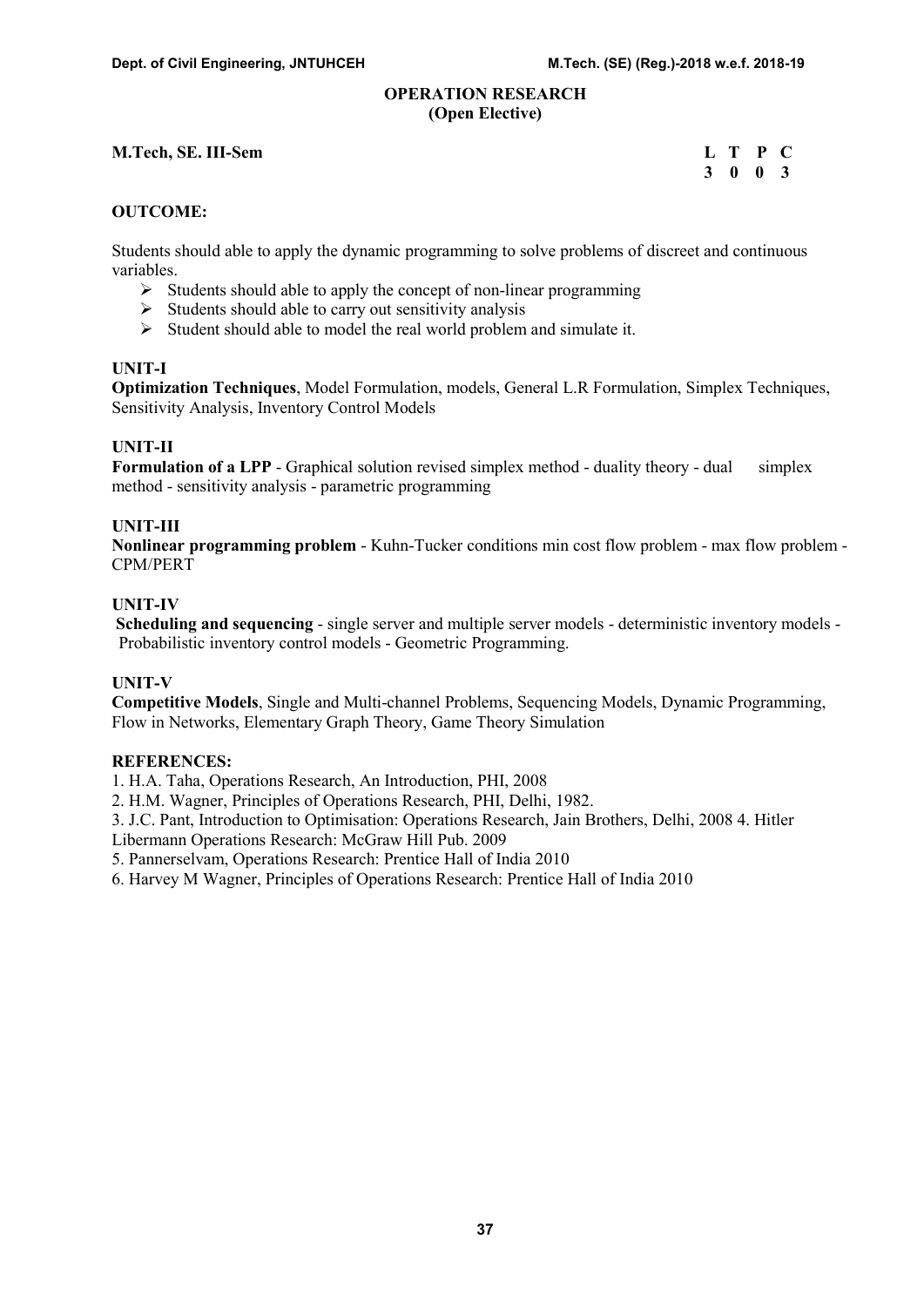#### INDUSTRIAL SAFETY (Open Elective)

# M.Tech, SE. III-Sem L T P C

# 3 0 0 3

#### OUTCOME:

- $\triangleright$  Student can know how to take safety measures in executing works
- $\triangleright$  Can identify the need for maintenance (or) replacement of equipment
- $\triangleright$  Can understand the need for periodic and preventive maintenance

#### UNIT-I

Industrial safety: Accident, causes, types, results and control, mechanical and electrical hazards, types, causes and preventive steps/procedure, describe salient points of factories act 1948 for health and safety, wash rooms, drinking water layouts, light, cleanliness, fire, guarding, pressure vessels, etc, Safety color codes. Fire prevention and firefighting, equipment and methods.

# UNIT-II

Fundamentals of maintenance engineering: Definition and aim of maintenance engineering, Primary and secondary functions and responsibility of maintenance department, Types of maintenance, Types and applications of tools used for maintenance, Maintenance cost  $\&$  its relation with replacement economy, Service life of equipment.

#### UNIT-III

Wear and Corrosion and their prevention: Wear-types, causes, effects, wear reduction methods, lubricants-types and applications, Lubrication methods, general sketch, working and applications,

- i. Screw down grease cup,
- ii. Pressure grease gun,
- iii. Splash lubrication,
- iv. Gravity lubrication,
- v. Wick feed lubrication
- vi. Side feed lubrication,
- vii. Ring lubrication,

 Definition, principle and factors affecting the corrosion. Types of corrosion, corrosion prevention methods.

#### UNIT-IV

Fault tracing: Fault tracing-concept and importance, decision tree concept, need and applications, sequence of fault finding activities, show as decision tree, draw decision tree for problems in machine tools, hydraulic, pneumatic, automotive, thermal and electrical equipment's like,

- i. Any one machine tool,
- ii. Pump
- iii. Air compressor
- iv. Internal combustion engine,
- v. Boiler,
- vi. Electrical motors, Types of faults in machine tools and their general causes.

#### UNIT-V

Periodic and preventive maintenance: Periodic inspection-concept and need, degreasing, cleaning and repairing schemes, overhauling of mechanical components, overhauling of electricalmotor, common troubles and remedies of electric motor, repair complexities and its use, definition, need, steps and advantages of preventive maintenance. Steps/procedure for periodic and preventive maintenance of: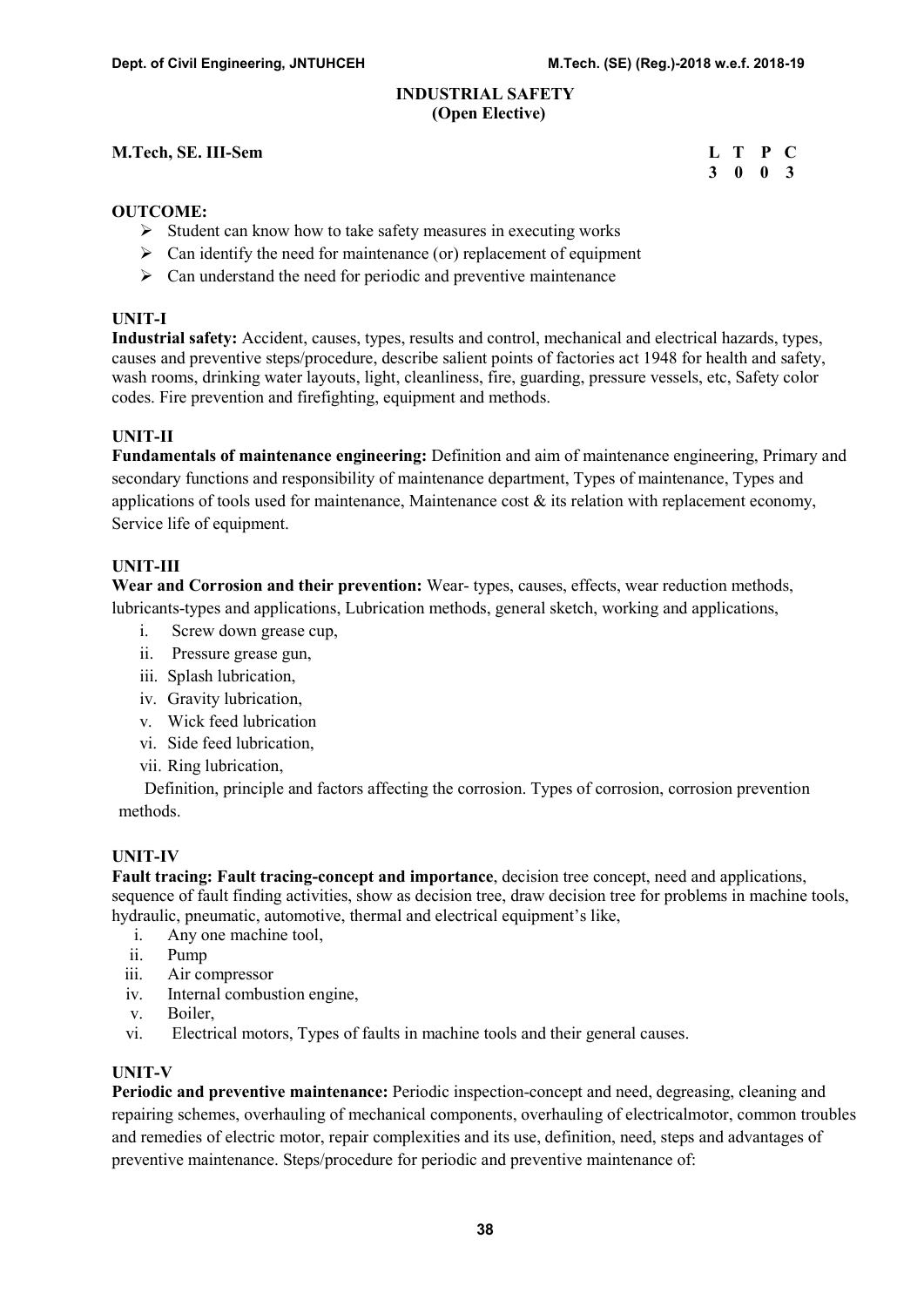- i. Machine tools,
- ii. Pumps,
- iii. Air compressors,
- iv. Diesel generating (DG) sets,

Program and schedule of preventive maintenance of mechanical and electrical equipment, Advantages of preventive maintenance. Repair cycle concept and importance

- 1. Maintenance Engineering Handbook, Higgins & Morrow, Da Information Services.
- 2. Maintenance Engineering, H. P. Garg, S. Chand and Company.
- 3. Pump-hydraulic Compressors, Audels, Mcgrew Hill Publication.
- 4. Foundation Engineering Handbook, Winterkorn, Hans, Chapman & Hall London.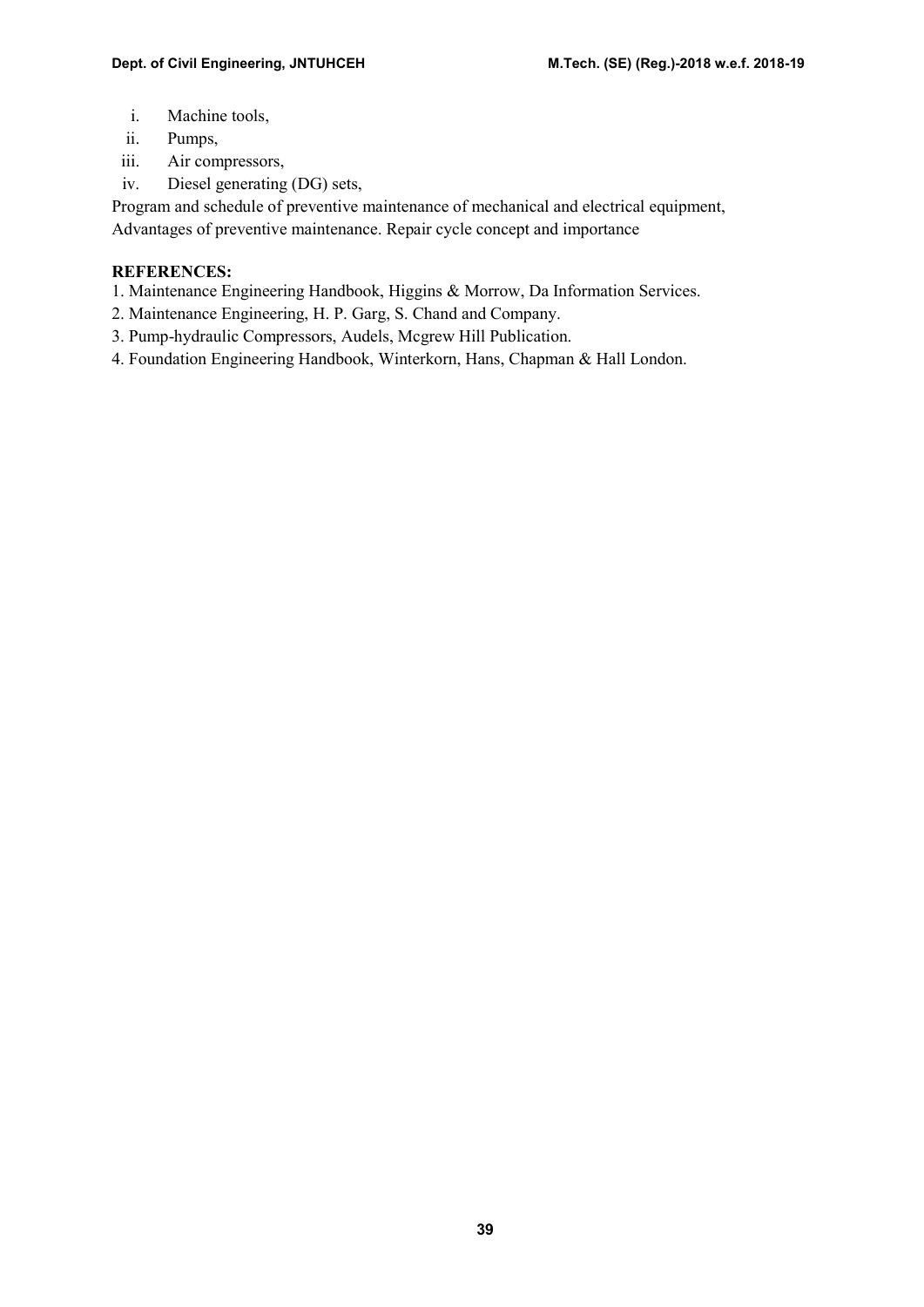#### ENGLISH FOR RESEARCH PAPER WRITING (AUDIT 1 and 2)

|  | L T P C                  |  |
|--|--------------------------|--|
|  | $2\quad 0\quad 0\quad 0$ |  |

#### OUTCOME:

Students will be able to:

- Understand that how to improve your writing skills and level of readability
- Learn about what to write in each section
- Understand the skills needed when writing a Title Ensure the good quality of paper at very first-time submission

#### UNIT- I

 Planning and Preparation, Word Order, Breaking up long sentences, Structuring Paragraphs and Sentences, Being Concise and Removing Redundancy, Avoiding Ambiguity and Vagueness

#### UNIT- II

 Clarifying Who Did What, Highlighting Your Findings, Hedging and Criticising, Paraphrasing and Plagiarism, Sections of a Paper, Abstracts. Introduction

#### UNIT- III

Review of the Literature, Methods, Results, Discussion, Conclusions, Final Check.

#### UNIT- IV

 Key skills are needed when writing a Title, key skills are needed when writing an Abstract, key skills are needed when writing an Introduction, skills needed when writing a Review of the Literature

#### UNIT- V

Skills are needed when writing the methods, skills needed when writing the Results, skills are needed when writing the Discussion, and skills are needed when writing the Conclusions

#### UNIT- VI

Useful phrases, how to ensure paper is as good as it could possibly be the first- time submission

- 1. Goldbort R (2006) Writing for Science, Yale University Press (available on Google Books)
- 2. Day R (2006) How to Write and Publish a Scientific Paper, Cambridge University Press
- 3. Highman N (1998), Handbook of Writing for the Mathematical Sciences, SIAM. Highman'sbook .
- 4. Adrian Wallwork , English for Writing Research Papers, Springer New York Dordrecht Heidelberg London, 2011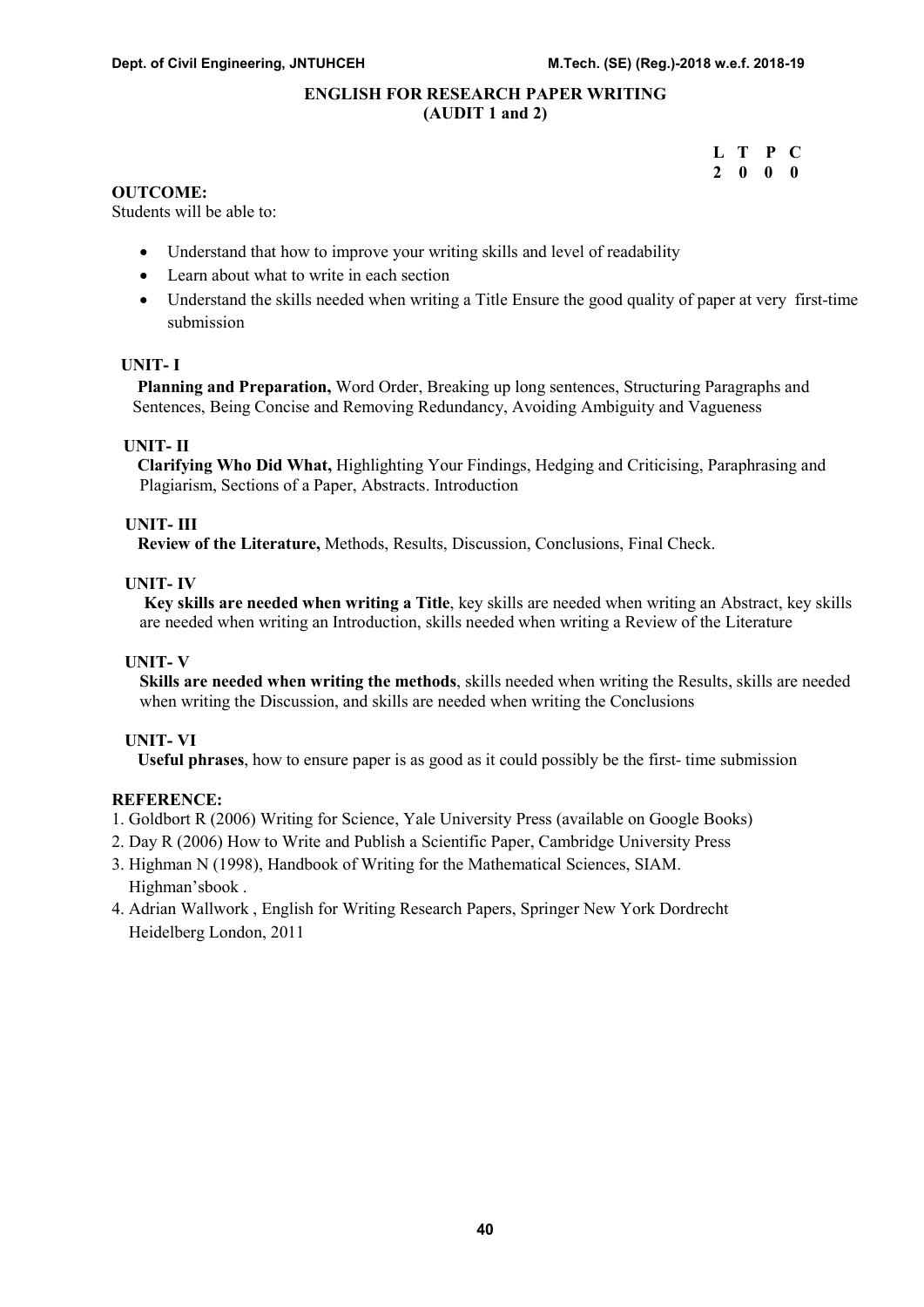#### DISASTER MANAGEMENT (AUDIT 1 and 2)

| $\sqrt{2}$ |                          |  |
|------------|--------------------------|--|
|            | L T P C                  |  |
|            | $2\quad 0\quad 0\quad 0$ |  |

#### OUTCOME:

Students will be able to:

- Learn to demonstrate a critical understanding of key concepts in disaster risk reduction and humanitarian response.
- $\triangleright$  Critically evaluate disaster risk reduction and humanitarian response policy and practice from multiple perspectives.
- Develop an understanding of standards of humanitarian response and practical relevance in Specific types of disasters and conflict situations.
- $\triangleright$  Critically understand the strengths and weaknesses of disaster management approaches, Planning and programming in different countries, particularly their home country or the countries they work in.

#### UNIT- I

 Introduction Disaster: Definition, Factors And Significance; Difference Between Hazard And Disaster; Natural And Manmade Disasters: Difference, Nature, Types And Magnitude.

#### UNIT- II

 Repercussions of Disasters and Hazards: Economic Damage, Loss of Human And Animal Life, Destruction Of Ecosystem. Natural Disasters: Earthquakes, Volcanisms, Cyclones, Tsunamis, Floods, Droughts and Famines, Landslides and Avalanches, Manmade disaster: Nuclear Reactor Meltdown, Industrial Accidents, Oil Slicks and Spills, Outbreaks of Disease and Epidemics, War and Conflicts.

#### UNIT- III

 Disaster Prone Areas in India Study of Seismic Zones; Areas Prone To Floods and Droughts, Landslides and Avalanches; Areas Prone To Cyclonic and Coastal Hazards with Special Reference to Tsunami; Post-Disaster Diseases and Epidemics

#### UNIT- IV

 Disaster Preparedness and Management Preparedness: Monitoring of Phenomena Triggering A disaster or Hazard; Evaluation of Risk: Application of Remote Sensing, Data from Meteorological and other Agencies, Media Reports governmental and Community Preparedness.

#### UNIT- V

Risk Assessment Disaster Risk: Concept and Elements, Disaster Risk Reduction, Global and National Disaster Risk Situation. Techniques of Risk Assessment, Global Co-Operation in Risk assessment and Warning, People's Participation in Risk Assessment. Strategies for Survival

#### UNIT- VI

 Disaster Mitigation Meaning, Concept and Strategies of Disaster Mitigation, Emerging Trends in Mitigation. Structural Mitigation and Non-Structural Mitigation, Programs Of Disaster Mitigation in India.

- 1. R. Nishith, Singh AK, "Disaster Management in India: Perspectives, issues and strategies "'New Royal book Company.
- 2. Sahni, Pardeep Et.Al. (Eds.)," Disaster Mitigation Experiences and Reflections", Prentice Hall of India, New Delhi.
- 3. Goel S. L., Disaster Administration and Management Text and Case Studies", Deep & Deep Publication Pvt. Ltd., New Delhi.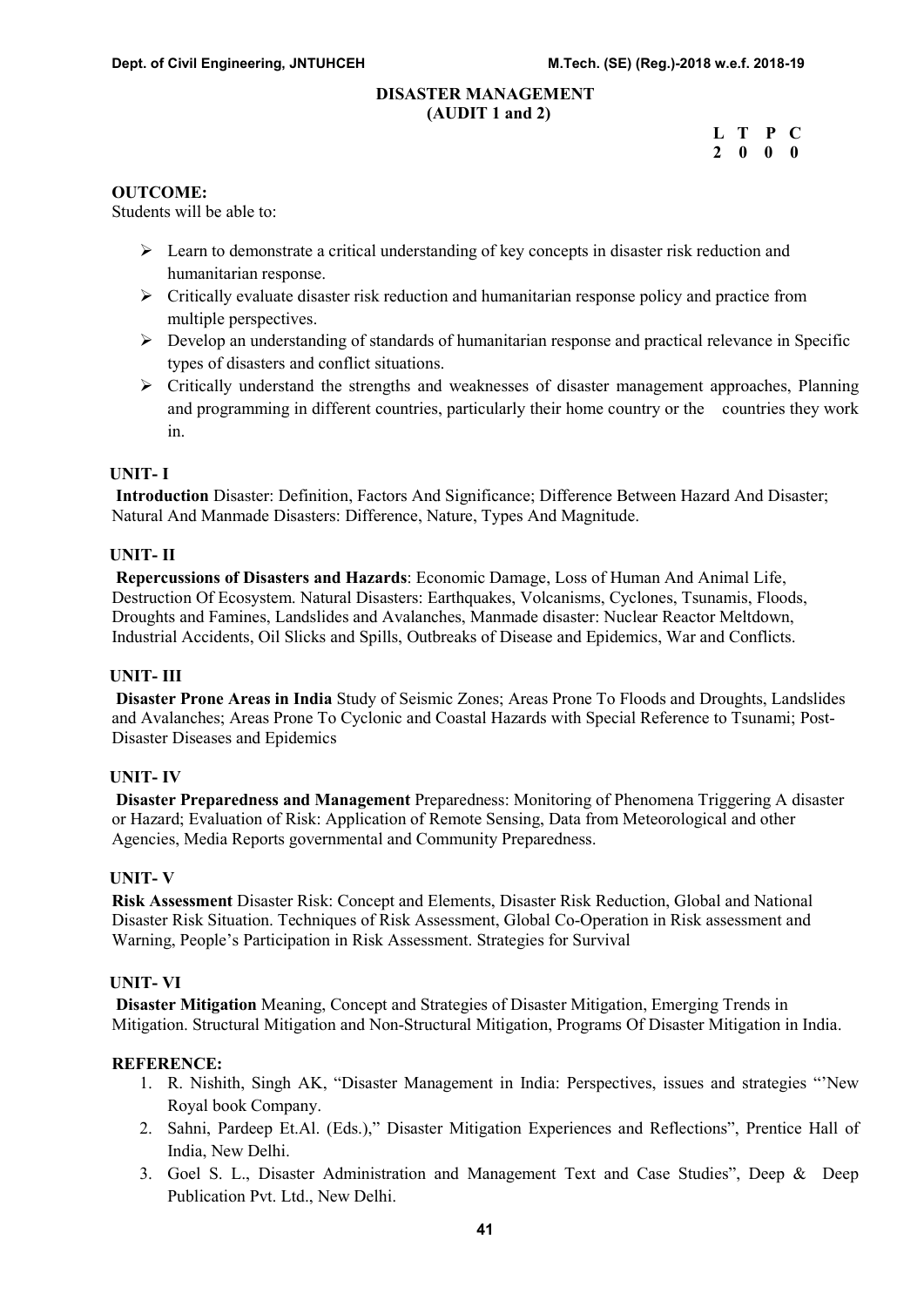### SANSKRIT FOR TECHNICAL KNOWLEDGE (AUDIT 1 and 2)

# L T P C 2 0 0 0

#### OUTCOME:

Students will be able to:

- $\triangleright$  To get a working knowledge in illustrious Sanskrit, the scientific language in the world
- $\triangleright$  Learning of Sanskrit to improve brain functioning
- $\triangleright$  Learning of Sanskrit to develop the logic in mathematics, science & other subjects enhancing the memory power
- $\triangleright$  The engineering scholars equipped with Sanskrit will be able to explore the huge knowledge from ancient literature

#### UNIT- I

- Alphabets in Sanskrit,
- Past/Present/Future Tense.
- Simple Sentences

#### UNIT- II

- Order
- Introduction of roots
- Technical information about Sanskrit Literature

# UNIT- III

- Technical concepts of Engineering-Electrical, Mechanical,
- Architecture, Mathematics

- 1. "Abhyaspustakam" Dr.Vishwas, Samskrita-Bharti Publication, New Delhi
- 2. "Teach Yourself Sanskrit" Prathama Deeksha-VempatiKutumbshastri, Rashtriya Sanskrit Sansthanam, New Delhi Publication
- 3. "India's Glorious Scientific Tradition" Suresh Soni, Ocean books (P) Ltd., New Delhi.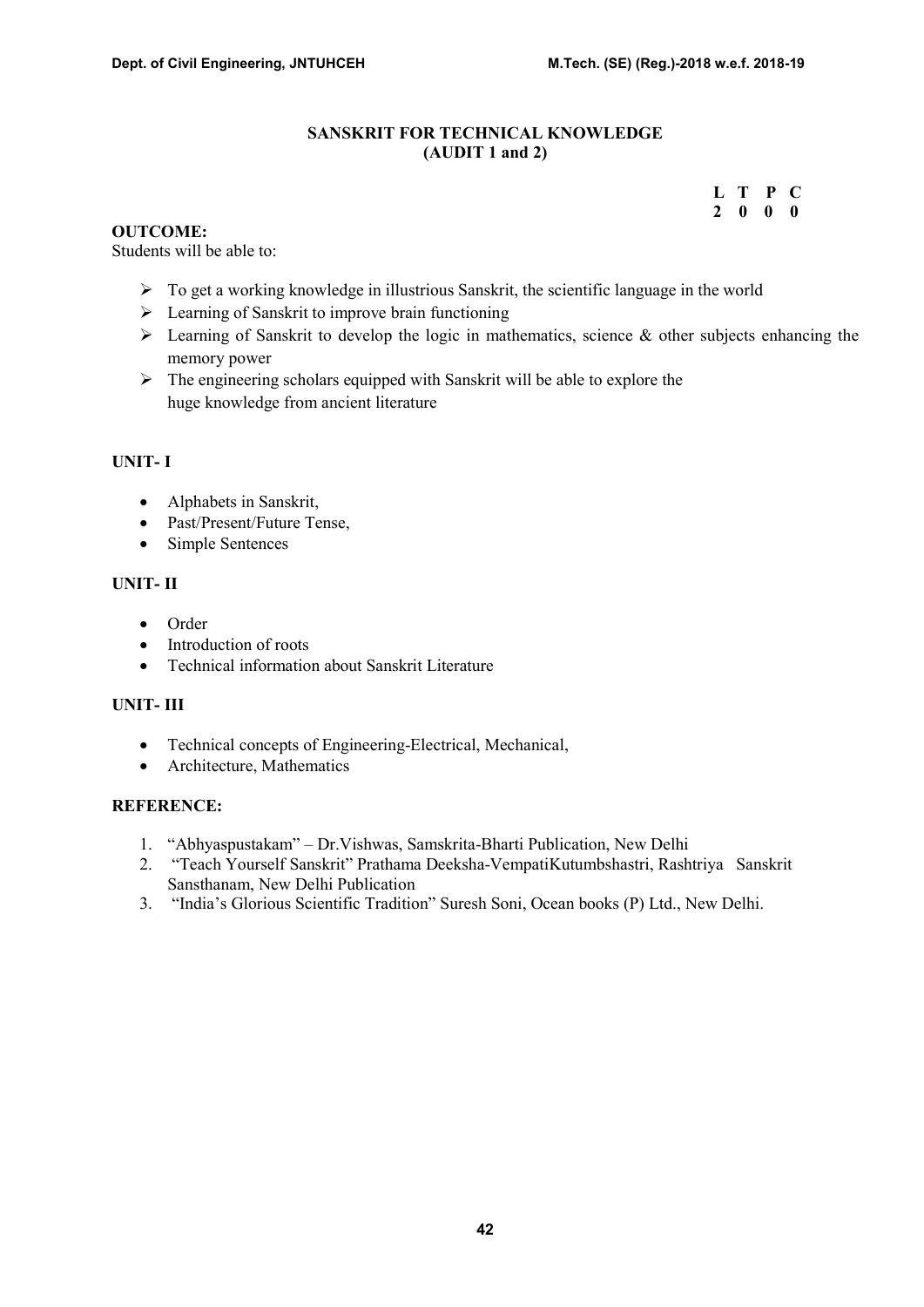#### VALUE EDUCATION (AUDIT 1 and 2)

 L T P C 2 0 0 0

#### OUTCOME:

Students will be able to:

- $\geq 1$ .Knowledge of self-development
- $\geq 2$ . Learn the importance of Human values
- $\geq 3$ . Developing the overall personality

#### UNIT- I

- Values and self-development –Social values and individual attitudes.
- Work ethics, Indian vision of humanism.
- Moral and non- moral valuation. Standards and principles.
- Value judgements

#### UNIT- II

- Importance of cultivation of values.
- Sense of duty. Devotion, Self-reliance. Confidence, Concentration. Truthfulness, Cleanliness.
- Honesty, Humanity. Power of faith, National Unity.
- Patriotism. Love for nature ,Discipline

#### UNIT- III

- Personality and Behavior Development Soul and Scientific attitude. Positive Thinking. Integrity and discipline.
- Punctuality, Love and Kindness.
- Avoid fault Thinking.
- Free from anger, Dignity of labour.
- Universal brotherhood and religious tolerance.
- True friendship.
- Happiness Vs suffering, love for truth.
- Aware of self-destructive habits.
- Association and Cooperation.
- Doing best for saving nature

#### UNIT- IV

- Character and Competence –Holy books vs Blind faith.
- Self-management and Good health.
- Science of reincarnation.
- Equality, Nonviolence ,Humility, Role of Women.
- All religions and same message.
- Mind your Mind, Self-control.
- Honesty, Studying effectively

#### REFERENCE:

1. Chakroborty, S.K. "Values and Ethics for organizations Theory and practice", Oxford University Press, New Delhi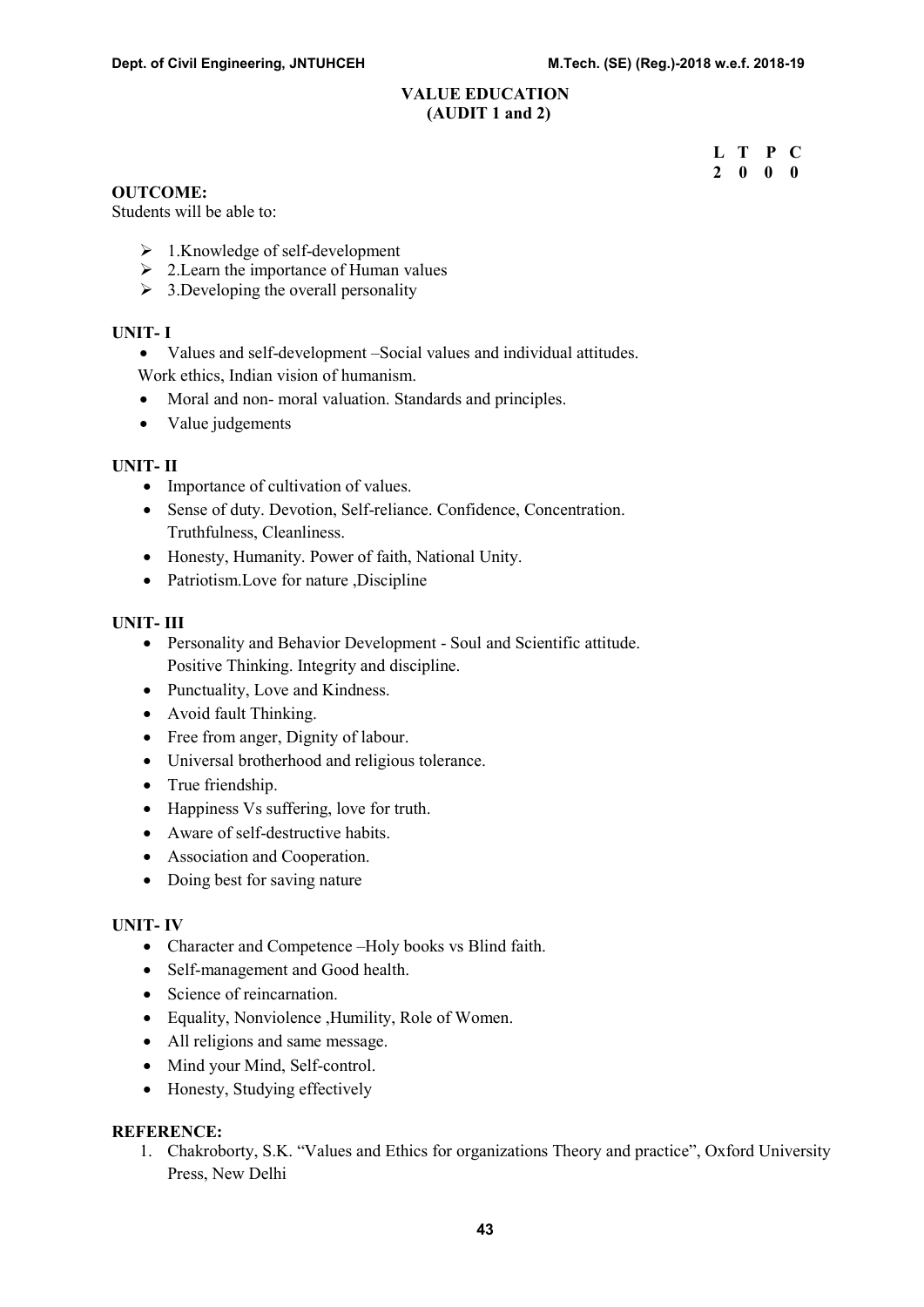#### CONSTITUTION OF INDIA (AUDIT 1 and 2)

 L T P C 2 0 0 0

# OUTCOME:

Students will be able to:

- $\triangleright$  Discuss the growth of the demand for civil rights in India for the bulk of Indians before the arrival of Gandhi in Indian politics.
- $\triangleright$  Discuss the intellectual origins of the framework of argument that informed the conceptualization of social reforms leading to revolution in India.

#### UNIT- I

#### History of Making of the Indian Constitution:

History Drafting Committee, (Composition & Working)

#### UNIT- II

Philosophy of the Indian Constitution: Preamble Salient Features

# UNIT- III

#### Contours of Constitutional Rights & Duties:

- Fundamental Rights
- Right to Equality
- Right to Freedom
- Right against Exploitation
- Right to Freedom of Religion
- Cultural and Educational Rights
- Right to Constitutional Remedies
- Directive Principles of State Policy
- Fundamental Duties.

#### UNIT- IV

#### Organs of Governance:

- Parliament
- Composition
- Oualifications and Disqualifications
- Powers and Functions
- Executive
- President
- Governor
- Council of Ministers
- Judiciary, Appointment and Transfer of Judges, Qualifications
- Powers and Functions

#### UNIT- V

#### Local Administration:

- District's Administration head: Role and Importance,
- Municipalities: Introduction, Mayor and role of Elected Representative, CEO of Municipal Corporation.
- Pachayat Raj: Introduction, PRI: Zilla Pachayat.
- Elected officials and their roles, CEO Zilla Pachayat: Position and role.
- Block level: Organizational Hierarchy (Different departments),
- Village level: Role of Elected and Appointed officials,
- Importance of grass root democracy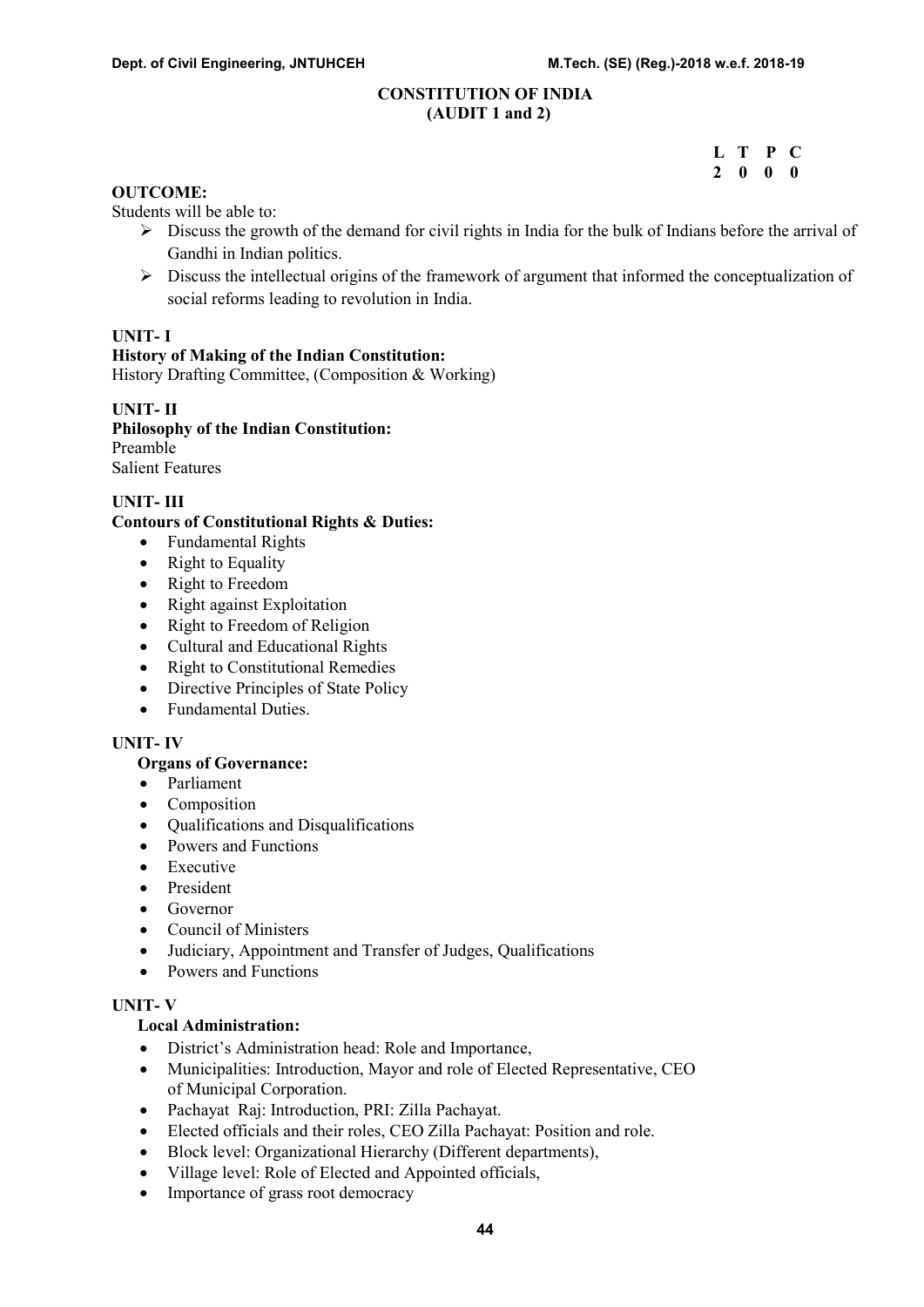#### Dept. of Civil Engineering, JNTUHCEH M.Tech. (SE) (Reg.)-2018 w.e.f. 2018-19

# UNIT- VI

# Election Commission:

- Election Commission: Role and Functioning.
- Chief Election Commissioner and Election Commissioners.
- State Election Commission: Role and Functioning.
- Institute and Bodies for the welfare of SC/ST/OBC and women.

- 1. The Constitution of India, 1950 (Bare Act), Government Publication.
- 2. Dr. S. N. Busi, Dr. B. R. Ambedkar framing of Indian Constitution, 1st Edition, 2015.
- 3. M. P. Jain, Indian Constitution Law, 7th Edn., Lexis Nexis, 2014.
- 4. D.D. Basu, Introduction to the Constitution of India, Lexis Nexis, 2015.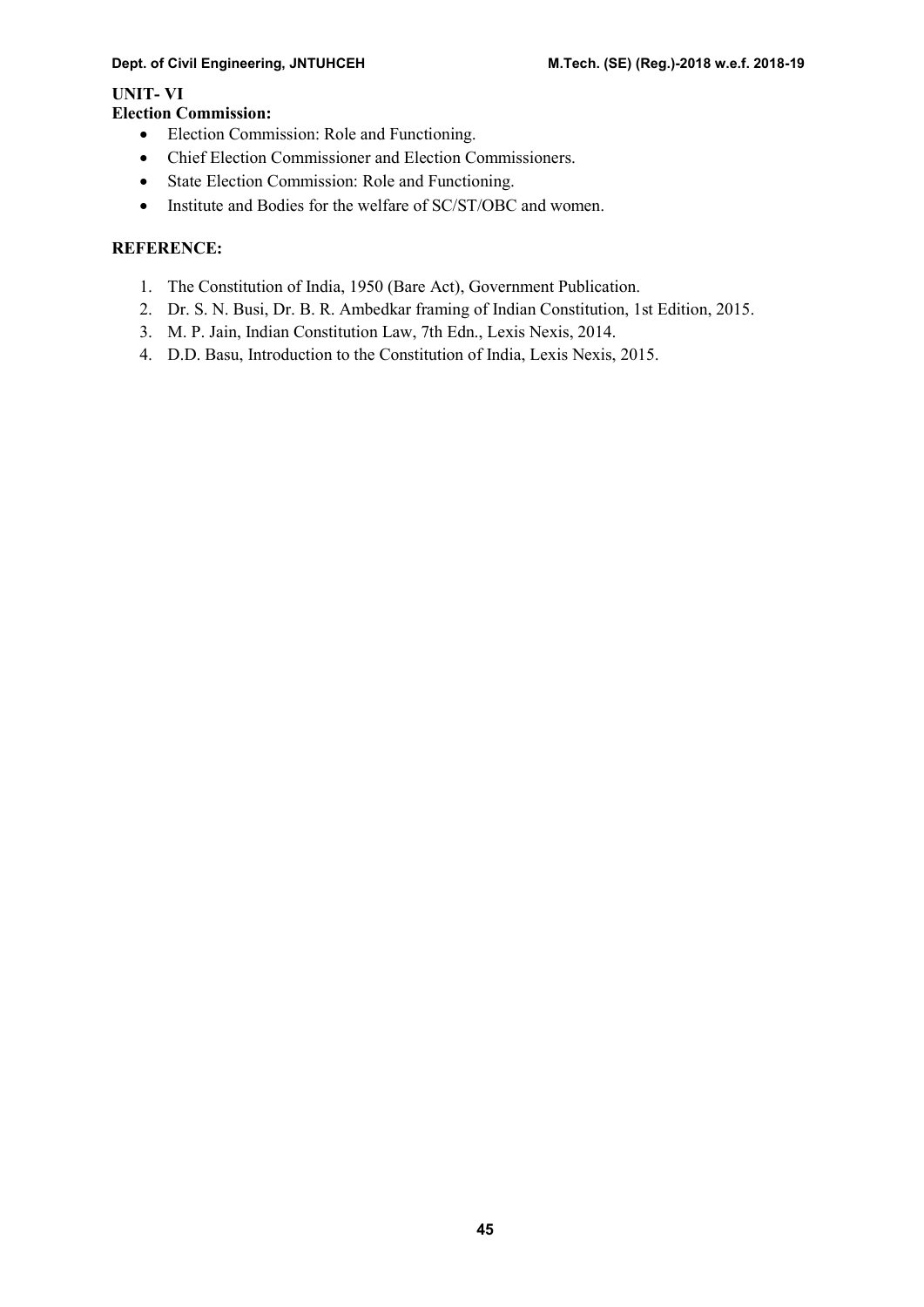#### PEDAGOGY STUDIES (AUDIT 1 and 2)

|  | L T P C                  |  |  |
|--|--------------------------|--|--|
|  | $2\quad 0\quad 0\quad 0$ |  |  |

#### OUTCOME:

Students will be able to understand:

- $\triangleright$  What pedagogical practices are being used by teachers in formal and informal classrooms in developing countries?
- $\triangleright$  What is the evidence on the effectiveness of these pedagogical practices, in what conditions, and with what population of learners?
- $\triangleright$  How can teacher education (curriculum and practicum) and the school curriculum and guidance materials best support effective pedagogy

#### UNIT- I

#### Introduction and Methodology:

- Aims and rationale, Policy background, Conceptual framework and terminology
- Theories of learning, Curriculum, Teacher education.
- Conceptual framework, Research questions.
- Overview of methodology and Searching.

#### UNIT- II

- Thematic overview: Pedagogical practices are being used by teachers in formal and informal classrooms in developing countries.
- Curriculum, Teacher education.

#### UNIT- III

- Evidence on the effectiveness of pedagogical practices
- Methodology for the in depth stage: quality assessment of included studies.
- How can teacher education (curriculum and practicum) and the school
- curriculum and guidance materials best support effective pedagogy?
- Theory of change.
- Strength and nature of the body of evidence for effective pedagogical practices.
- Pedagogic theory and pedagogical approaches.
- Teachers' attitudes and beliefs and Pedagogic strategies.

#### UNIT-IV

- Professional development: alignment with classroom practices and follow-up support
- Peer support
- Support from the head teacher and the community.
- Curriculum and assessment
- Barriers to learning: limited resources and large class sizes

#### UNIT- V.

#### Research gaps and future directions

- Research design
- Contexts
- Pedagogy
- Teacher education
- Curriculum and assessment
- Dissemination and research impact.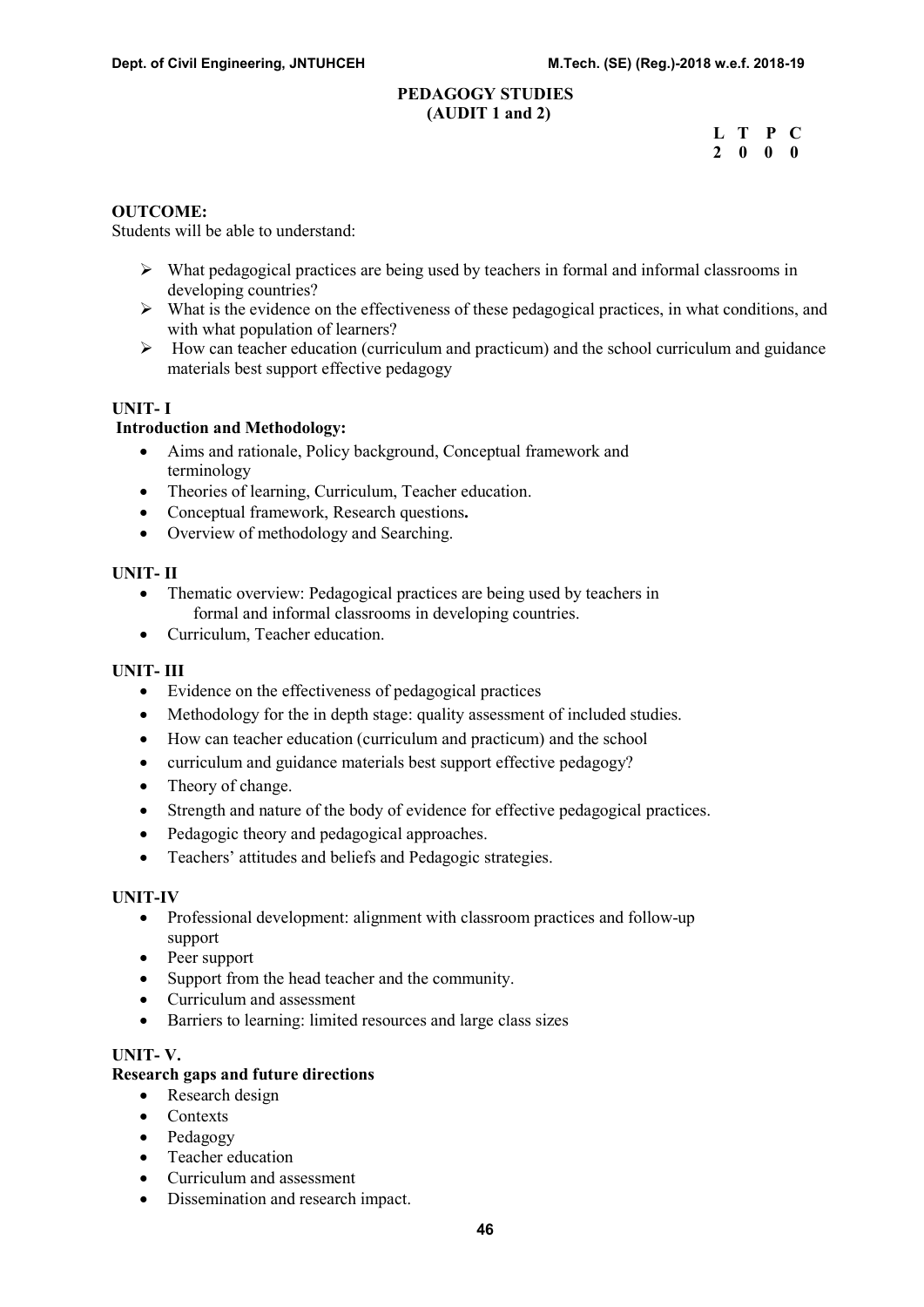- 1. Ackers J, Hardman F (2001) Classroom interaction in Kenyan primary schools, Compare, 31 (2):245-261.
- 2. Agrawal M (2004) Curricular reform in schools: The importance of evaluation, Journal of Curriculum Studies, 36 (3): 361-379.
- 3. Akyeampong K (2003) Teacher training in Ghana does it count? Multi-site teacher education research project (MUSTER) country report 1. London: DFID.
- 4. Akyeampong K, Lussier K, Pryor J, Westbrook J (2013) Improving teaching and learning of basic maths and reading in Africa: Does teacher preparation count? International Journal Educational Development, 33 (3): 272–282.
- 5. Alexander RJ (2001) Culture and pedagogy: International comparisons in primary education. Oxford and Boston: Blackwell.
- 6. Chavan M (2003) Read India: A mass scale, rapid, 'learning to read'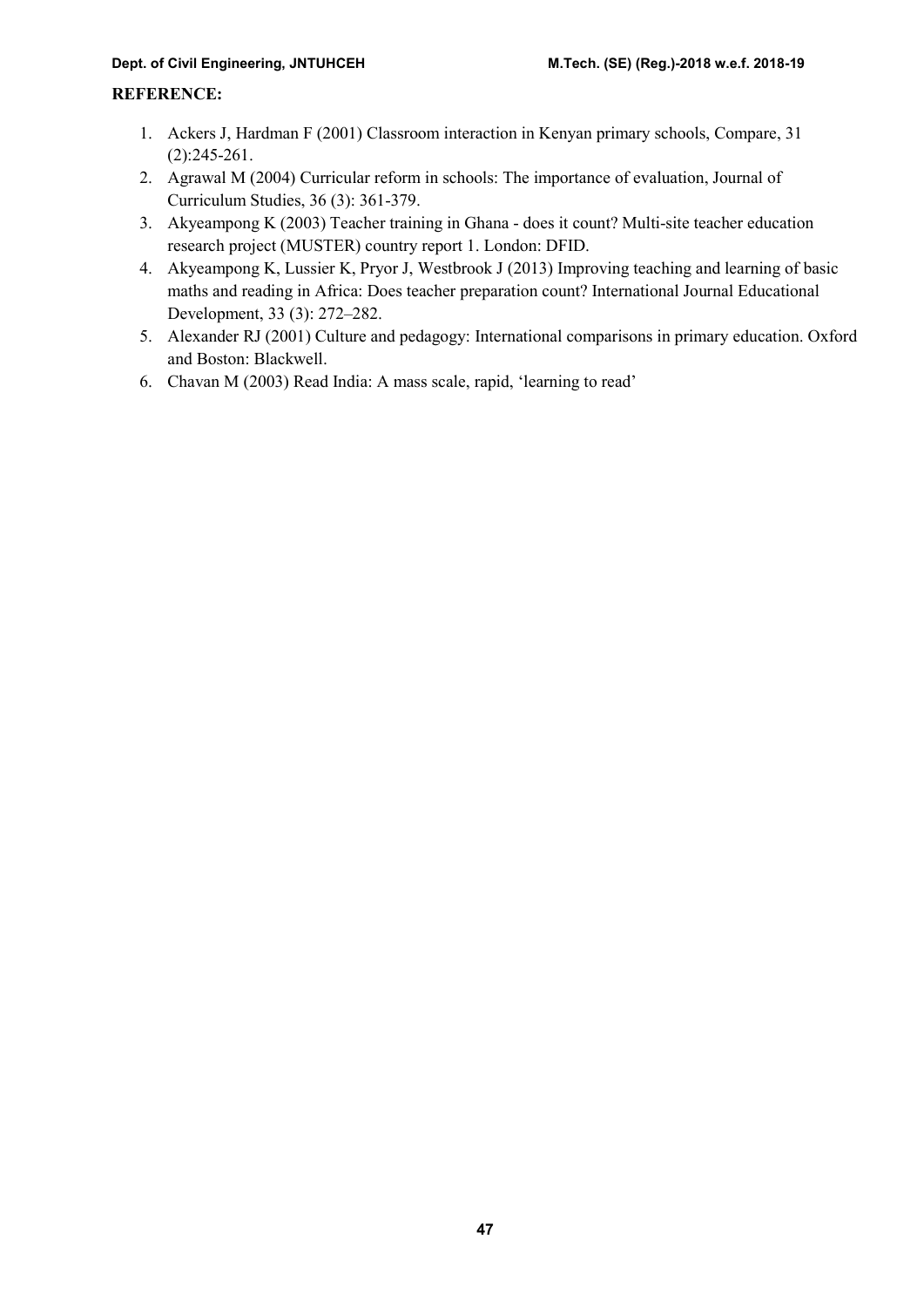# DISSERTATION PHASE – I

#### M.Tech, SE. III-Sem

| <b>M.Tech, SE. III-Sem</b> |  | L T P C                       |  |
|----------------------------|--|-------------------------------|--|
|                            |  | $0 \quad 0 \quad 20 \quad 10$ |  |

#### Course Outcomes:

1 At the end of the course, the student will be able to:

2.Identify structural engineering problems reviewing available literature.

3.Identify appropriate techniques to analyze complex structural systems.

4.Apply engineering and management principles through efficient handling of project

#### Syllabus Contents:

Dissertation-I will have mid semester presentation and end semester presentation. Mid semester presentation will include identification of the problem based on the literature review on the topic referring to latest literature available.

End semester presentation should be done along with the report on identification of topic for the work and the methodology adopted involving scientific research, collection and analysis of data, determining solutions and must bring out individuals contribution.

Continuous assessment of Dissertation – I and Dissertation – II at Mid Sem and End Sem will be monitored by the departmental committee.